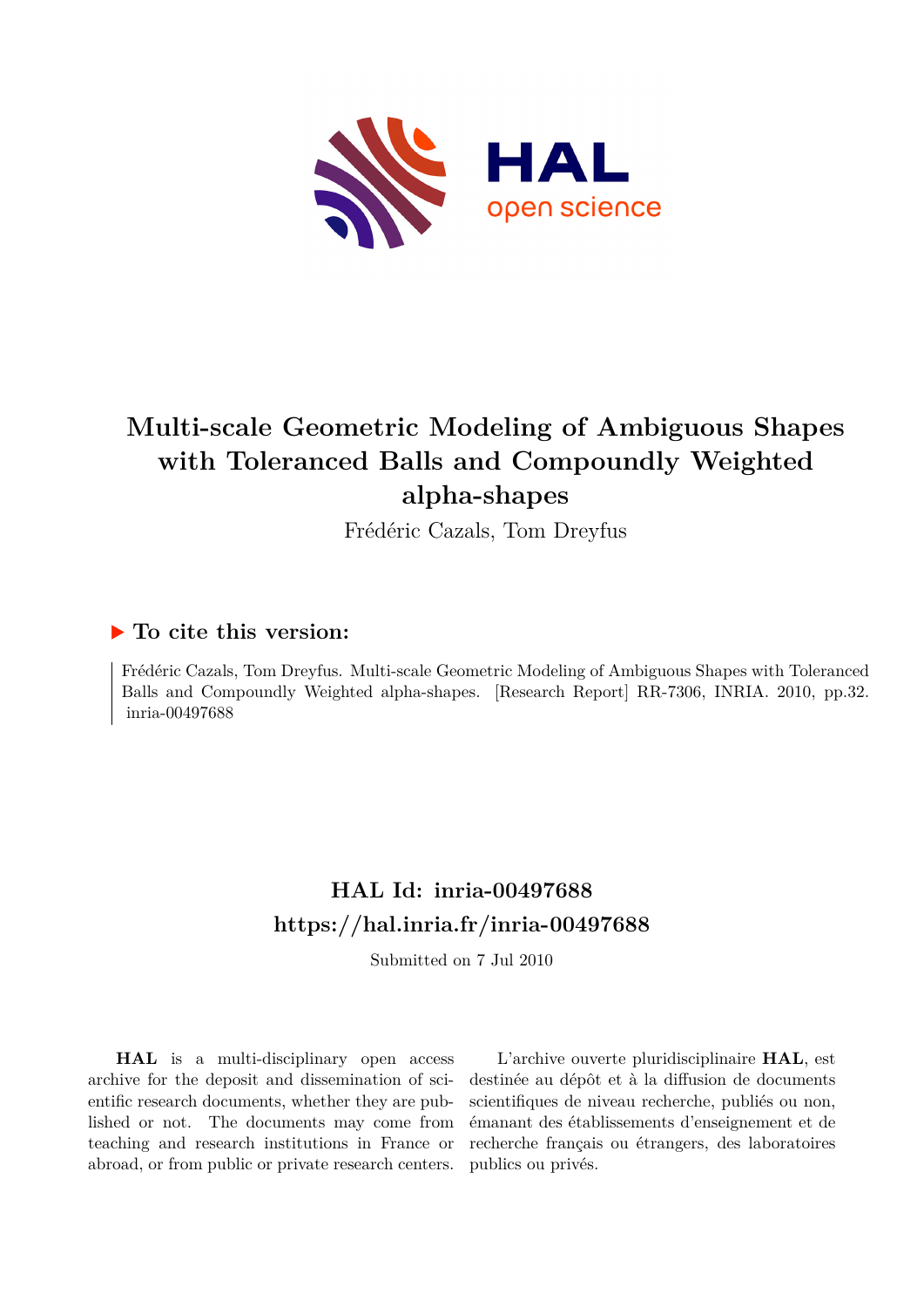

<span id="page-1-0"></span>INSTITUT NATIONAL DE RECHERCHE EN INFORMATIQUE ET EN AUTOMATIQUE

# *Multi-scale Geometric Modeling of Ambiguous Shapes with Toleranced Balls and Compoundly Weighted* α*-shapes*

Frédéric Cazals — Tom Dreyfus



May 2010

Thème BIO



ISRN INRIA/RR--7306--FR+ENG ISSN 0249-6399 ISRN INRIA/RR--7306--FR+ENG SSN 0249-6399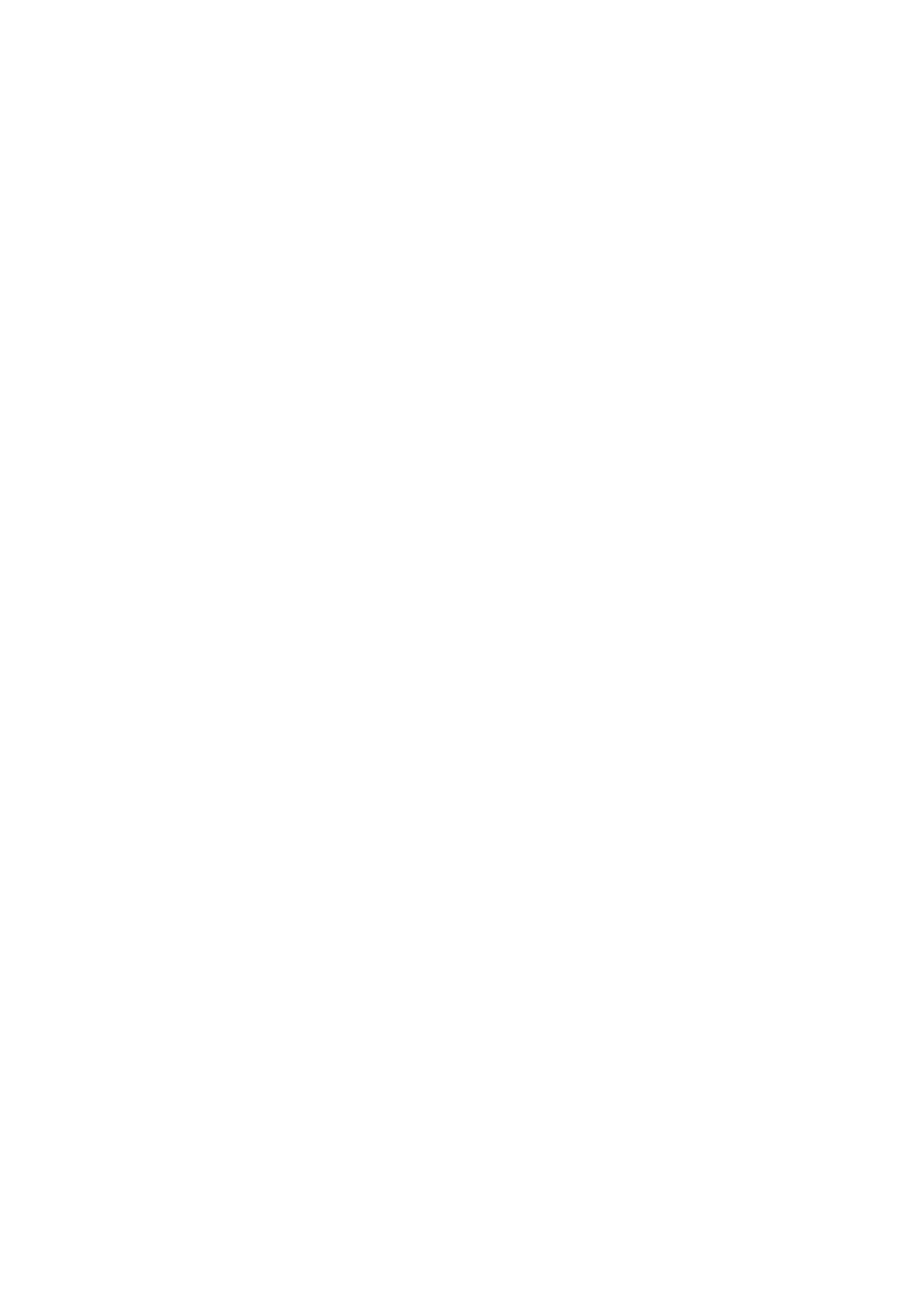

# Multi-scale Geometric Modeling of Ambiguous Shapes with Toleranced Balls and Compoundly Weighted  $\alpha$ -shapes

Frédéric Cazals<sup>\*</sup>, Tom Dreyfus <sup>[†](#page-1-0)</sup>

Thème  $BIO - S$ ystèmes biologiques Projet ABS

Rapport de recherche n° 7306 — May  $2010 - 29$  $2010 - 29$  pages

Abstract: Dealing with ambiguous data is a challenge in Science in general and geometry processing in particular. One route of choice to extract information from such data consists of replacing the ambiguous input by a continuum, typically a one-parameter family, so as to mine stable geometric and topological features within this family. This work follows this spirit and introduces a novel framework to handle 3D ambiguous geometric data which are naturally modeled by balls.

First, we introduce toleranced balls to model ambiguous geometric objects. A toleranced ball consists of two concentric balls, and interpolating between their radii provides a way to explore a range of possible geometries. We propose to model an ambiguous shape by a collection of toleranced balls, and show that the aforementioned radius interpolation is tantamount to the growth process associated with an additively-multiplicatively weighted Voronoi diagram (also called compoundly weighted or CW). Second and third, we investigate properties of the CW diagram and the associated CW  $\alpha$ -complex, which provides a filtration called the  $\lambda$ -complex. Fourth, we propose a naive algorithm to compute the CW VD. Finally, we use the λ-complex to assess the quality of models of large protein assemblies, as these models inherently feature ambiguities.

Key-words: Union of balls, Voronoi diagrams, α-shapes, stability, topological persistence, proteins, macromolecular complexes, interfaces, structural biology.

<sup>∗</sup> INRIA Sophia-Antipolis-M´editerran´ee, Algorithms-Biology-Structure; Frederic.Cazals@sophia.inria.fr † INRIA Sophia-Antipolis-M´editerran´ee, Algorithms-Biology-Structure; Sebastien.Loriot@sophia.inria.fr

> Unité de recherche INRIA Sophia Antipolis 2004, route des Lucioles, BP 93, 06902 Sophia Antipolis Cedex (France) Téléphone : +33 4 92 38 77 77 — Télécopie : +33 4 92 38 77 65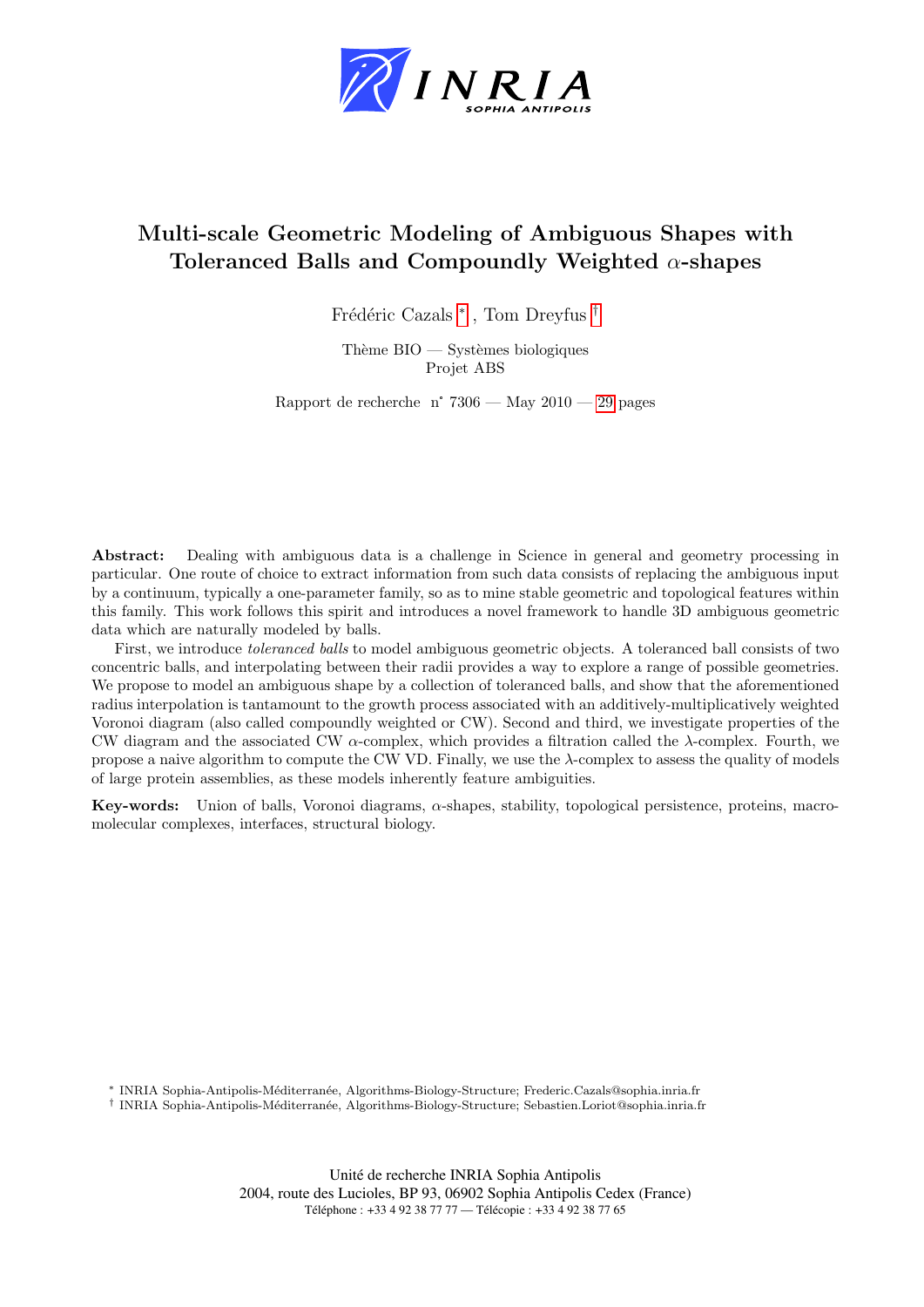## Modélisation Multi-echelle de Formes Ambiguës avec des Boules Tolérancées et les  $\alpha$ -shapes à Pondération Composée

Résumé : La manipulation de données ambiguës est un challenge tout à fait général, qui est particulièrement exacerbé en géométrie. Une façon intéressante d'extraire de l'information de telles données consiste à remplacer celles-ci par un continuum, typiquement une famille à un paramètre, de façon à chercher des structures g´eom´etriques et topologiques stables au sein de cette famille. Ce travail s'inscrit dans cette veine, et propose un nouveau canevas pour manipuler des données 3D ambiguës.

Tout d'abord, nous introduisons les boules tolerancées. Un telle boule est constituée de deux boules concentriques, et interpoler entre leurs rayons permet d'explorer un ensemble de géométries possibles. Nous proposons de modéliser une forme ambiguë par un ensemble de boules tolerancées, et montrons que le processus d'interpolation évoqué ci-dessus conduit à un diagramme de Voronoi additif-multiplicatif (aussi appelé à pondération composée, ou CW). Ensuite, nous nous intéressons aux propriétés du diagramme CW et à l'α-shape associée, qui représente une filtration que nous nommons le  $\lambda$ -complexe. Nous poursuivons par un algorithme naïf de calcul du diagramme de Voronoi CW. Enfin, nous montrons comment utiliser le λ-complexe pour étudier la qualité de modèles de gros assemblages macro-moléculaires, ces modèles présentant de façon intrinsèque des ambiguïtés.

Mots-clés : Union de boules, diagrammes de Voronoi,  $\alpha$ -shapes, stabilité, persistence topologique, protéines, complexes macro-moléculaires, interfaces, biologie structurale.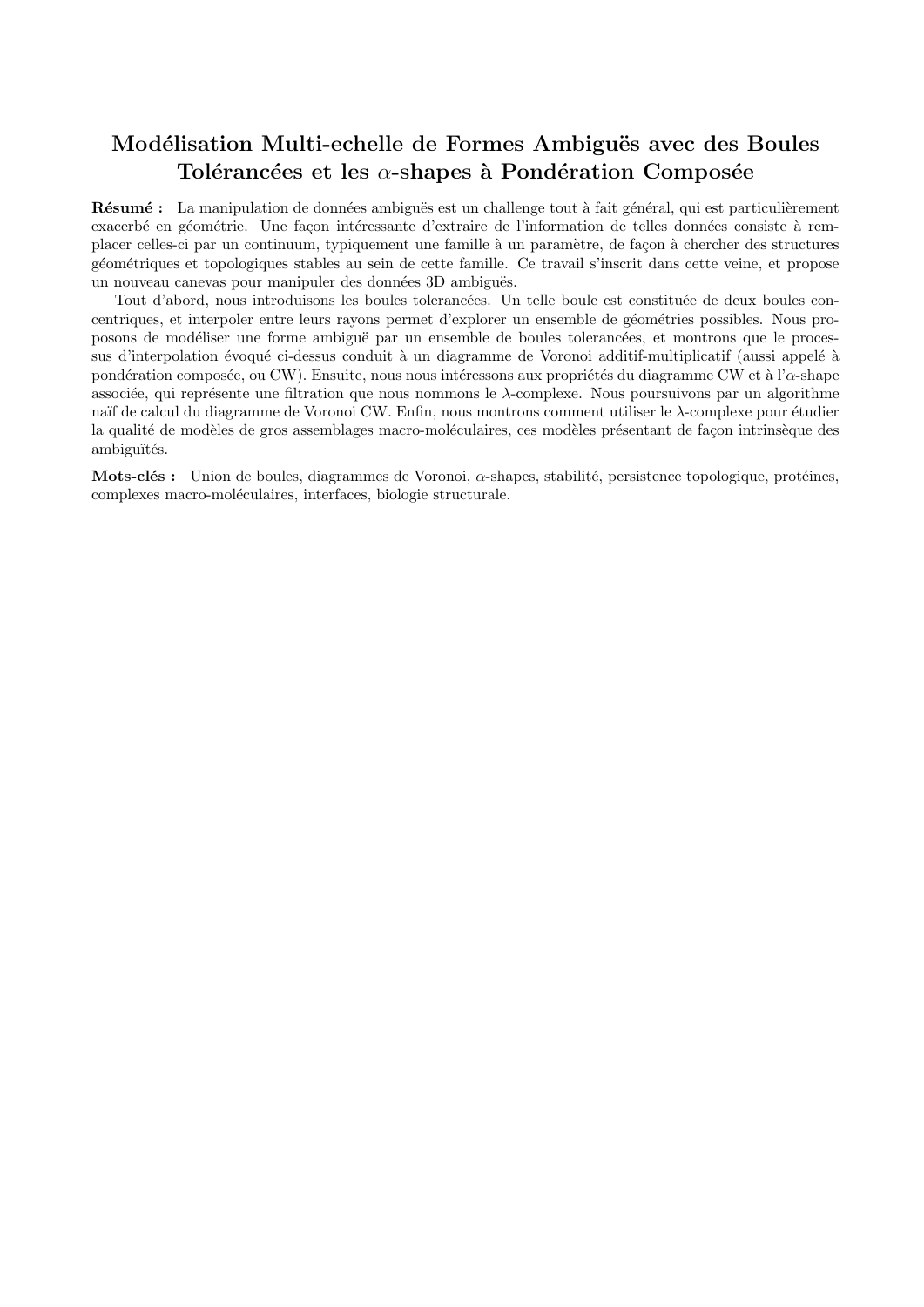## <span id="page-5-0"></span>1 Introduction

## <span id="page-5-1"></span>1.1 Voronoi Diagrams and Applications

The Voronoi diagram of a finite collection of sites equipped with a generalized distance is the cell decomposition of the ambient space into equivalence classes of points having the same nearest sites for this distance. Voronoi diagrams are central constructions in science and engineering [\[OC00\]](#page-30-0), and their versatility actually comes from two sources. First, the great variability of sites and distances is a first source of diversity. While the most classical construction is the Euclidean distance diagram for points, the mere class of circles and weighted points yields as diverse diagrams as power, Apollonius and Möbius diagrams–see [\[BWY06\]](#page-30-1) and Fig. [1.](#page-6-0) Second, the information encoded in a Voronoi diagram actually goes beyond the aforementioned cell decomposition. One can indeed consider the bisectors bounding the cells as the realization of a growth process defined by the distance, in the sense that the level sets of this distance intersect on the bisectors. This viewpoint motivated the development of  $\alpha$ -complexes and  $\alpha$ -shapes [\[Ede92\]](#page-30-2), a beautiful construction providing a filtration of the Delaunay triangulation dual of the Voronoi diagram, later complemented by the flow complex [\[GJ03\]](#page-30-3). From a mathematical standpoint, these developments are concerned with the topological changes undergone by the sub-level sets of the distance, which is the heart of Morse theory [\[Mil63\]](#page-30-4). Ideas in this realm also motivated the development of topological persistence [\[ELZ02,](#page-30-5) [CSEH05\]](#page-30-6), a subject concerned with the assessment of the stability of topological features associated with the sub-level sets of a function defined on a topological space.

The success of  $\alpha$ -shapes relies on two cornerstones. First, the aforementioned growth process gives access to a multi-scale analysis of the input sites. For example, the problem of reconstructing a shape from sample points can be tackled by considering the *space-filling diagram* consisting of balls grown around the sample points. Alas, a provably good reconstruction using this strategy requires a uniform sampling, which motivated the definition of more local growth processes. One may cite conformal  $\alpha$ -shapes [\[CGPZ06\]](#page-30-7), where the growth process depends on the distance of the samples to the medial axis, and the scale-axis transform [\[GMPW09\]](#page-30-8) which provides a hierarchy of skeletal shapes based on a dilation (and retraction) of medial balls. Second, α-shapes inherently model objects represented by collections of balls—in particular molecules, and encode remarkable geometric and topological properties [\[Ede95\]](#page-30-9). For the particular case of proteins and small macro-molecular complexes, they have been instrumental to compute molecular surfaces [\[AE96\]](#page-29-0) and model interfaces [\[BGNC09,](#page-29-1) [LC10\]](#page-30-10).

Our developments are precisely motivated by the requirement to perform multi-scale analysis in computational structural biology.

## <span id="page-5-2"></span>1.2 Contributions

Structural proteomics studies are concerned by the identification and the modeling of molecular machines operating within the cell [\[GAG](#page-30-11)<sup>+</sup>06], and a major endeavour consists of modeling assemblies involving from tens [\[LTSW09\]](#page-30-12) to hundreds [\[ADV](#page-29-2)<sup>+</sup>07] of polypeptide chains. This modeling requires integrating data coming from several experimental sources, these data being typically noisy and incomplete  $[AFK^+08]$ . In this context, the premises just discussed on α-shapes certainly hold: on the one hand, balls are the primitive of choice since we deal with atoms and molecules; on the other hand, multi-scale analysis are in order since we deal with ambiguous data and need to accommodate uncertainties on the shapes and positions of proteins within an assembly. In this context, we make the following contributions.

First, we introduce toleranced balls to model ambiguous geometric shapes. A toleranced ball consists of two concentric balls—the inner and outer balls, and interpolating between them allows one to replace an arbitrary ball by one-parameter family of balls. As illustrated on Fig. [2,](#page-6-1) the inner (outer) ball of a toleranced ball is meant to accommodate high (low) confidence regions. We note in passing that our approach bears some similarities with modeling with toleranced parts in engineering, where tolerances are generally accommodated thanks to Minkowski sums [\[LWC97\]](#page-30-13). Second, we show that the growth process associated with this interpolation is associated with a so-called additively-multiplicatively-weighted Voronoi diagram, also called compoundly weighted Voronoi diagram—CW VD for short. Third, we investigate properties of this CW diagram and its dual. Fourth, we present the filtration, called the  $\lambda$ -complex, induced on the dual by the growth process, and encoding all possible topologies associated with this growth process. For any value of  $\lambda$ , the  $\lambda$ -complex identifies a list of simplices of the dual complex, together with a label for each of them. This label precisely encodes the contribution of the simplex to the boundary of the union of the balls grown thanks to the additively-multiplicatively model. Our analysis generalizes the so-called β-shapes [\[SCC](#page-30-14)+06], i.e. the  $\alpha$ -shape associated to an Apollonius diagram [\[BD05,](#page-29-4) [BWY06,](#page-30-1) [EK06\]](#page-30-15). Fifth, we present an algorithm to compute the CW VD. Finally, we present experimental results on toleranced protein models.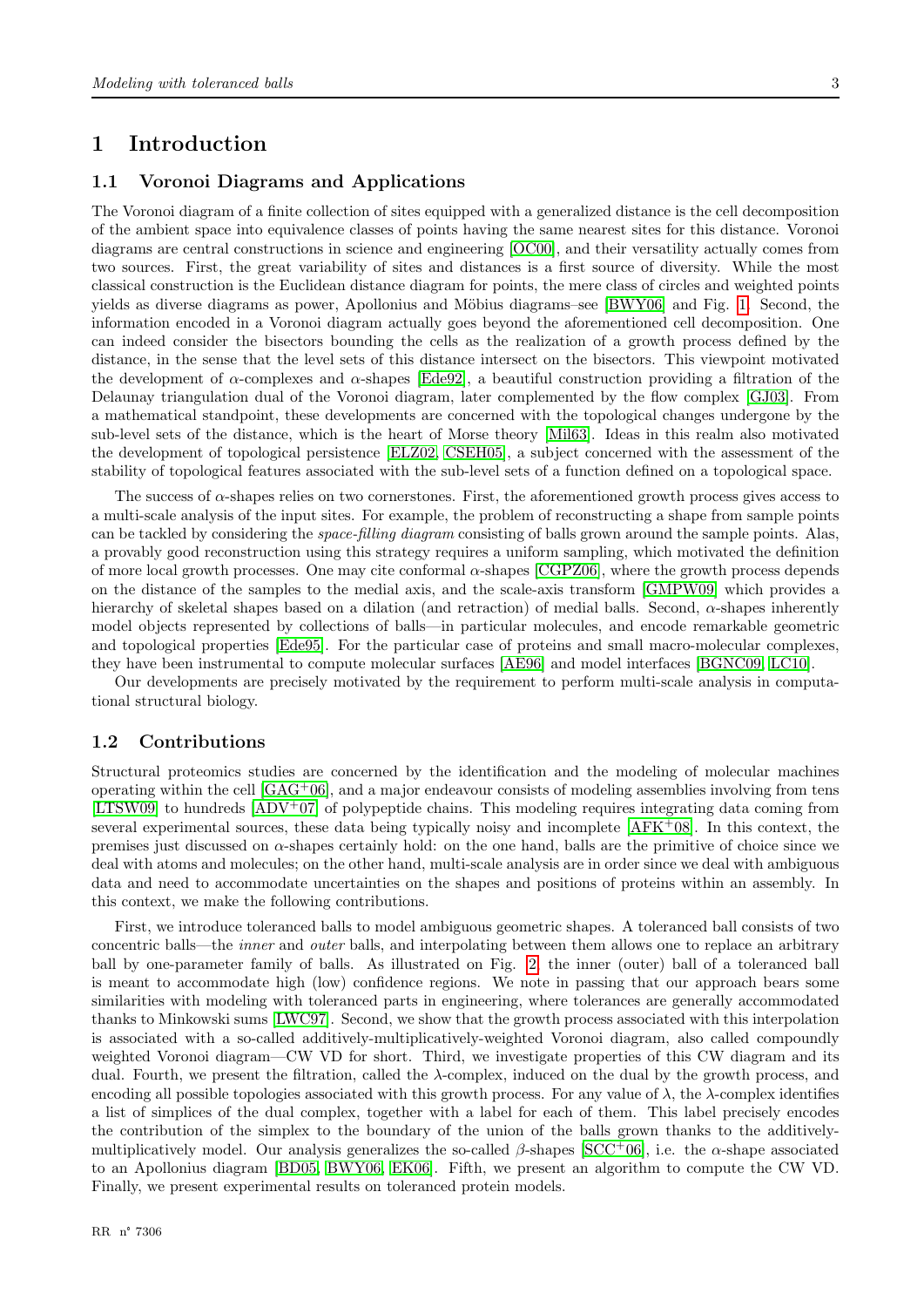

<span id="page-6-0"></span>Figure 1: Curved Voronoi diagrams of 7 circles / weighted points. (Left) Power diagram  $d(S_i(c_i, r_i), p) =$  $||p - c_i||^2 - r_i^2$ . (Middle) Apollonius diagram :  $d(S_i(c_i, r_i), p) = ||p - c_i|| - r_i$  (Right) Möbius diagram :  $d(S_i(c_i, a_i, r_i), p) = a_i ||p - c_i||^2 - r_i^2.$ 



<span id="page-6-1"></span>Figure 2: A fictitious molecule of three atoms undergoing conformational changes.(a) The two extreme conformations, together with the probability density map  $D$  in background. The map  $D$  displays the probability for a given point to be covered by a random conformation. (b) Three toleranced balls used to cover the portion of the map D involving probabilities beyond a given threshold. Dashed lines represent the inner and outer balls of the toleranced balls. Note that higher the confidence / probability, the smaller the region between the inner and outer balls.

## <span id="page-6-4"></span>2 Toleranced Models and Compoundly Weighted Voronoi Diagram

## <span id="page-6-5"></span>2.1 Compoundly Weighted Distance and Toleranced Balls

**Toleranced balls.** Given a weighted point  $S_i(c_i; \mu_i, \alpha_i)$ , with center  $c_i$  and parameters (real numbers)  $\mu_i > 0$ and  $\alpha_i$ , we define the additively-multiplicatively distance as follows:

<span id="page-6-3"></span>
$$
\lambda(S_i, p) = \mu_i \mid c_i p \mid -\alpha_i. \tag{1}
$$

This distance is associated with so-called compoundly-weighted Voronoi diagrams or CW VD for short [\[OC00\]](#page-30-0). Geometrically speaking, this distance is best understood using the following growth process. Let a toleranced ball  $\overline{S_i}(c_i; r_i^-, r_i^+)$  be a pair of concentric balls of radii  $r_i^- < r_i^+$ , centered at  $c_i$ . These balls are called the *inner* and *outer* balls. Given a toleranced ball  $S_i$  and a real parameter  $\lambda$ , consider the *grown ball*  $S_i[\lambda]$  centered at  $c_i$ and whose radius is defined by:

<span id="page-6-2"></span>
$$
r_i(\lambda) = r_i^- + \lambda (r_i^+ - r_i^-). \tag{2}
$$

Denoting  $\delta_i = r_i^+ - r_i^-$ , a point p is reached by this growth process once  $r_i(\lambda) = ||c_i p||$ , that is

$$
\lambda(\overline{S_i}, p) = \frac{||c_i p||}{\delta_i} - \frac{r_i^-}{\delta_i}.
$$
\n(3)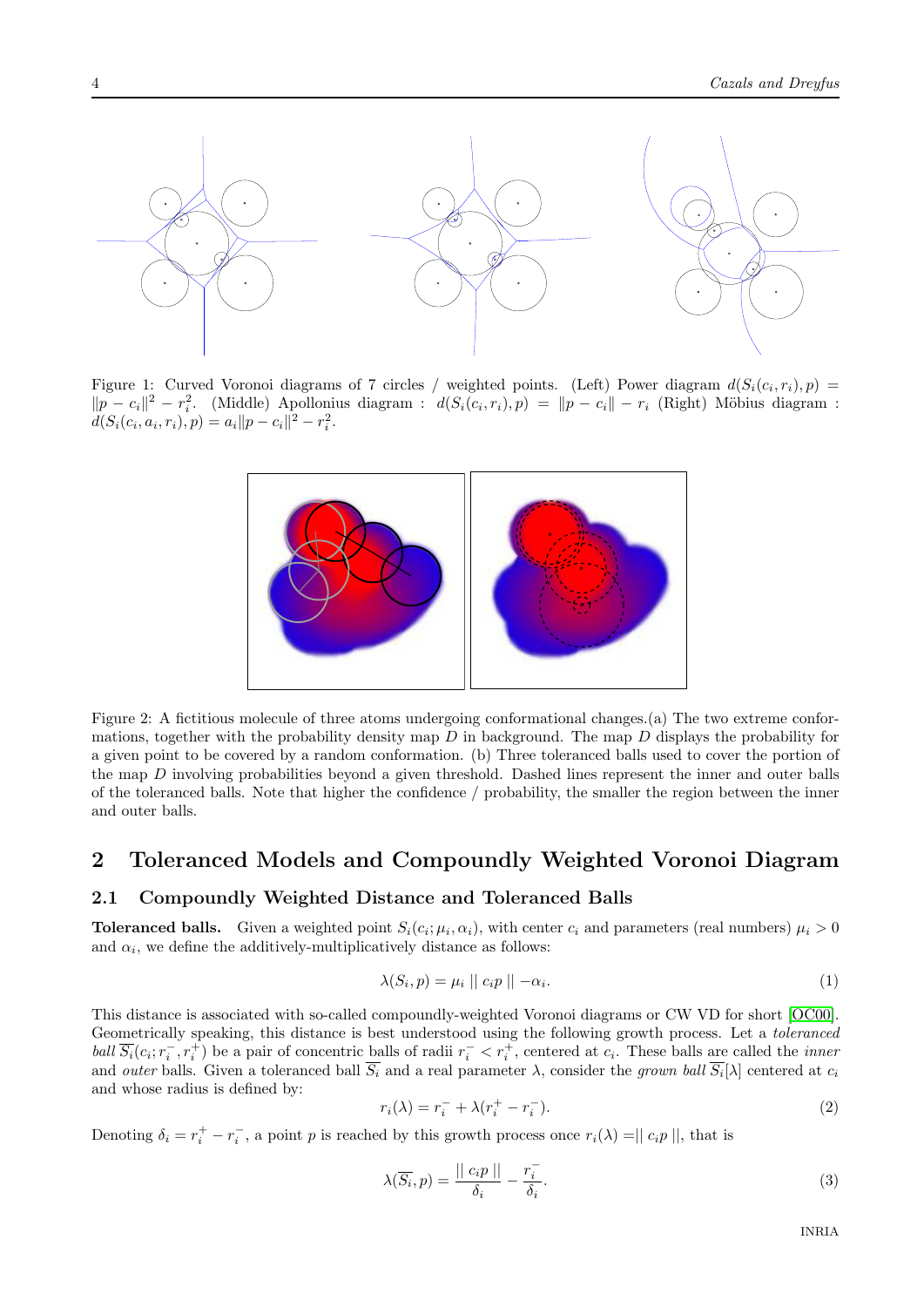In other words, a toleranced ball  $\overline{S_i}(c_i; r_i^-, r_i^+)$  is tantamount to a weighted point  $S_i(c_i;\mu_i=1/\delta_i,\alpha_i=r_i^-/\delta_i)$ ; and reciprocally, a weighted point  $S_i(c_i;\mu_i,\alpha_i)$  is tantamount to a toleranced ball  $\overline{S_i}(c_i;r_i^- = \alpha_i/\mu_i,r_i^+ =$  $(1 + \alpha_i)/\mu_i$ ). In the sequel, we shall use both terminologies and exchangeable refer to weighted point  $S_i$  or toleranced ball  $S_i$ .

### <span id="page-7-3"></span>2.2 On Concomitant Interpolation Processes

Consider two toleranced balls  $S_i$  and  $S_j$ . We term the linear interpolation of Eq. [\(2\)](#page-6-2) concomitant since at  $\lambda = 0$  (resp.  $\lambda = 1$ ) the grown balls  $S_i[\lambda]$  and  $S_j[\lambda]$  respectively match their inner (outer) balls. In the context of toleranced models, concomitance is important since, for a collection of toleranced balls, we aim at exploring the region sandwiched between the inner and outer balls coherently. Interestingly, concomitance requires multiplicatively weighted Voronoi diagram  $-$  CW or Möbius.

Non concomitant interpolations. For the power diagram, the growth process consists of modifying the squared radius as follows:

$$
r_i^2(\alpha) = || c_i p ||^2 = r_i^2 + \alpha.
$$
 (4)

Let a toleranced weighted point be a pair of concentric balls of weights  $r_i^2 = (r_i^-)^2$  and  $(r_i^+)^2$ . The value  $\alpha_i$  required to interpolate from the inner to the outer ball is  $\alpha_i = (r_i^+)^2 - (r_i^-)^2$ . The interpolation is not concomitant since for two toleranced weighted points, one generically has  $\alpha_i \neq \alpha_j$ .

The same observation holds for the growth process associated with an Apollonius diagram, which is not concomitant unless the discrepancy  $r_i^+ - r_i^-$  of all toleranced balls is equal to some constant.

Concomitant interpolations. To see that Möbius diagrams share the concomitance property with CW diagrams, recall that the generalized Möbius distance to a weighted point  $S_i(c_i, \mu_i, \alpha_i)$  is defined by:

$$
d(S_i, p) = \mu_i \, || \, c_i p \, ||^2 + \alpha_i. \tag{5}
$$

Equivalently,

<span id="page-7-0"></span>
$$
|| c_i p ||^2 = \frac{1}{\mu_i} (d + \alpha_i).
$$
 (6)

To make the connexion between the distance of Eq. [\(5\)](#page-7-0) and a toleranced ball, we use  $d = 0$  and  $d = 1$ , which yields

$$
(r_i^-)^2 = \frac{\alpha_i}{\mu_i}, \text{ and } (r_i^+)^2 = \frac{1 + \alpha_i}{\mu_i}.
$$
 (7)

Equivalently, one has:

$$
\mu_i = \frac{1}{(r_i^+)^2 - (r_i^-)^2} \text{ and } \alpha_i = \frac{(r_i^-)^2}{(r_i^+)^2 - (r_i^-)^2}.
$$
\n(8)

A comparison of the CW and Möbius growth models, that is  $r_i(\lambda) = ||c_i p||$  versus  $r_i(d) = \sqrt{||c_i p||^2}$ , is provided on Fig. [3.](#page-8-0) Compared to the CW linear growth model and as shown by the variation of the derivative of  $\partial r_i(d)/\partial d$ , a large difference  $(r_i^+)^2 - (r_i^-)^2$  biases the Möbius interpolation towards small values.

### <span id="page-7-4"></span>2.3 Toleranced Tangency and Generalization of the Empty Ball Property

For affine (Apollonius) Voronoi diagrams, it is well known that for each point centered on a Voronoi face, there exists a unique ball orthogonal (tangent) to the balls associated with the vertices of the dual simplex, and conflict free with all the other balls  $^1$  $^1$ . To derive the analogue in the CW-case, consider a point p and two toleranced balls  $S_i$  and  $S_j$  such that  $\lambda(S_i, p) = \lambda \langle \lambda(S_j, p) \rangle$ . For the pair  $S_i$  and p, one gets with Eq. [\(1\)](#page-6-3):

$$
|| pc_i || -\frac{\alpha_i}{\mu_i} - \frac{\lambda}{\mu_i} = 0 \Leftrightarrow || pc_i || -r_i^- - \lambda \delta_i = 0.
$$
\n
$$
(9)
$$

<span id="page-7-2"></span><span id="page-7-1"></span><sup>&</sup>lt;sup>1</sup>Consider e.g. the power case, and pick a point p on the Voronoi face dual of a simplex involving a ball  $S_i(c_i, w_i)$ . Assume that point p lies on the sphere bounding the ball  $S_i(c_i, w_i + \alpha)$ . One has  $\pi(p, S_i) = ||c_i p||^2 - w_i - \alpha = 0$ , or equivalently, the balls  $S_i$ and  $X(p, \alpha)$  are orthogonal.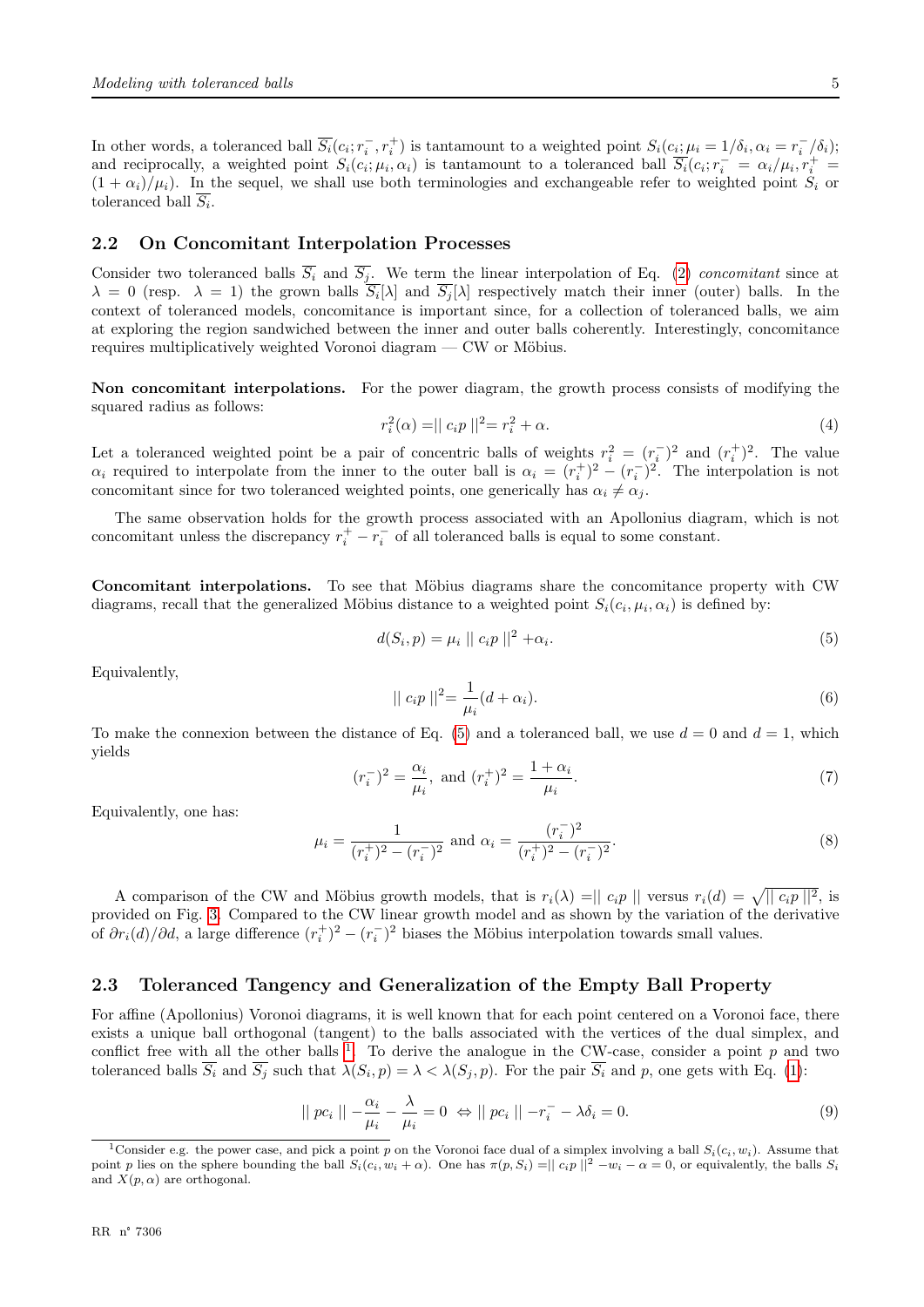

<span id="page-8-0"></span>Figure 3: Comparing the variation of the radius for the CW model (green curve) and the Möbius model (red curve). On this example,  $r_i^- = 0$  and  $r_i^+ = 10$ .

Similarly, for the pair  $\overline{S_j}$  and point p:

<span id="page-8-2"></span>
$$
|| pc_j || -\frac{\alpha_j}{\mu_j} - \frac{\lambda}{\mu_j} > 0 \Leftrightarrow || pc_j || -r_j^- - \lambda \delta_j > 0.
$$
 (10)

We summarize with the following definition, illustrated on Fig[.4:](#page-8-1)

**Definition.** 1. A ball  $B(p, \lambda)$  which satisfies the condition of Eq. [\(9\)](#page-7-2) w.r.t. a toleranced ball  $S_i$  is called toleranced tangent (TT for short) to  $S_i$ . A toleranced ball  $S_j$  and a ball  $B(p, \lambda)$  which satisfy the condition of Eq.  $(10)$  are called conflict free.

<span id="page-8-3"></span>**Remark.** 1. Equation [\(9\)](#page-7-2) states that the inner ball  $B(c_i, r_i^-)$  and the ball  $B(p, \lambda \delta_i)$ —which is the ball  $B(p, \lambda)$ scaled by  $\delta_i$ , are tangent. Similarly, condition [\(10\)](#page-8-2) states that  $B(c_j, r_j^-)$  and  $B(p, \lambda \delta_j)$  do not intersect. We shall use this property to illustrate TT balls, see e.g. Fig. [4.](#page-8-1)

**Remark.** 2. Let S be a collection of toleranced balls. Consider a ball  $B(p, \lambda)$  which is TT to a subset of balls  $T \subset S$ , and conflict free with the toleranced balls in  $S \backslash T$ . The center p of this ball is found at the intersection of the spheres bounding the grown balls  $S_i[\lambda]$  with  $S_i \in T$ , and is located outside the grown balls  $S_j[\lambda]$  with  $S_j\in \mathcal{S}\backslash T.$ 



<span id="page-8-1"></span>Figure 4: Toleranced tangent (TT) balls and conflict free balls. In dashed lines, toleranced balls  $\overline{S_1}(0,0;1,5), \overline{S_2}(0,10;2,8), \overline{S_3}(4,-9;1,3).$  The three dotted circles represent  $\overline{S_1}[3/4], \overline{S_2}[3/4], \overline{S_3}[3/4]$ . The three circles centered at p are the scaled versions of ball  $B(p, 3/4)$ ; following remark [1,](#page-8-3) ball  $B(p, 3/4)$  is TT to  $\overline{S_1}$  and  $\overline{S_2}$ , and conflict free with  $\overline{S_3}$ .

**Remark. 3.** In Eq. [\(9\)](#page-7-2) and [\(10\)](#page-8-2), the radius of the toleranced ball  $B(p, \lambda \delta_i)$  depends on the parameter  $\delta_i$  from toleranced ball  $\overline{S_i}$ . Denoting  $\delta^+$  the additively weighted distance between two weighted points, Eq. [\(9\)](#page-7-2) and Eq.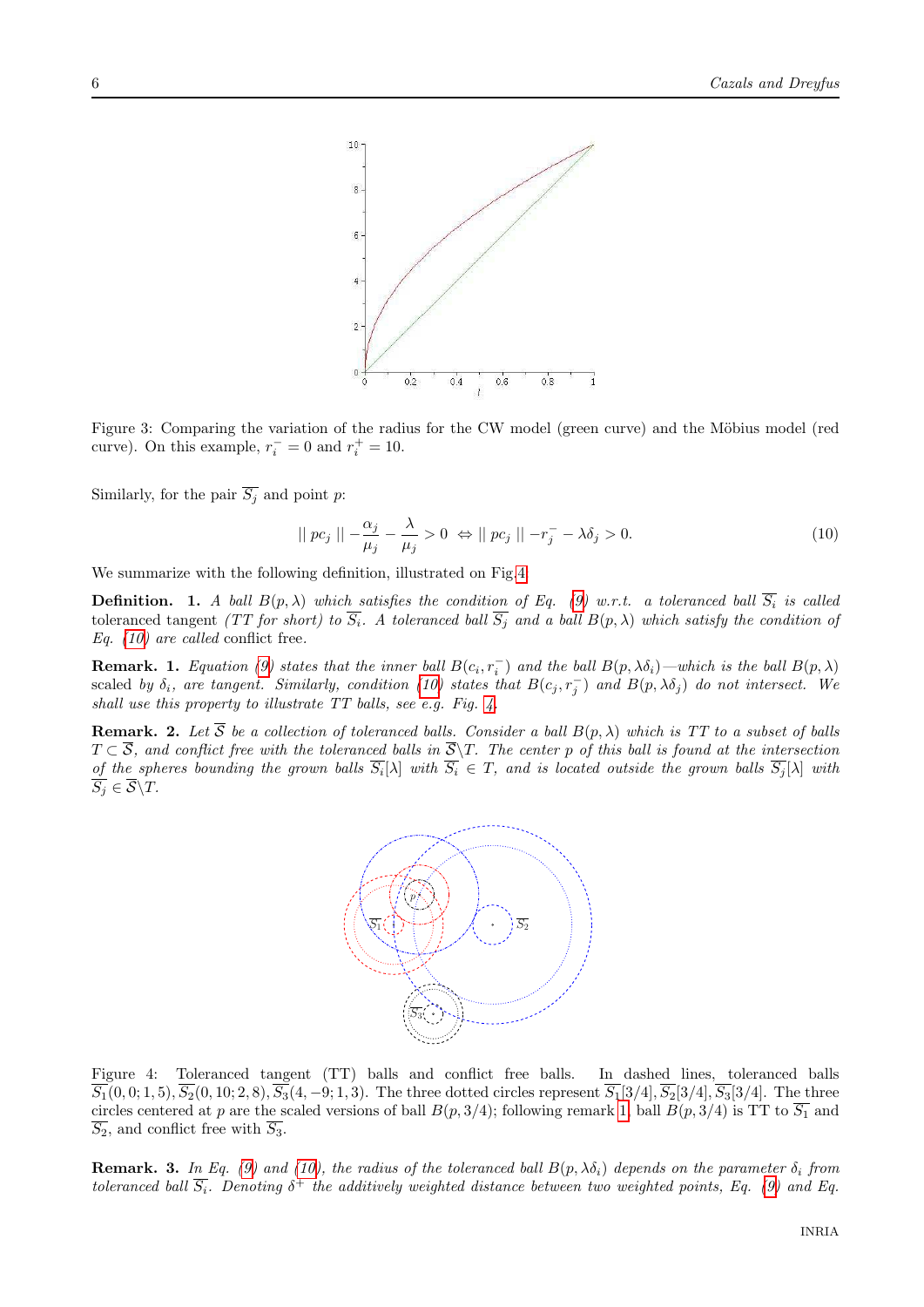[\(10\)](#page-8-2) may be rewritten as follow:

$$
\delta^+(B(p,\lambda), B(p_i, \frac{r_i^-}{\delta_i})) = \frac{\delta_i - 1}{\delta_i} \parallel pp_i \parallel,
$$
\n(11)

and

$$
\delta^+(B(p,\lambda), B(p_i, \frac{r_i^-}{\delta_i})) > \frac{\delta_i - 1}{\delta_i} \parallel pp_i \parallel . \tag{12}
$$

The left-hand side involves  $B(p, \lambda)$ , a ball whose radius does not depend on parameters from toleranced balls of  $\overline{S}$ , as for the power and Apollonius cases. But the right-hand-side is parametrized. In the sequel, we use Eq. [\(9\)](#page-7-2) and Eq. [\(10\)](#page-8-2) for a simpler geometric interpretation of toleranced tangency and conflict-ness. A generic ball not belonging to  $\overline{S}$  will be denoted  $B(p, \lambda)$ .

## <span id="page-9-3"></span>3 The Compoundly Weighted Voronoi Diagram

Consider a collection  $\overline{S}$  of n toleranced balls. The Compoundly Weighted Voronoi diagram is the partition of the space according to the *nearest neighbor* relationship, for the CW distance, that is:

<span id="page-9-2"></span>
$$
Vor(\overline{S_i}) = \{p \in \mathbb{R}^3 \mid \lambda(\overline{S_i}, p) \le \lambda(\overline{S_j}, p) \forall j \neq i\}.
$$
\n
$$
(13)
$$

More generally, denoting  $T_{k+1}$  a tuple of  $k+1$  toleranced balls, we are interested in  $Vor(T_{k+1}) = \cap_{\overline{S_i} \in T_{k+1}} Vor(S_i)$ . Naturally, we are also interested in the dual complex generalizing the Delaunay triangulation.

## <span id="page-9-4"></span>3.1 Bisectors in the CW Case

The bisector of a tuple of toleranced balls  $T_{k+1}$  is the loci of points having the same CW distance w.r.t. every toleranced ball. We denote this bisector  $\zeta(T_{k+1})$ , and examine in turn the case for pairs, triples, and quadruples. Our analysis assumes that the  $\delta_i$  are not equal, as this is the Apollonius case [\[BWY06\]](#page-30-1).

#### <span id="page-9-5"></span>3.1.1 Bisector of two toleranced balls

**Analysis.** Let  $S_i$  and  $S_j$  be two toleranced balls. The following property describes the existence of the bisector  $\zeta(i,j)$  of  $S_i$  and  $S_j$ :

<span id="page-9-1"></span>**Proposition.** 1.  $\overline{S_i}$  is trivial w.r.t. toleranced ball  $\overline{S_j}$  iff  $\delta_i \leq \delta_j$  and the following condition, which states that  $c_i$  belongs to the interior of the Voronoi region of  $\overline{S_i}$ , holds:

<span id="page-9-0"></span>
$$
\lambda(\overline{S_j}, c_i) < -\frac{r_i^-}{\delta_i}.\tag{14}
$$

*Proof.* If the Voronoi region  $V_i$  of  $S_i$  is empty, one has in particular,  $c_i \notin V_i$ , which is exactly Eq. [\(14\)](#page-9-0). The second implication also trivial holds. For the converse, applying the definition of  $\lambda(S_i, p)$  to any point p, we get:

$$
\lambda(\overline{S_i}, p) = \frac{||\overline{pc_i}|| - r_i^-}{\delta_i} > \frac{||\overline{pc_i}||}{\delta_i} + \frac{||\overline{c_i}c_j|| - r_j^-}{\delta_j} \tag{15}
$$

$$
\geq \frac{\mid\mid pc_i \mid\mid + \mid\mid c_i c_j \mid\mid -r_j^-}{\delta_j} \tag{16}
$$

$$
>\frac{\mid\mid pc_j\mid\mid -r_j^-}{\delta_j} = \lambda(\overline{S_j}, p). \tag{17}
$$

 $\Box$ 

The three derivations respectively stem from Eq. [\(14\)](#page-9-0), from  $\delta_i \leq \delta_j$ , and from the triangle inequality.

Assuming that  $\zeta(i,j)$  exists, its geometry depends on the relative values of  $\delta_i$  and  $\delta_j$ . Assuming w.l.o.g. that  $\delta_i < \delta_j$ ,  $S_j$  grows faster than  $S_i$  so that for a large enough value of  $\lambda$ , the grown ball  $S_i[\lambda]$  is contained in its counterpart  $S_j[\lambda]$ , so that the bisector is a closed surface, with  $c_i$  in the bounded region delimited by  $\zeta(i,j)$ . Matching the generalized distances shows that this surface is a degree-four algebraic surface. See Fig. [5](#page-10-0) for a 2D illustration.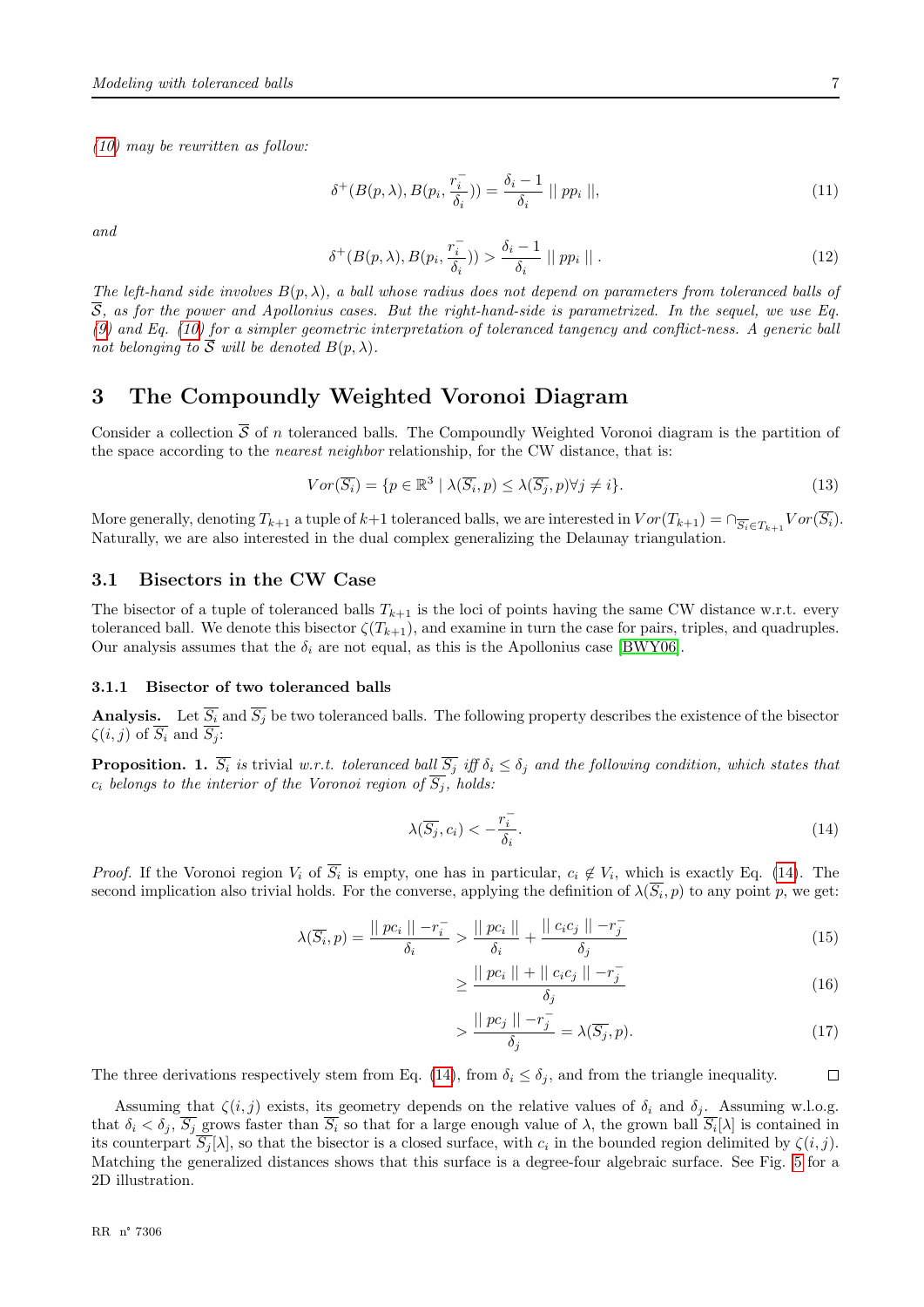

<span id="page-10-0"></span>Figure 5: Two toleranced balls and their bisector which is a degree four algebraic curve –green curve. Dashed circles corresponding to the inner and outer balls. Dotted circles correspond to the solutions of a degree four equation : blue ones are toleranced tangent circles, red ones are algebraic artifacts.

Extremal TT balls. If the bisector exists, it makes sense to track the TT balls such that the corresponding  $\lambda$  value is a local extremum. By radial symmetry w.r.t. the line joining the centers of the balls, such balls are necessarily centered at the intersection between the bisector and the line joining the centers. Assume w.l.o.g. that  $\delta_i < \delta_j$ . The minimal such ball, denoted  $\underline{M}_{i,j}(\underline{m}_{i,j}, \underline{\rho}_{i,j})$  is such that  $S_i[\underline{\rho}_{i,j}]$  and  $S_j[\underline{\rho}_{i,j}]$  are tangent at  $\underline{m}_{i,j}$ . The maximal ball  $M_{i,j}(\overline{m}_{i,j},\overline{\rho}_{i,j})$  is such that  $S_i[\overline{\rho}_{i,j}]$  is interior-tangent to  $S_j[\overline{\rho}_{i,j}]$  at  $\overline{m}_{i,j}$ .

<span id="page-10-3"></span>**Remark.** 4. As illustrated on Fig. [6,](#page-10-1)  $S_j[\underline{\rho}_{i,j}]$  may be exterior or interior to  $S_i[\underline{\rho}_{i,j}]$ ; Ball  $S_j[\underline{\rho}_{i,j}]$  is interior to  $S_i[\underline{\rho}_{i,j}]$  iff  $S_i$  is closer to  $c_j$  than  $S_j$  for the CW distance i.e.  $\lambda(S_i,c_j)<\lambda(S_j,c_j)$ . In the limit case  $\lambda(S_i,c_j)=\lambda(S_j,c_j),\,c_j=\underline{m}_{i,j}\,$  and  $S_j[\underline{\rho}_{i,j}]$  may be considered as exterior to  $S_i[\underline{\rho}_{i,j}].$ 



<span id="page-10-1"></span>Figure 6: Relative position of mininal and maximal TT balls of two balls (Left)  $S_j[\underline{\rho}_{i,j}]$  and  $S_i[\underline{\rho}_{i,j}]$  are exterior tangent (Right)  $S_j[\underline{\rho}_{i,j}]$  is interior tangent to  $S_i[\underline{\rho}_{i,j}]$ .

The parameters of these extremal TT balls are computed as follows:

<span id="page-10-4"></span>**Proposition. 2.** The two extremal TT balls  $B(p, \lambda)$  of two toleranced balls are characterized by

<span id="page-10-2"></span>
$$
\lambda = \frac{||c_i c_j|| - (\alpha r_i^- + \beta r_j^-)}{\alpha \delta_i + \beta \delta_j},\tag{18}
$$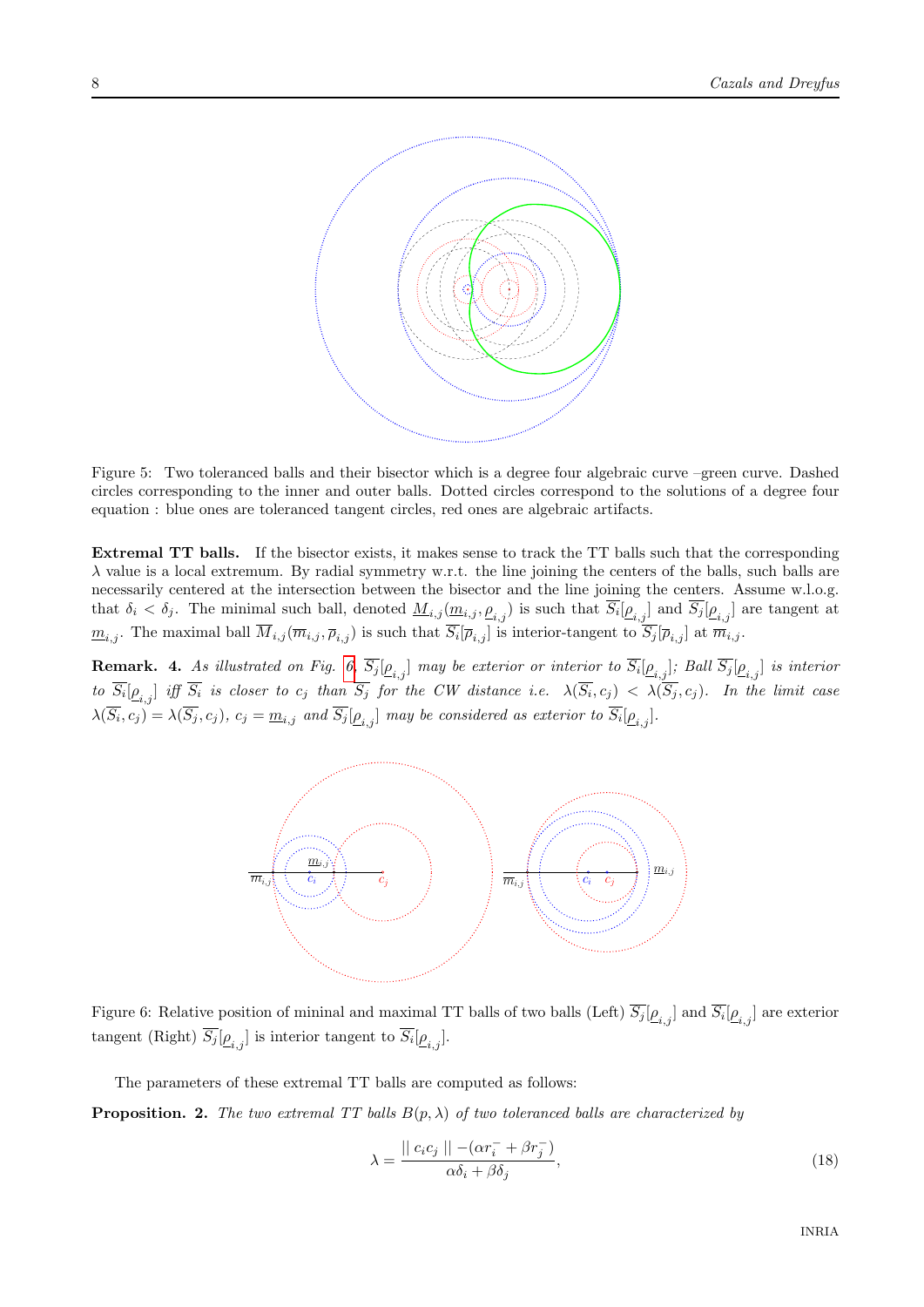and

$$
c_i \vec{p} = \alpha \frac{\lambda \delta_i + r_i^-}{||c_i c_j||} c_i \vec{c}_j,\tag{19}
$$

where  $\alpha = \pm 1$  and  $\beta = \pm 1$  depend on the ball processed (minimal or maximal) and the relative positions of  $\overline{S_i}$ and  $\overline{S_i}$  (case analysis in the proof).

*Proof.* Denote  $\vec{u}_{p,p'}$  the unit vector between two points p and p'. The extremal TT ball  $\underline{M}_{i,j} = (p,\lambda)$  or  $\overline{M}_{i,j} = (p, \lambda)$  of  $\overline{S_i}$  and  $\overline{S_j}$  being centered on the line joining the centers  $c_i$  and  $c_j$ , we can express the weight  $\lambda$ as follows:

$$
c_i \vec{p} + p \vec{c}_j = c_i \vec{c}_j \tag{20}
$$

$$
\Leftrightarrow || c_i p || \vec{u}_{c_i p} + || p c_j || \vec{u}_{p c_j} = || c_i c_j || \vec{u}_{c_i c_j}
$$
\n
$$
(21)
$$

$$
\Leftrightarrow || c_i p || \vec{u}_{c_i p} \cdot \vec{u}_{c_i c_j} + || p c_j || \vec{u}_{p c_j} \cdot \vec{u}_{c_i c_j} = || c_i c_j ||
$$
\n(22)

$$
\alpha(\lambda \delta_i + r_i^-) + \beta(\lambda \delta_j + r_j^-) = || c_i c_j ||,
$$
\n(23)

where  $\alpha = \vec{u}_{c_i p} \cdot \vec{u}_{c_i c_j} = \pm 1$  and  $\beta = \vec{u}_{p c_j} \cdot \vec{u}_{c_i c_j} = \pm 1$ . Equation [\(18\)](#page-10-2) follows easily. We note in passing that following remark [4,](#page-10-3) the signs of the dot products  $\alpha$  and  $\beta$  are obtained from the sign of the expression  $\lambda(S_i,c_j) - \lambda(S_j,c_j).$ 

The weight of the extremal TT balls being determined, the center is computed as follows:

$$
\alpha \vec{u}_{c_i p} = \vec{u}_{c_i c_j} \tag{24}
$$

$$
\Leftrightarrow \alpha \frac{c_i \vec{p}}{\|\ c_i p\|} = \frac{c_i \vec{c}_j}{\|\ c_i c_j\|} \tag{25}
$$

$$
\Leftrightarrow c_i \vec{p} = \alpha \frac{||c_i p||}{||c_i c_j||} c_i \vec{c}_j \tag{26}
$$

$$
\Leftrightarrow c_i \vec{p} = \alpha \frac{\lambda \delta_i + r_i^-}{\| c_i c_j \|} c_i \vec{c}_j. \tag{27}
$$

$$
\Box
$$

#### <span id="page-11-0"></span>3.1.2 Bisector of three toleranced balls

Analysis. Consider three toleranced balls  $S_{i_0}, S_{i_1}, S_{i_2}$  such that the bisector of each pair exists. To avoid the Apollonius case, we suppose without loss of generality that  $\delta_{i_0} \leq \delta_{i_1} \leq \delta_{i_2}$  with  $\delta_{i_0} < \delta_{i_2}$ . If there is no intersection between  $\zeta(i_0, i_1)$  and  $\zeta(i_0, i_2)$ ,  $\zeta(i_0, i_1, i_2)$  does not exist, and reciprocally. Assume that  $\zeta(i_0, i_1, i_2)$ exists. Since at least one  $\delta_i$  differs from the other two, there is at most one Apollonius bisector. The geometry of  $\zeta(i_0, i_1, i_2)$  depends on  $\delta_{i_0}, \delta_{i_1}$  and  $\delta_{i_2}$ , and the following cases are illustrated on Fig. [7.](#page-12-0)

 $\sim$  CWB.III.1 If there is no Apollonius bisector,  $\zeta(i_0, i_1, i_2)$  is a bounded curve resulting from the intersection of two CW bisectors.

 $\triangleright$  **CWB.III.2** If the Apollonius bisector is not a half straight line,  $\zeta(i_0, i_1, i_2)$  is a bounded curve resulting from the intersection of one CW bisector, and one sheet of a hyperboloid (possibly degenerated to a hyperplane).

 $\triangleright$  **CWB.III.3** If the Apollonius bisector is a half straight line,  $\zeta(i_0, i_1, i_2)$  is reduced to at most two intersection points. Note that if there are two intersection points,  $\delta_{i_1} = \delta_{i_2}$  and  $S_{i_1}$  is included in and tangent to  $S_{i_2}$ .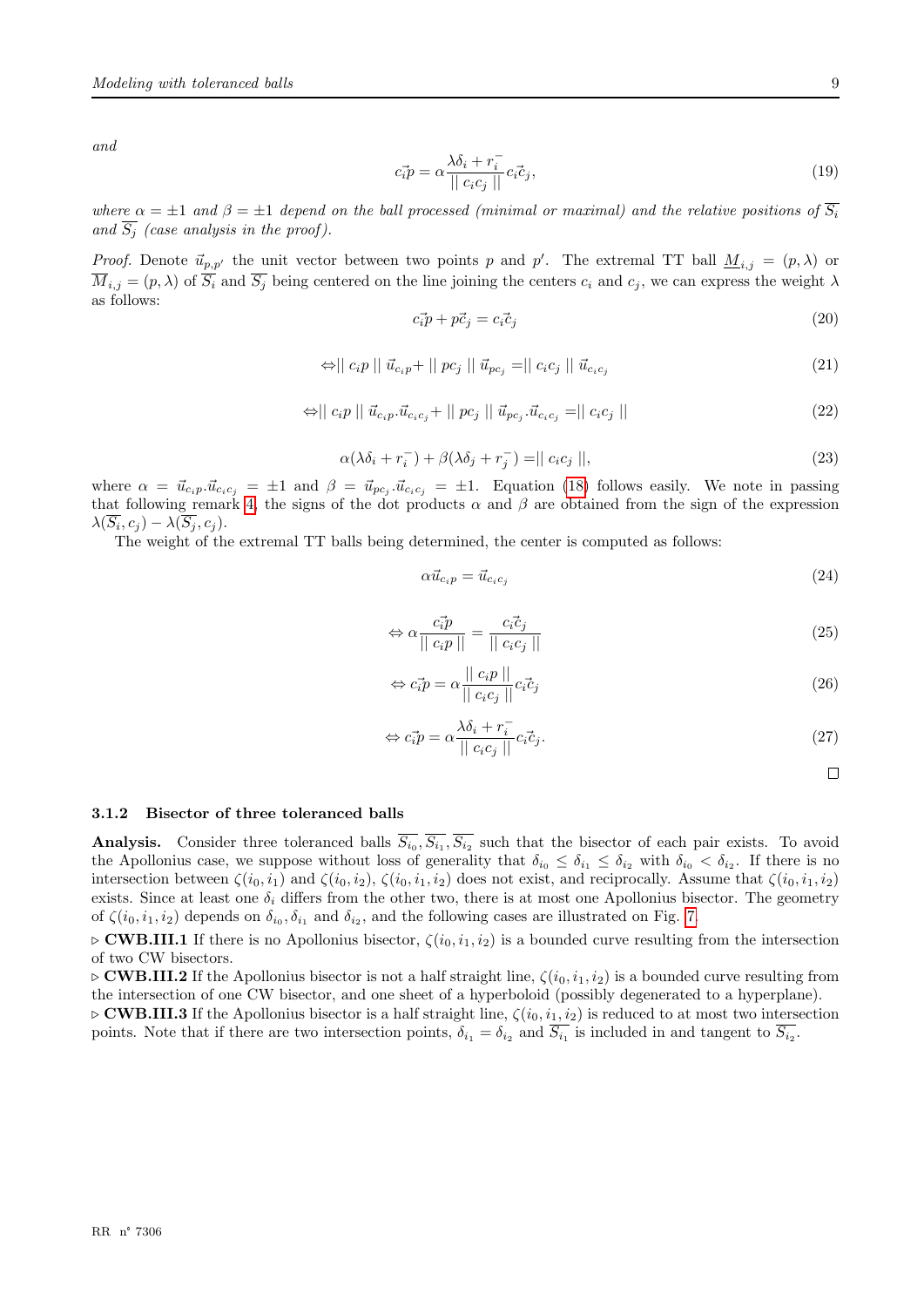

<span id="page-12-0"></span>Figure 7: Bisectors of three toleranced balls. The red dots are the centers of the toleranced balls and the pink/green/blue surfaces respectively represent the bisectors  $\zeta(0,1) / \zeta(0,2) / \zeta(1,2)$ . (Left) **CWB.III.1** No Apollonius bisector (Middle) CWB.III.2 One Apollonius bisector (Right) CWB.III.3 One degenerate Apollonius bisector.

Extremal TT balls. In any case, there are two (possibly identical) extremal TT balls. If one bisector is a half straight line, these balls are found by intersecting this line with one of the other two bisectors. In the general case, identifying these two balls involves four equations in four unknowns—the coordinates of the center and the weight  $\lambda$ . Denote  $\pi$  the plane defined by the centers of the three balls. The growth of the balls being symmetric with respect to this plane, the fourth equation consists of constraining the center of an extremal TT ball to plane  $\pi$ . The calculation is covered by the following proposition for  $k = 2$ :

<span id="page-12-1"></span>**Proposition.** 3. Let  $T_{k+1} = \{S_{i_j}\}_{j=0,\dots,k}$  be a triple or quadruple of toleranced balls, i.e.  $k = 2$  or  $k = 3$ . Computing the two extremal TT balls of the tuple  $T_{k+1}$  requires solving a degree four equation. A value solution  $\lambda$  of this equation is valid provided that  $\lambda \delta_{i_j} + r_{i_j}^- \geq 0$ ,  $\forall j = 0, \ldots, k$ .

*Proof.* of Prop. [3](#page-12-1) for  $T_{k+1} = \{S_{i_0}, S_{i_1}, S_{i_2}\}.$ 

The ball sought has to be TT to each of the three toleranced balls, as specified by Eq. [\(9\)](#page-7-2). Assume that the plane containing the centers of the three balls has equation  $a_x x + a_y y + a_z z = a_C$ . Squaring the three equations of toleranced tangency yields the system:

$$
\begin{cases}\n(p - c_{i_0})^2 = (\lambda \delta_{i_0} + r_{i_0})^2 \\
(p - c_{i_1})^2 = (\lambda \delta_{i_1} + r_{i_1})^2 \\
(p - c_{i_2})^2 = (\lambda \delta_{i_2} + r_{i_2})^2 \\
a_x x + a_y y + a_z z = a_C\n\end{cases}
$$
\n(28)

Subtracting the first squared equation from the two subsequent ones yields:

$$
\begin{cases}\n(p - c_{i_0})^2 = (\lambda \delta_{i_0} + r_{i_0}^-)^2 \\
2p(c_{i_1} - c_{i_0}) = (\lambda \delta_{i_0} + r_{i_0}^-)^2 - (\lambda \delta_{i_1} + r_{i_1}^-)^2 - (c_{i_0}^2 - c_{i_1}^2) \\
2p(c_{i_2} - c_{i_0}) = (\lambda \delta_{i_0} + r_{i_0}^-)^2 - (\lambda \delta_{i_2} + r_{i_2}^-)^2 - (c_{i_0}^2 - c_{i_2}^2) \\
a_x x + a_y y + a_z z = a_C\n\end{cases}
$$
\n(29)

Using Gaussian elimination on the last three equations, one obtains three linear equations for the coordinates of p, parametrized by  $\lambda^2$ . Injecting these quantities into the first equation yields the quartic equation in  $\lambda$ . Note that a solution is valid iff  $\lambda \delta_{i_j} + r_{i_j}^- \ge 0$ , and sorting the valid values yields the extreme TT balls. Also note that the coordinates of point p are rational fractions in  $\lambda^2$ .

 $\Box$ 

Remark. 5. Geometrically, three intersecting spheres generically intersect into two points. The extreme TT balls correspond to the situations where these two points coalesce.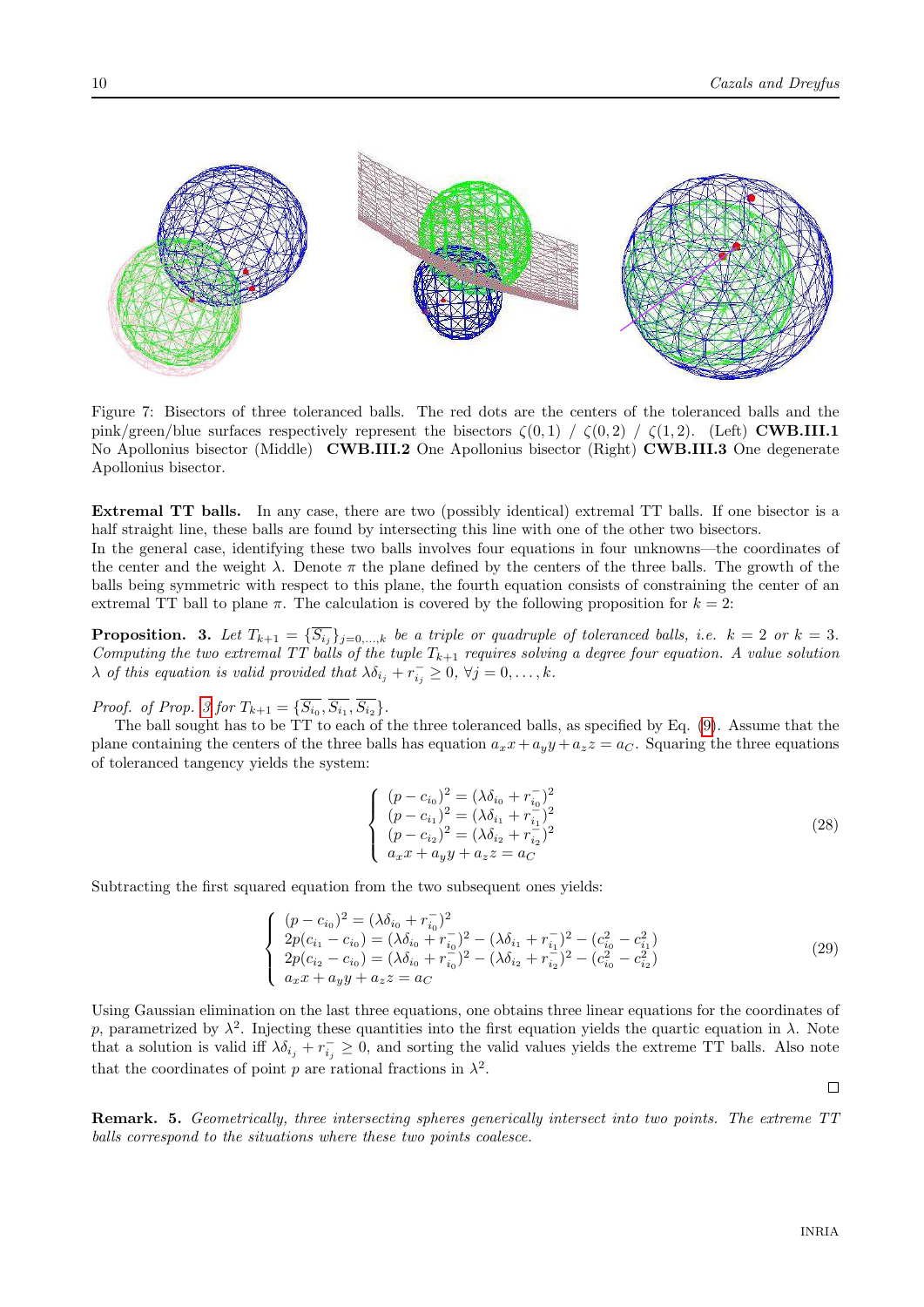#### <span id="page-13-1"></span>3.1.3 Bisector of four toleranced balls

Analysis. Consider four toleranced balls  $S_{i_0}, S_{i_1}, S_{i_2}, S_{i_3}$  such that the bisector of each pair exists. To avoid the Apollonius case, we suppose w.l.o.g. that  $\delta_{i_0} \leq \delta_{i_1} \leq \delta_{i_2} \leq \delta_{i_3}$  with  $\delta_{i_0} < \delta_{i_3}$ . If the intersection of  $\zeta(i_0, i_1)$ ,  $\zeta(i_0, i_2)$  and  $\zeta(i_0, i_3)$  is empty, the intersection of all bisectors of pairs is empty and  $\zeta(i_0, i_1, i_2, i_3)$  does not exist, and reciprocally. If  $\zeta(i_0, i_1, i_2, i_3)$  exists, we have  $\zeta(i_0, i_1, i_2, i_3) = \zeta(i_0, i_3) \cap \zeta(i_1, i_2, i_3)$ , from which the following analysis follows.

 $\triangleright$  **CWB.IV.1** The bisectors  $\zeta(i_0, i_3)$  and  $\zeta(i_1, i_2, i_3)$  being a surface and a curve, their generic intersection, if any, consists of a finite set of points. As we shall see below, there are at most four such points.

 $\triangleright$  **CWB.IV.2** As a degenerate case, when  $\zeta(i_1, i_2, i_3)$  is a bounded curve, the intersection of  $\zeta(i_1, i_2, i_3)$  and  $\zeta(i_0, i_3)$  may be  $\zeta(i_1, i_2, i_3)$ . In this case,  $\zeta(i_0, i_1, i_2, i_3)$  has the geometry of the bisector  $\zeta(i_1, i_2, i_3)$  of three toleranced balls.

**Extremal TT balls.** We distinguish two cases. If  $\zeta(i_0, i_1, i_2, i_3)$  has the geometry of a bisector of three toleranced balls, we refer to the analysis carried out in section [3.1.2.](#page-11-0) Otherwise,  $\zeta(i_0, i_1, i_2, i_3)$  is reduced to at most four points, as shown by the following constructive proof of proposition [3:](#page-12-1)

*Proof.* of Prop. [3](#page-12-1) for  $T_{k+1} = \{S_{i_0}, S_{i_1}, S_{i_2}, S_{i_3}\}.$ 

<span id="page-13-0"></span>The ball sought has to be TT to each of the four toleranced balls, that is  $||pc_{i_j}|| = \lambda \delta_{i_j} + r_{i_j}^-$  for  $j = 0, 1, 2, 3$ . Squaring the four equations of toleranced tangency yields the system

$$
\begin{cases}\n(p - c_{i_0})^2 = (\lambda \delta_{i_0} + r_{i_0})^2 \\
(p - c_{i_1})^2 = (\lambda \delta_{i_1} + r_{i_1})^2 \\
(p - c_{i_2})^2 = (\lambda \delta_{i_2} + r_{i_2})^2 \\
(p - c_{i_3})^2 = (\lambda \delta_{i_3} + r_{i_3})^2\n\end{cases}
$$
\n(30)

As for the case of three toleranced balls, we use Gaussian eliminations on system [\(30\)](#page-13-0) to get three equations linear to the coordinates of p and parametrized by  $\lambda^2$ , and one quartic equation on  $\lambda$ . Checking that  $||pc_{i_j}|| \ge 0$ provides the valid solutions, and sorting these provides the extremal solutions.  $\Box$ 

**Remark.** 6. As illustrated on Fig. [8,](#page-14-0) the system [\(30\)](#page-13-0) may have four distinct solutions  $\lambda_i$  such that  $\lambda_i\delta_j + r_i^- \geq$ 0.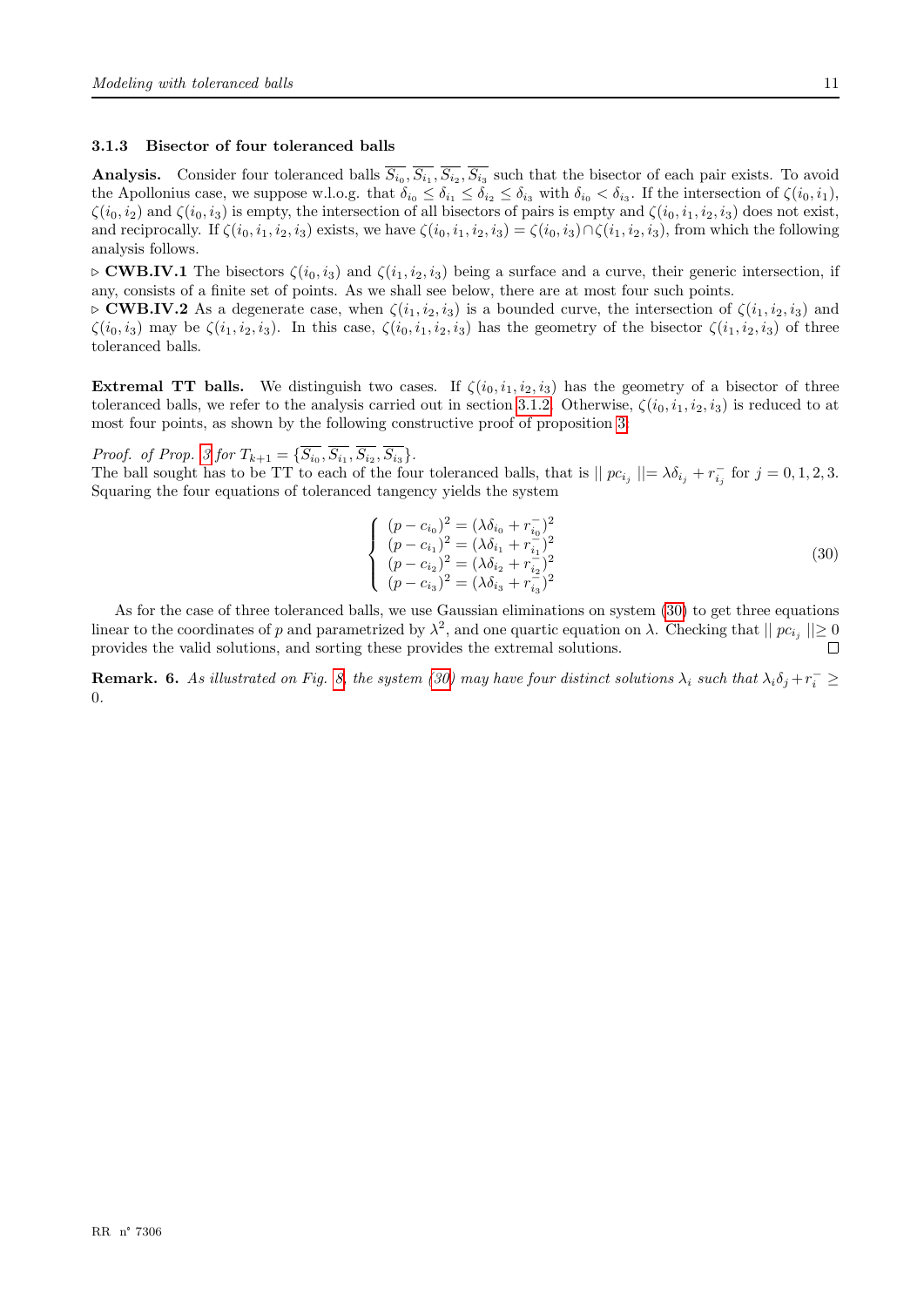

<span id="page-14-0"></span>Figure 8: Upon growing, four toleranced balls may intersect into four distinct points. Denoting  $\epsilon$  an arbitrarily small number, we display the toleranced balls  $S_i[\lambda_j \pm \epsilon]$ . The  $\lambda_j$  have been sorted by increasing value from Top to Bottom.

## <span id="page-14-1"></span>3.2 Voronoi Diagram and its Dual Complex

Empty Voronoi regions. A toleranced ball whose region is empty is called trivial. Proposition [1](#page-9-1) gives a condition of triviality for two toleranced balls. But triviality of a toleranced ball amidst a collection of balls is more complex since a toleranced ball might not be trivial w.r.t. any other one, yet, it might be trivial with respect to their union. To see why, observe that Eq. [\(13\)](#page-9-2) tells us that a point in space is attributed to the Voronoi region of a toleranced ball provided that this toleranced ball reaches this point first in the growth process. Thus, a growing ball which is always contained in the union of a collection of growing balls is trivial, although it might not be trivial with any of them. Denoting T a collection of toleranced balls, and for any value of  $\lambda$ , the following condition, illustrated on Fig. [10,](#page-15-0) must hold for  $\overline{S_i}$  to be trivial:

$$
\overline{S_i}[\lambda] \subset \bigcup_{\overline{S_j} \in T} \overline{S_j}[\lambda].\tag{31}
$$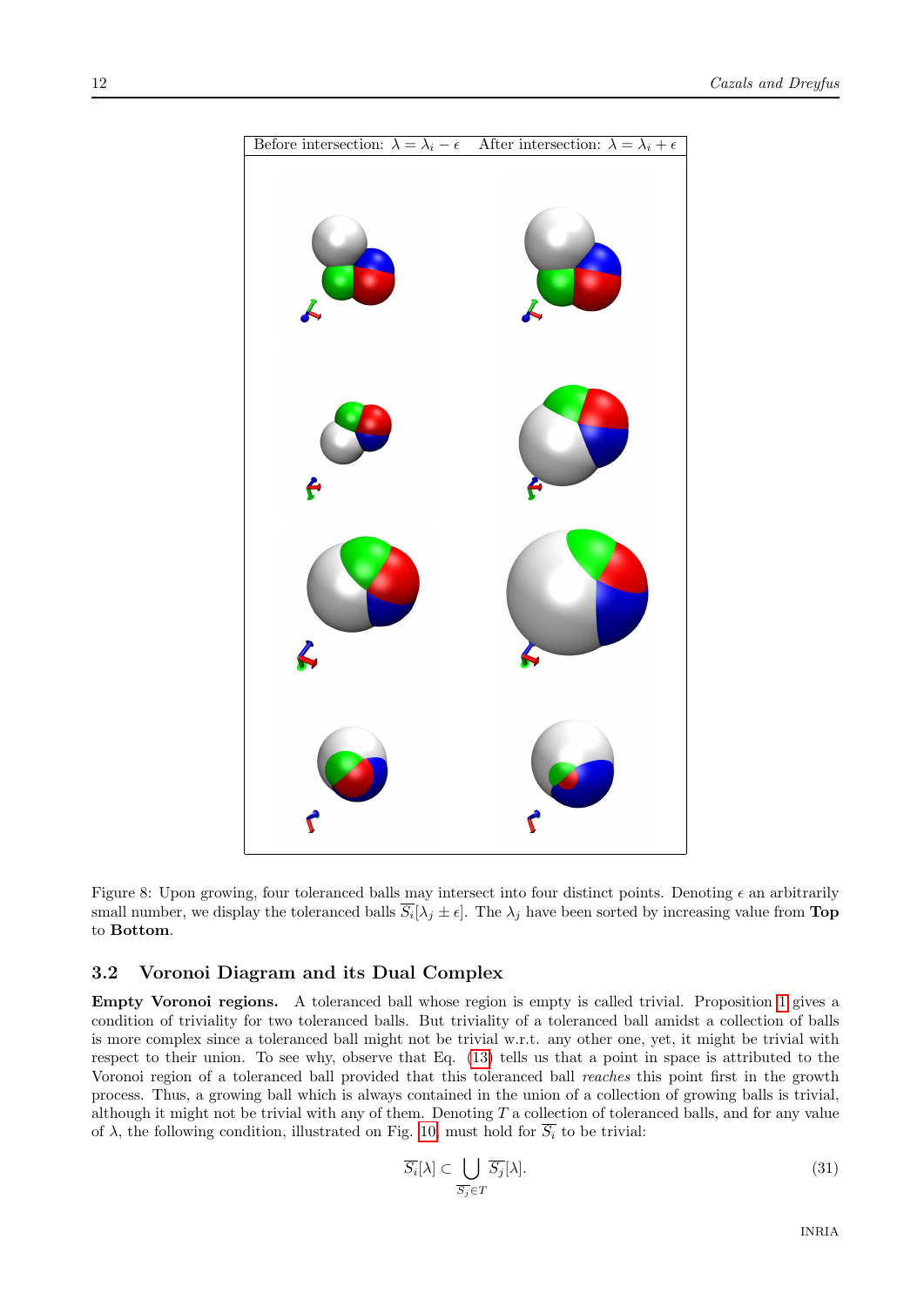





Figure 9: Dual complex of the four balls of Fig. [8—](#page-14-0)bottom and top rows respectively represent 0 simplices and 3-simplices.

<span id="page-15-0"></span>Figure 10: Hidden toleranced ball.  $\overline{S_0}$  =  $(0, 1/2; 1, 3)$  (red),  $S_1 = (0, 0; 3, 4)$  (green) and  $S_2 = (5, 0, 3, 7)$  (blue). Ball  $S_0$  is neither trivial w.r.t.  $\overline{S_1}$  nor  $\overline{S_2}$ , but is trivial with respect to both.

**Dual Complex.** The Voronoi region  $Vor(T_{k+1})$  of a tuple  $T_{k+1}$  may have several connected components, each being termed a face. Each such face corresponds to the intersection of  $k + 1$  Voronoi regions, so that we associate an *abstract simplex* or *simplex* for short in the dual complex. That is, if  $Vor(T_{k+1})$  consists of m faces, on finds  $\Delta_i(T_{k+1}), j \in 1, \ldots, m$  simplices in the dual complex. (The multiplicity is omitted if the tuple  $T_{k+1}$ yields a single simplex.) The dual of a simplex  $\Delta(T)$  is denoted  $\Delta(T)^*$ . Assuming that the input toleranced balls are numbered from 1 to  $n$ , a simplex is *identified* by a list of integers, and inclusion between such lists defines a partial order on simplices. We therefore represent the dual complex by a Hasse diagram  $D<sub>S</sub>$  with one node per simplex. The nodes of  $D<sub>S</sub>$  corresponding to k-simplices are denoted  $D<sub>S</sub>(k)$ . Note that we may also (arbitrarily) embed a simplex within the union of Voronoi faces it is associated with. See Figs. [11,](#page-16-0) [12](#page-16-1) and [13](#page-16-2) for a 2D illustration.

Topological complications. A Voronoi region gets sandwiched between two neighbors when the corresponding toleranced ball defines a lens between the Voronoi region of two neighboring toleranced balls, a case also found in the Apollonius diagram. In the dual complex, the vertex of this toleranced balls has exactly two neighbors and the triangle corresponding to these three toleranced balls does not have any coface.

A Voronoi region might not be connected, and this may happen for tuples of size one to four. We illustrate this in 2D with Fig. [11.](#page-16-0) For a toleranced ball, consider  $\overline{S_4}$  whose Voronoi region is split into two faces, associated with the vertices (zero-dimensional simplices)  $\Delta_1(4)$  and  $\Delta_2(4)$  in the Hasse diagram. For two toleranced balls, note that the Voronoi region  $Vor(\overline{S_1}, \overline{S_2})$  consists of two faces—open line segments in this case, yielding the simplices  $\Delta_1(1, 2)$  and  $\Delta_2(1, 2)$  in the Hasse diagram. For three toleranced balls, note that the triple  $(\overline{S_1}, \overline{S_2}, \overline{S_4})$ corresponds to two triangles.

A Voronoi region may not be simply connected. When one toleranced ball punches a hole into a face, the corresponding one-simplex does not have any coface. See e.g. toleranced ball  $\overline{S_7}$  and the simplex  $\Delta(2,7)$  on Fig. [11.](#page-16-0) When two toleranced balls punch a hole into a Voronoi region, the two-simplex they define does not have any coface either. Finally when three toleranced balls punch a hole into a Voronoi region, two tetrahedra of the dual complex share the same vertices, the same edges and same triangles. This latter case is illustrated in 2D, where a hole punched by two toleranced balls in a Voronoi region results in two triangles with the same vertices and the same edges. See  $\Delta_1(2, 5, 6)$  and  $\Delta_2(2, 5, 6)$  on Fig. [11.](#page-16-0)

Bounded and Unbounded Voronoi regions. A toleranced ball  $\overline{S}_i \in \overline{S}$  is called maximal w.r.t. to  $\overline{S}$  if  $\delta_i \ge \delta_j, \forall j \ne i$ . A toleranced ball which is not maximal has a bounded Voronoi region in the CW VD of  $\overline{S}$ , and the subset of maximal toleranced balls is denoted  $\overline{S}_{\text{max}}$ . The CW VD diagram of toleranced balls in  $\overline{S}_{\text{max}}$  is an Apollonius diagram since all  $\delta_i$  are equal, and a subset of balls in  $\overline{S}_{\text{max}}$  have an unbounded Voronoi region.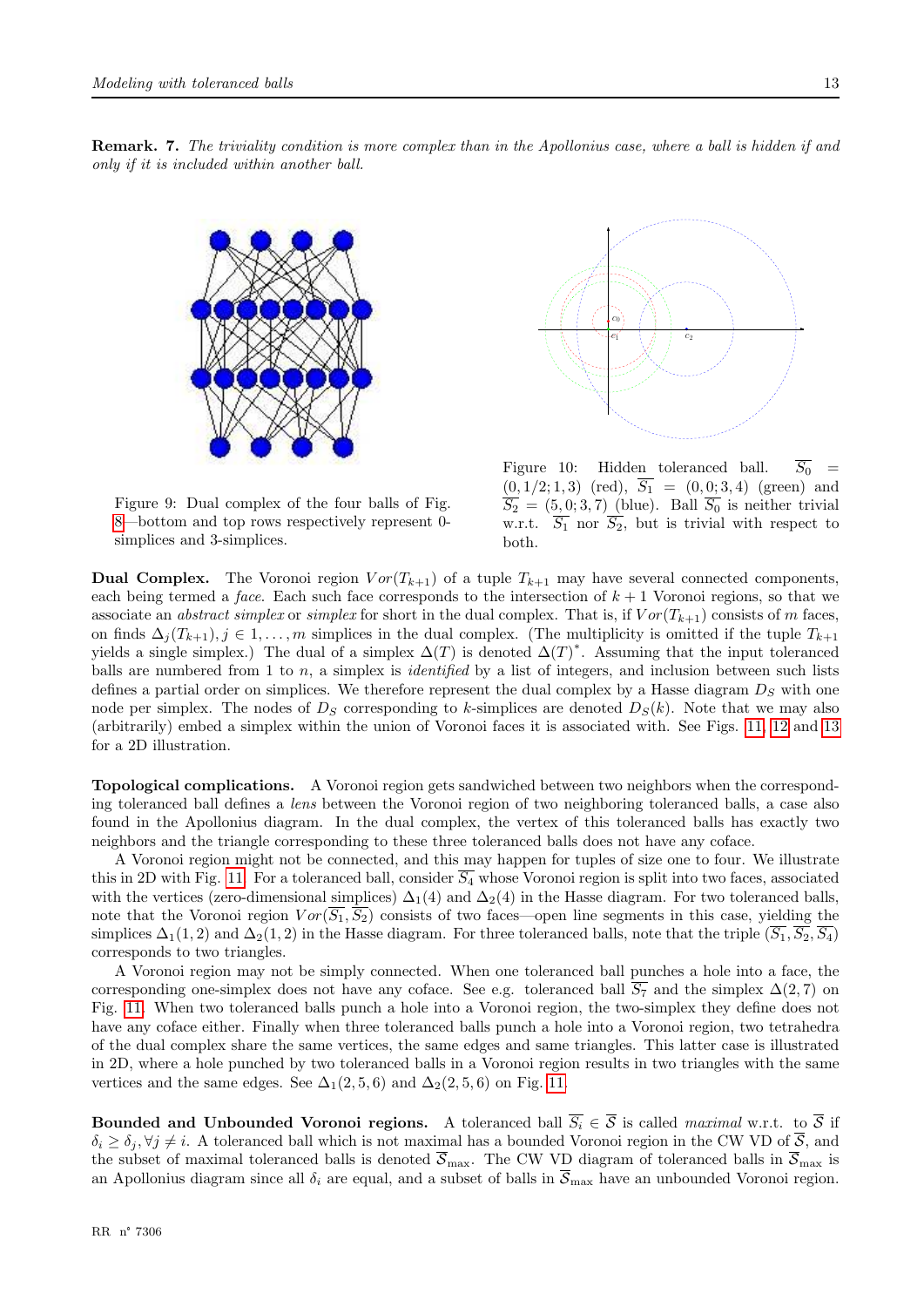

<span id="page-16-2"></span>Figure 13: Hasse diagram of simplices of the dual complex of the Voronoi diagram of Fig. [11.](#page-16-0) The three lines respectively corresponding to 0-simplices, 1-simplices, and 2-simplices. Grey boxes correspond to Gabriel simplices, and boxes with a red boundary mark dominated simplices. See text for details.

Mimicking the affine case, a simplex is said to lie on the convex hull  $CH(\overline{S})$  of the dual complex if its dual Voronoi face is unbounded. The vertices of such simplices belong to  $\overline{S}_{\text{max}}$ .



<span id="page-16-0"></span>Figure 11: The CW VD of 7 toleranced balls in 2D:  $S_1 = (-5, -5; 3, 7), S_2 = (5, 5; 3, 7), S_3 =$  $(-1, 0; 4, 5), S_4 = (0, 0; 2, 5), S_5 = (8, 7; 2, 3),$  $S_6 = (8, 5; 3, 4), S_7 = (1, 10; 1, 2).$   $Vor(S_3)$  and  $Vor(\overline{S_1}, \overline{S_2})$  are not connected.  $Vor(\overline{S_2})$  is not simply connected.  $\delta_1$  and  $\delta_2$  are maximal and  $\overline{S_1}, \overline{S_2}$  have unbounded Voronoi regions.



<span id="page-16-1"></span>Figure 12: Dual complex for the CW VD of Fig. [11](#page-16-0) : 0-simplices: black dots; one-simplices: blue curves; two simplices: red dots. Note that  $\overline{S_4}$ is represented by two vertices  $\Delta_1(4)$  and  $\Delta_2(4)$ .  $\Delta_1(2, 5, 6)$  and  $\Delta_2(2, 5, 6)$  share the three same edges.  $\Delta(2, 7)$  does not bound any triangle.

## <span id="page-16-3"></span>4 Space-filling diagram and  $\lambda$ -complex

In this section, we investigate the domain  $\mathcal{F}_{\lambda} = \bigcup S_i[\lambda]$  defined by the union of growing balls. We present the λ-complex filtration of the dual complex. The reader is referred to [\[Ede92\]](#page-30-2) for the affine weighted  $\alpha$ -complex.

## <span id="page-16-4"></span>4.1 Gabriel, Dominant and Dominated simplices

In the affine case, changes in the  $\alpha$ -complex are associated with Gabriel simplices: a Gabriel simplex  $\Delta(T)$ is a simplex such that its minimal orthogonal ball  $M_T$  is conflict free, and the simplex enters the  $\alpha$ -complex when  $\lambda \geq \rho_T$ , with  $\rho_T$  the weight of  $M_T$ . The generalization to the CW setting is not straightforward since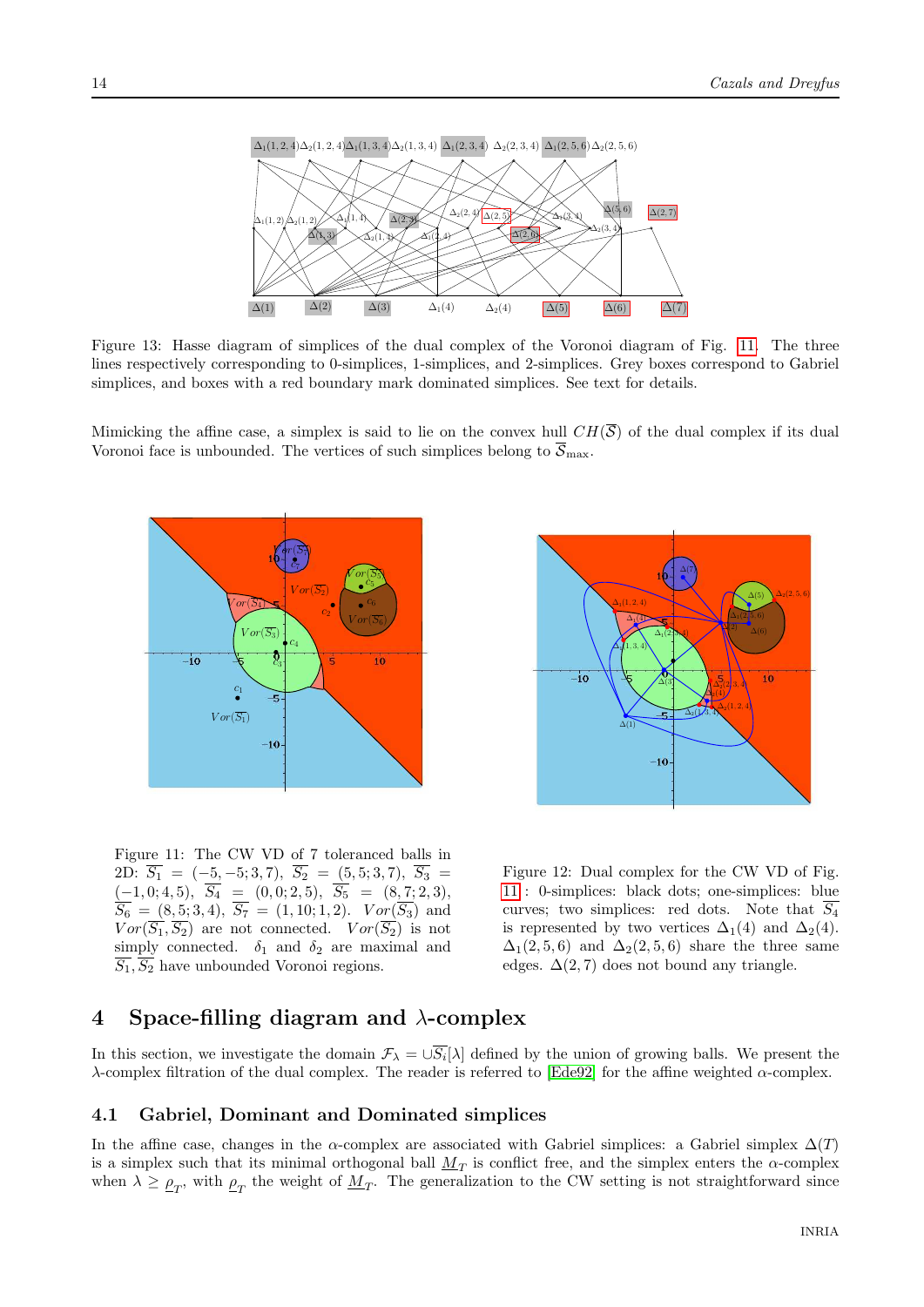Voronoi regions might not be connected, and since a tuple  $T$  generally has two extremal  $TT$  balls, respectively denoted  $\underline{M}_T(\underline{m}_T,\underline{\rho}_T)$  and  $M_T(\overline{m}_T,\overline{\rho}_T)$ . We now examine these two balls and refer the reader to Fig. [14](#page-18-0) for an illustration. (To examine this figure, recall that a TT ball  $M(p,\lambda)$  is conflict free with a toleranced ball  $S_i$  iff the scaled version of M by  $\delta_i$  i.e.  $M(p, \delta_i \lambda)$  does not intersect the inner ball of  $S_i$ .)

Minimal TT balls and Gabriel simplices. If the center  $\underline{m}_T$  of the minimal TT ball  $\underline{M}_T$  belongs to the relative interior of a Voronoi face of the tuple, or equivalently the ball is conflict free, the simplex is called Gabriel.

**Remark. 8.** The minimal TT ball  $\underline{M}_T$  is unique, so that a single Voronoi face dual of the tuple T can witness a Gabriel simplex. In particular, for any other Voronoi face of the tuple, the minimal TT ball associated with that face involves at least another toleranced ball. For example, the Voronoi region of  $\overline{S_4}$  in Fig. [11](#page-16-0) is split into two Voronoi faces. The center of the minimal TT ball of  $\overline{S_4}$  being located within the Voronoi region of  $\overline{S_3}$ , the dual of each Voronoi face of  $\overline{S_4}$  is not Gabriel. The minimal TT balls of these two faces are in fact associated to the same triple, namely  $\overline{S_2}$ ,  $\overline{S_3}$  and  $\overline{S_4}$ .

Maximal TT balls and domination of simplices. For a simplex  $\Delta(T)$ , consider the intersection of the spheres bounding the grown balls, i.e.

<span id="page-17-0"></span>
$$
I_T[\lambda] = \cap_{\overline{S_i} \in T} \partial \overline{S_i}[\lambda]. \tag{32}
$$

In 3D, if T is a  $k + 1$  tuple,  $I_T[\lambda]$  is generically a 2 – k-sphere. Consider now a tuple such that the  $\delta_i$  of its balls are not all equal, and assume that  $T = A \cup B$ , with A the balls realizing the maximum  $\delta_i$  in the tuple. The corresponding bisector is bounded and has a unique maximal TT ball  $\overline{M}_T$ . If this ball is conflict free, the spheres bounding the grown balls in T intersect until  $I_T[\lambda]$  reduces to the point  $\overline{m}_T$ . Beyond that point, the intersection of the spheres bounding grown balls in  $B$  is contained in the union of the grown balls in  $A$ . To formalize this behavior, we define—recall that an ancestor of a node in the Hasse diagram is any node found on a path joining this node to that associated with a zero-dimensional simplex:

**Definition.** 2. A simplex  $\Delta(T)$  whose dual Voronoi face contains the center  $\overline{m}_T$  of the maximal TT ball is called dominant.

A simplex  $\Delta(U)$  which is an ancestor of the dominant simplex  $\Delta(T)$  in the Hasse diagram, with  $B \subset U \subset T$ . is called dominated.

As opposed to the Euclidean setting, a dominant simplex  $\Delta(T)$  does not catch a coface when point  $\overline{m}_T$  is reached by the growing balls. Similarly, a dominated simplex does not catch any coface either when point  $\overline{m}_T$ is reached. To identify the moment in time where simplex  $\Delta(U)$  gets dominated, we introduce

<span id="page-17-1"></span>
$$
\gamma_{\Delta(U)} = \overline{\rho}_{\Delta(T)}.\tag{33}
$$

The condition  $B \subset U \subsetneq T$  actually yields 2 cases, namely (i)  $U = B$ , or (ii)  $B \subsetneq U \subsetneq T$ . In three dimensions, enumerating these possibilities yields the following cases:

 $\rhd$  **Dom.1**  $T = {\overline{S_1}, \overline{S_2}}$  with  $\delta_1 > \delta_2$ : case (i) that is  $U = {\overline{S_2}}$ .

 $\triangleright$  Dom.2  $T = {\overline{S_1}, \overline{S_2}, \overline{S_3}}$  with  $\delta_1 > \delta_2 \geq \delta_3$ : case (i) that is  $U = {\overline{S_2}, \overline{S_3}}$ .

 $\triangleright$  **Dom.3**  $T = {\overline{S_1}, \overline{S_2}, \overline{S_3}}$  with  $\delta_1 = \delta_2 > \delta_3$ : case (i) that is  $U = {\overline{S_3}}$ , and case (ii) that is  $U = {\overline{S_1}, \overline{S_3}}$  or  $U = {\overline{S_2}, \overline{S_3}}.$ 

By convention and since a 4-tuple yields a discrete set of at most four tetrahedra, we say that a 3-simplex cannot be dominant—which prevents a 2-simplex from being dominated. Also, a 0-simplex cannot be dominant. Dominant and dominated simplices are important to describe the evolution of the boundary  $\partial \mathcal{F}_\lambda$ : upon getting dominated, a simplex does not contribute to  $\partial \mathcal{F}_{\lambda}$  anymore.

Remark. 9. A dominant simplex may have cofaces.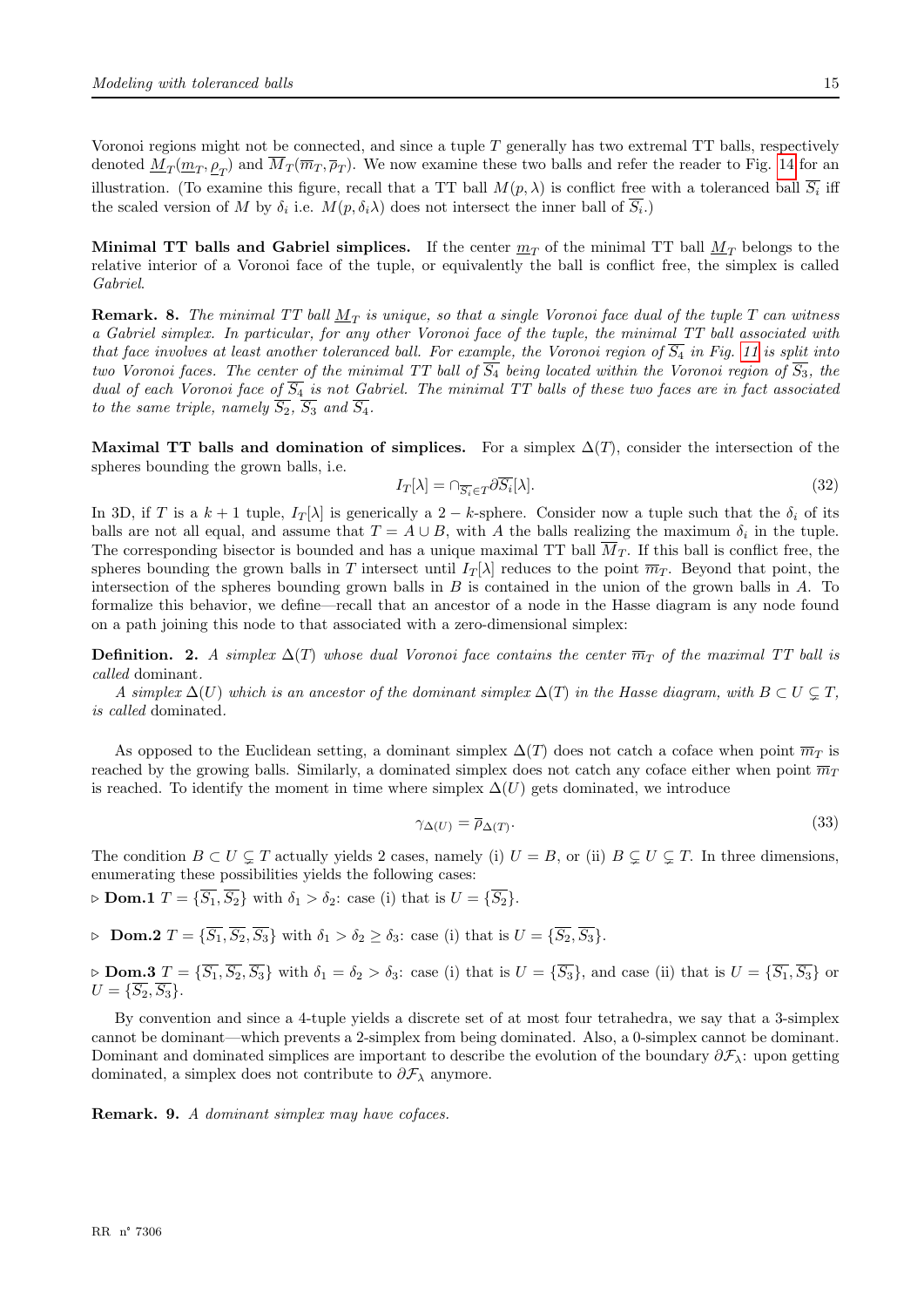

<span id="page-18-0"></span>Figure 14: Gabriel, dominant and dominated simplices illustrated with the CW VD of 3 toleranced balls (dashed lines):  $\overline{S_1} = (5, 4; 1, 4)$  (black),  $\overline{S_2} = (7, 7; 2, 3.5)$  (blue),  $\overline{S_3} = (4, 5; 2, 3)$  (red). (Left) The minimal TT ball  $M_{\Delta(2,3)}$  is conflict free (witnessed by the black dashed-dotted circle):  $\Delta(2,3)$  is Gabriel. Simplices  $\Delta(2)$ ,  $\Delta(3)$  and  $\Delta(1,3)$  are Gabriel too. (Right) The max TT ball  $\overline{M}_{\Delta(1,3)}$  is conflict free (witnessed by the blue dashed-dotted circle):  $\Delta(1,3)$  is dominant and  $\Delta(3)$  is dominated.  $\Delta(1,2)$  is dominant and  $\Delta(2)$  is dominated too.

## <span id="page-18-2"></span>4.2 The  $\lambda$ -complex Filtration

The filtration. Equipped with Gabriel simplices, the following mimics the Euclidean setting:

**Definition.** 3. The  $\lambda$ -complex  $K_\lambda$  is a subset of the dual complex defined as follows: a simplex  $\Delta(T)$  belongs to  $K_\lambda$  iff (i)  $\Delta(T)$  is Gabriel and  $\lambda \geq \rho_{\Delta(T)}$ , or (ii)  $\Delta(T)$  is a face of  $\Delta(U)$  with  $\Delta(U) \in K_\lambda$ .

Increasing  $\lambda$  results in a nested sequence of (abstract) simplicial complexes, which eventually coincide with the dual complex, so that the collection of  $\lambda$ -complexes forms a filtration. At the far left of the spectrum, the first non empty simplicial complex (generically) consists of a dual vertex which appears at  $\lambda = \Lambda_{\min}$  defined by:

<span id="page-18-1"></span>
$$
\Lambda_{\min} = \min_{\overline{S_i} \in \mathcal{S}} \left( -\frac{r_i^-}{\delta_i} \right). \tag{34}
$$

For a large enough  $\lambda$ , the  $\lambda$ -complex matches the dual complex. Since there may be no new Gabriel simplex in the last  $\lambda$ -complex, this holds for  $\lambda \geq \Lambda_{\text{max}}$  with

$$
\Lambda_{\text{max}} = \max\{\max_{\Delta \text{ Gabriel}} (\underline{\rho}_{\Delta}), \max_{\Delta \text{ dominant}} (\overline{\rho}_{\Delta})\}.
$$
\n(35)

**Remark. 10.** Consider Eq. [\(35\)](#page-18-1). If the last event in the  $\lambda$ -complex does not correspond to the addition of a Gabriel simplex, it actually corresponds to a status change, namely a dominant simplex becomes Interior. See Table [1.](#page-20-0)

Status of simplices. The status of a simplex in the affine setting is described from the topology of its link. In the CW case, the presence of simplices without any coface as described in section [3.2](#page-14-1) requires devising different classification criteria. For a simplex  $\Delta(T)$ , consider the intersection  $I_T[\lambda]$  of Eq. [\(32\)](#page-17-0). Upon increasing  $\lambda$ , this intersection sweeps the Voronoi region of the tuple. We base our classification on the portion of the Voronoi region swept by  $I_T[\lambda]$  up to time  $\lambda$ . That is, a k-simplex of  $K_\lambda$  is classified as follows:

– Singular: the region swept by  $I_T[\lambda]$  up to time  $\lambda$  is contained in the relative interior of the dual of the simplex. – Interior: the region swept by  $I_T[\lambda]$  up to time  $\lambda$  contains the dual of the simplex in its interior.

– Regular: neither singular nor interior.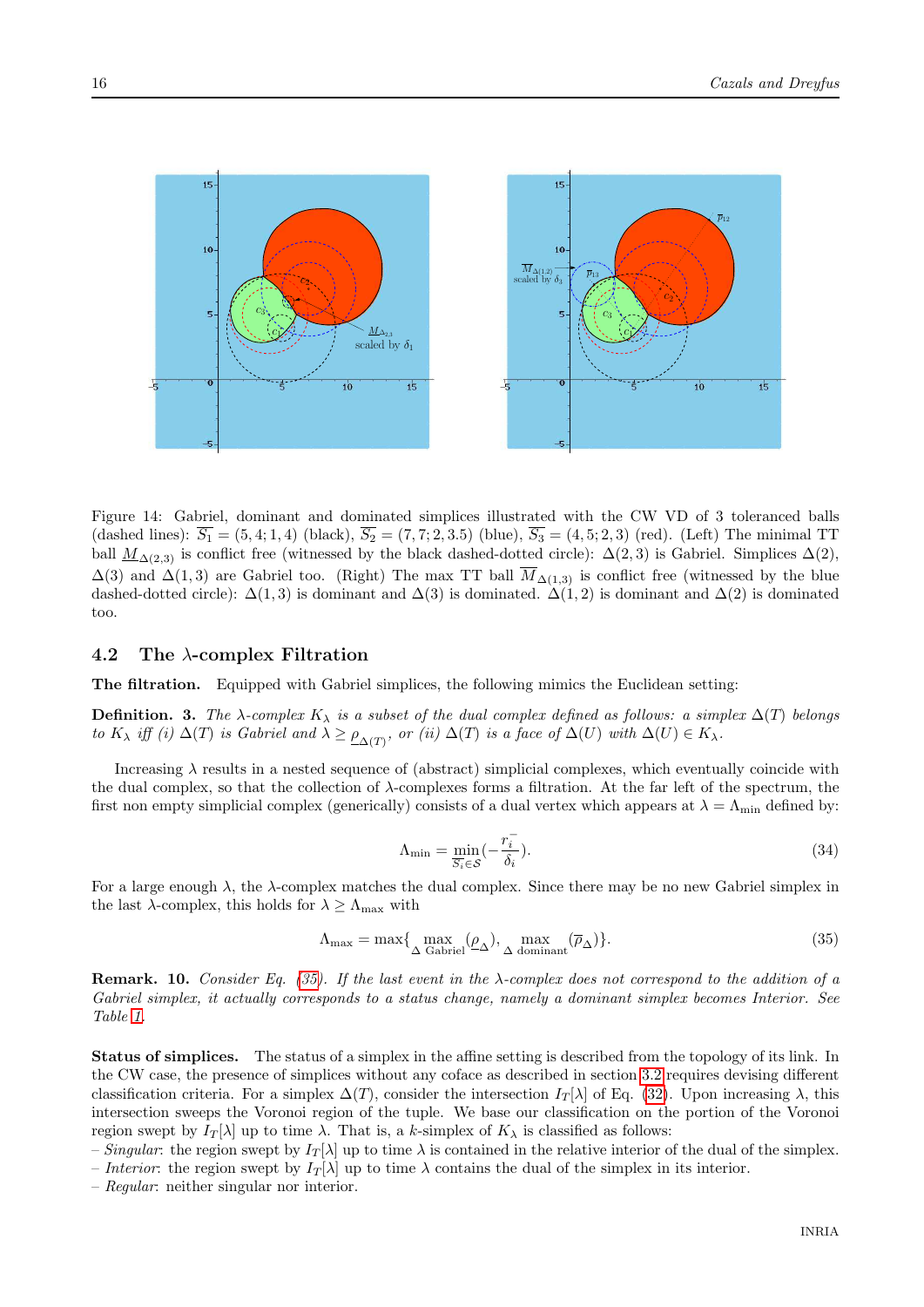

<span id="page-19-0"></span>Figure 15: Restricted Voronoi regions for the CW VD of Fig. [11](#page-16-0) for  $\lambda = 1$ , and classification of edges in the λ-complex. Classification of the 8 dual vertices—black dots:  $\Delta(5)$  and  $\Delta(6)$  are interior and all other dual vertices are regular. Classification of the 10 dual edges—blue edges:  $\Delta(1,3)$  and  $\Delta(2,7)$  are singular;  $\Delta(2,3)$ ,  $\Delta(2,5)$ ,  $\Delta(2,6)$ ,  $\Delta(5,6)$  are interior; the remaining edges are regular. The 4 dual triangles in the  $\lambda$ -complex are represented by red dots vertices.

## <span id="page-19-1"></span>4.3 Classification of Simplices

Our classification of simplices follows the framework of the affine case [\[Ede92\]](#page-30-2). For simplices which are neither dominant nor dominated, in addition to the weight  $\rho_{\Delta(T)}$  of the minimal TT ball, we denote  $\underline{\mu}_{\Delta(T)}$  and  $\overline{\mu}_{\Delta(T)}$ the  $\lambda$ -values such that the simplex becomes regular and interior. For dominant simplices, we also use the weight of the maximal TT ball  $\overline{\rho}_{\Delta(T)}$ , and the quantity  $\gamma_{\Delta(U)}$  introduced in Eq. [\(33\)](#page-17-1).

For the affine  $\alpha$ -complex, the classification of a simplex as singular, regular, or interior requires considering the four cases { Gabriel, not Gabriel }  $\times$  { on the convex hull, not on the convex hull }. For simplices which are neither dominant nor dominated, these four possibilities are also found in the CW case—lines 1-4 of Table [1.](#page-20-0)

On the other hand, dominant and dominated simplices are not found on the convex hull—each such simplex involves at least one non-maximal ball, and always end up interior since the maximal TT ball of the tuple of a dominant simplex is conflict free. For dominant simplices, the two additional cases to be considered are Gabriel and non Gabriel—lines 5-6 in Table [1.](#page-20-0) Such a simplex becomes interior as soon as  $\lambda \ge \overline{\rho}_{\Delta(T)}$ .

Similarly for dominated simplices, the two additional cases to be considered are Gabriel and non Gabriel—lines 7-8 in Table [1.](#page-20-0) Recall that a dominated simplex is always associated to a dominant simplex. Using the weight  $\gamma_{\Delta(T)}$  of the maximal TT ball of the tuple of the dominant simplex associated to the dominated simplex, see Eq. [\(33\)](#page-17-1), the dominated simplex becomes interior as soon as  $\lambda \geq \gamma_{\Delta(T)}$ .

These notions are illustrated on Fig. [15,](#page-19-0) which features the restricted Voronoi diagram, i.e. the grown balls restricted to their Voronoi regions. Note in particular that the status of simplices reads from the relative position of the restriction w.r.t. the associated Voronoi face, as specified in section [4.2.](#page-18-2)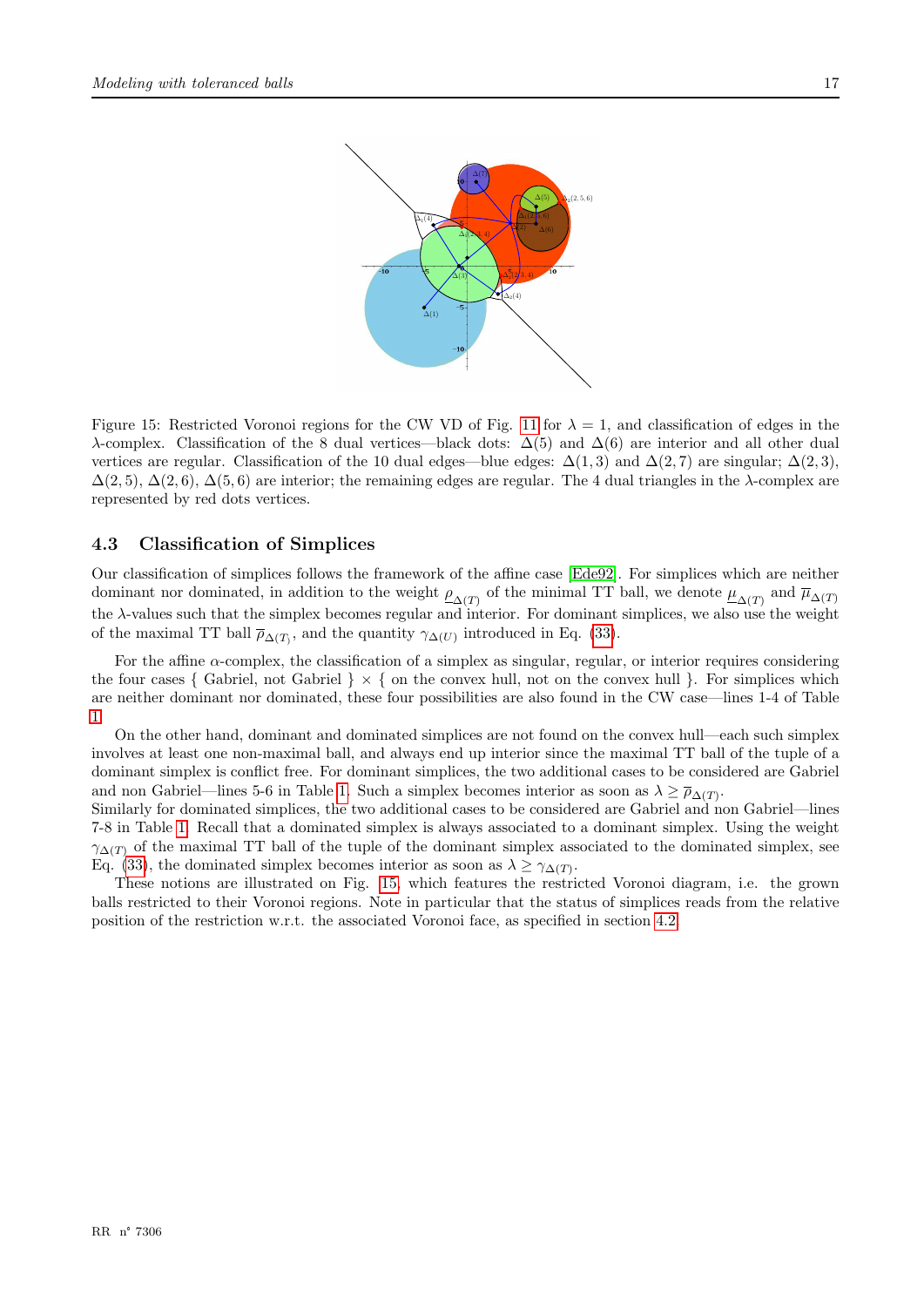|                                                                               | singular                                                                                                  | regular                                                                                                                                                                                                                                                           | interior                                   |
|-------------------------------------------------------------------------------|-----------------------------------------------------------------------------------------------------------|-------------------------------------------------------------------------------------------------------------------------------------------------------------------------------------------------------------------------------------------------------------------|--------------------------------------------|
| (1) $\Delta(T) \in CH(\overline{S})$ , Gabriel, non dominated/dominant        | $(\underline{\rho}_{\Delta(T)}, \underline{\mu}_{\Delta(T)}] \mid (\underline{\mu}_{\Delta(T)}, +\infty]$ |                                                                                                                                                                                                                                                                   |                                            |
| $(2) \Delta(T) \in CH(\overline{S})$ , non Gabriel, non dominated/dominant    |                                                                                                           | $\left(\mu_{\Delta(T)}^{\text{C}}+\infty\right]$                                                                                                                                                                                                                  |                                            |
| (3) $\Delta(T) \notin CH(\overline{S})$ Gabriel, non dominated/dominant       |                                                                                                           | $(\underline{\rho}_{\Delta(T)},\underline{\mu}_{\Delta(T)}]\;\left \;\left(\underline{\mu}_{\Delta(T)},\overline{\mu}_{\Delta(T)}\right]\;\right \;\left(\overline{\mu}_{\Delta(T)},+\infty\right]$                                                               |                                            |
| (4) $\Delta(T) \notin CH(\overline{S})$ , non Gabriel, non dominated/dominant |                                                                                                           | $(\underline{\mu}_{\Delta(T)}, \overline{\mu}_{\Delta(T)}] \mid (\overline{\mu}_{\Delta(T)}, +\infty]$                                                                                                                                                            |                                            |
| (5) $\Delta(T) \notin CH(\overline{S})$ Gabriel, dominant                     |                                                                                                           |                                                                                                                                                                                                                                                                   | $(\overline{\rho}_{\Delta(T)},+\infty]$    |
| (6) $\Delta(T) \notin CH(\overline{S})$ , non Gabriel, dominant               |                                                                                                           | $\left. \begin{array}{cc} (\underline{\rho}_{\Delta(T)}, \underline{\mu}_{\Delta(T)}] & \left( \underline{\mu}_{\Delta(T)}, \overline{\rho}_{\Delta(T)} \right) \\ & \left( \underline{\mu}_{\Delta(T)}, \overline{\rho}_{\Delta(T)} \right) \end{array} \right $ | $ \ (\overline{\rho}_{\Delta(T)},+\infty]$ |
| (7) $\Delta(T) \notin CH(\overline{S})$ Gabriel, dominated                    |                                                                                                           |                                                                                                                                                                                                                                                                   | $(\gamma_{\Delta(T)},+\infty]$             |
| (8) $\Delta(T) \notin CH(\overline{S})$ , non Gabriel, dominated              |                                                                                                           | $\frac{(\underline{\rho}_{\Delta(T)},\underline{\mu}_{\Delta(T)}]\  \, \Big\vert\  \, (\underline{\mu}_{\Delta(T)},\gamma_{\Delta(T)}\ \, \Big\vert}{(\underline{\mu}_{\Delta(T)},\gamma_{\Delta(T)}\ \, ]}$                                                      | $(\gamma_{\Delta(T)},+\infty]$             |

<span id="page-20-0"></span>Table 1: Classification of simplices in the  $\lambda$ -complex. (Top rows) Common classification with  $\alpha$ -complex. (Bottom rows)  $\lambda$ -complex specific cases.

## <span id="page-20-1"></span>4.4 Tracking Topological Events

Consider the space-filling diagram  $\mathcal{F}_{\lambda}$ . Selected values of  $\lambda$  featured in Table [1](#page-20-0) correspond to topological events underwent by  $\mathcal{F}_{\lambda}$ —in terms of homology groups. Of particular interest for the application sketched in section [6.2](#page-27-0) are those events triggering a decrease of the number of connected components of  $\mathcal{F}_{\lambda}$ . Such events are associated with selected one-dimensional simplices of the dual complex, and the connected components can be maintained by a Union-Find algorithm upon sorting the  $\lambda$  values featured in Table [1.](#page-20-0) Following classical terminology, the lifetime of a c.c. is called its topological persistence [\[ELZ02,](#page-30-5) [CSEH05\]](#page-30-6).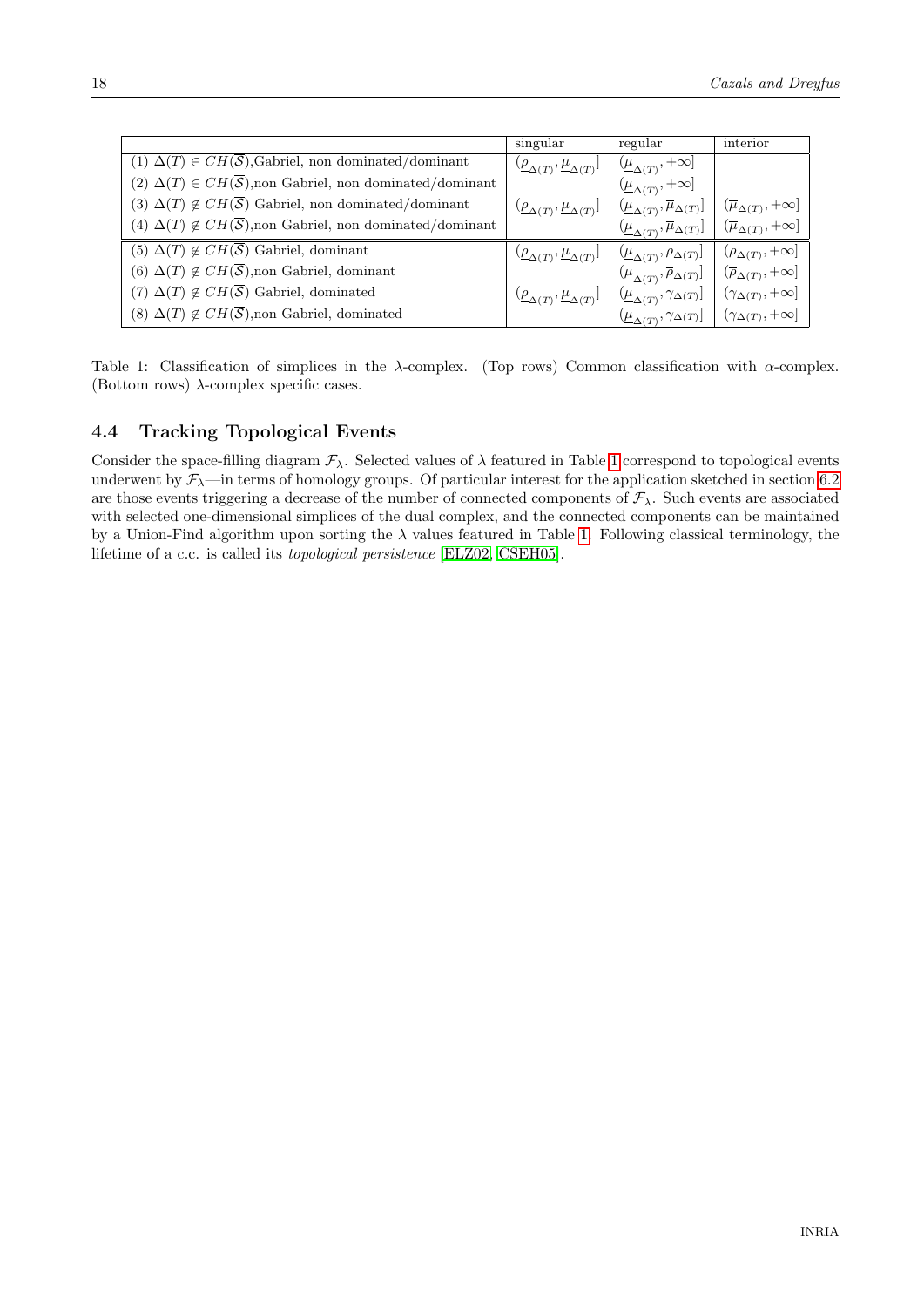## <span id="page-21-1"></span>5 Algorithms

In this section, we present an output sensitive algorithm to compute the dual complex, together with the accompanying algorithms to compute the  $\lambda$ -complex and a variant which we call the *reduced*  $\lambda$ -complex.

## <span id="page-21-2"></span>5.1 Using a Sentinel Ball

To ease the implementation, denoting T the input balls and  $\overline{T}_{\text{max}}$  the maximal balls of T, we define a new ball  $\overline{S}_{\text{max}}$  which is the only maximal ball in  $S = \mathcal{T} \cup \overline{S}_{\text{max}}$ , and we compute the CW diagram of S. Note that the neighbors of  $\overline{S}_{\text{max}}$  in the CW diagram of S are the toleranced balls of T bounding the CW convex hull of T. To define  $S_{\rm max}$ , we successively set its extremal radii and its center  $c_{\overline{S}_{\rm max}}$ .

First, the extremal radii are chosen such that  $\overline{S}_{\text{max}}$  is maximal. We arbitrarily set  $r_{\overline{S}}$  $\frac{c}{S_{\text{max}}} = 0$ , and set  $r_{\overline{S}}^+$  $S_{\rm max}$ so that  $\overline{S}_{\text{max}}$  is maximal, that is:

<span id="page-21-0"></span>
$$
r_{\overline{S}_{\text{max}}}^+ = 1 + \max_{\overline{S_i} \in \overline{\mathcal{T}}_{\text{max}}} (\delta_i). \tag{36}
$$

To set the center, we first compute the radius  $\lambda'$  of the largest extremal TT ball to all tuples (pairs, triples, quadruples) of toleranced balls in  $\mathcal T$ . (Because of domination, we need to process not only quadruples but also pairs and triples.) Consider now a toleranced ball  $S_i \in \mathcal{T}$ . Center  $c_{\overline{S}_{\text{max}}}$  is chosen such that the radius of the smallest TT ball of the pair  $(\overline{S_i}, \overline{S}_{\text{max}})$  is larger than  $\lambda', \forall i$ . (It is in fact sufficient to process toleranced balls which are maximal in T.) From Eq. [\(18\)](#page-10-2) with  $\alpha = 1$  and  $\beta = 1$ , this condition reads as:

$$
|| c_i - c_{\overline{S}_{\text{max}}} || \ge \lambda' (\delta_i + \delta_{\overline{S}_{\text{max}}}) + (r_{\overline{S}_{\text{max}}} + r_i^-).
$$
\n(37)

Without loss of generality, we choose  $c_{\overline{S}_{\text{max}}}$  on the z-axis. Since  $\lambda' \delta_i + r_i^- \geq 0$  for any toleranced ball  $\overline{S_i} \in \mathcal{T}$ , squaring Eq. [\(37\)](#page-21-0) yields the following equivalent degree two condition:

$$
f(z_{max}) = || c_i - (0, 0, z_{max}) ||^2 - (\lambda(\delta_i + \delta_{\overline{S}_{\text{max}}}) + (r_{\overline{S}_{\text{max}}} + r_i^-))^2 \ge 0
$$
\n(38)

Function  $f(z_{max})$  is always positive, or is so for two intervals  $(-\infty, z_i^-)$  and  $(z_i^+, +\infty)$  with  $z_i^- \leq z_i^+$ . It is therefore sufficient to set  $z_{max} > z_i^+, \forall i$ .

### <span id="page-21-3"></span>5.2 Hasse Diagrams of Tuples and Simplices

Tuples. A tuple reduces to the list of indices of the toleranced balls it contains, and the inclusion between these indices defines a partial order. We shall use it to store selected tuples called candidate tuples into a Hasse diagram denoted  $D_T$ , see next section.

**Simplices.** We represent the dual complex by the Hasse diagram  $D<sub>S</sub>$  introduced in section [3.2.](#page-14-1) The level  $D_S(k)$  features the simplices of dimension k, and the predecessors and successors of a node in  $D_S$  respectively represent the faces and cofaces of the corresponding simplex. A node with no successor is called terminal. For two consecutive levels  $D_S(k)$  and  $D_S(k+1)$ , the *slice graph*  $D_S^{SI}(k, k+1)$  defined as follows: the nodes of  $D_S^{SI}(k, k+1)$  are those of  $D_S(k)$ ; two such nodes are incident if they share a coface of  $D_S(k+1)$ .

**Hasse diagram**  $D<sub>S</sub>$  and related operations. We endow  $D<sub>S</sub>$  with two operations to be used for the construction of the dual complex. Consider a tuple  $T_k$ . This tuple is said to *identify* a  $(k-1)$ -face if the vertices defining this  $(k-1)$ -face correspond to the toleranced balls of the tuple. Finally, consider the graph  $D_S^{SI}(k, k+1)$ , together with a k-simplex  $\Delta(T_{k+1})$  having a  $(k-1)$ -face identified by  $T_k$ , that is  $T_{k+1} = T_k \cup \{S_i\}$  for  $\overline{S_i} \in \overline{S} \setminus T_k$ . A restrained connected component (restrained c.c.) of  $D_S^{SI}(k, k+1)$  anchored at  $\Delta(T_{k+1})$  is a c.c. such that all its nodes are identified by the tuple  $T_k$ . Consider now the largest c.c. of  $D_S^{SI}(k, k+1)$  containing the simplex  $\Delta(T_{k+1})$ . Restricting this c.c. to nodes and edges identified by  $T_k$  yields one or more c.c. called unrestrained c.c. These notions are illustrated on Fig. [17.](#page-25-0)

**Mapping tuples to simplices.** As seen in section [3.2,](#page-14-1) a tuple  $T$  possibly yields several simplices. Denoting m the multiplicity of a tuple  $T_k$ , we shall use a map  $M_{TS}$  mapping T to the corresponding simplices  $\Delta_i(T)$ , j ∈  $1, \ldots, m$ . The correspondence between the levels of  $D<sub>S</sub>$  and  $D<sub>T</sub>$  is illustrated on Fig. [16.](#page-22-0) Abusing terminology, we define: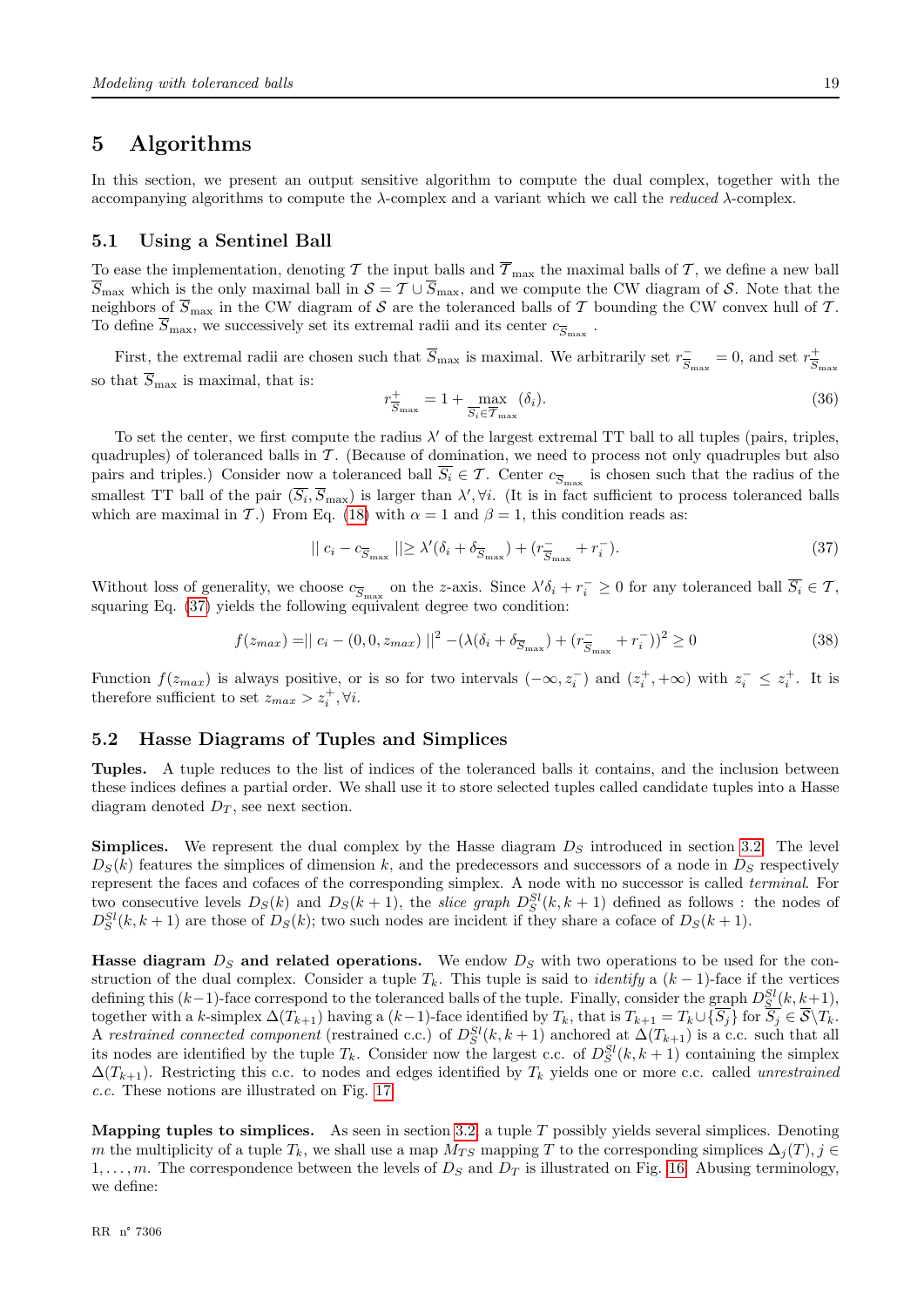**Definition.** 4. A simplex of the dual complex is said to be identified by a tuple  $T$  if the toleranced balls found in T form a subset of the vertices of the simplex.

The cofaces of the tuple T are the simplices of the dual complex which are identified by  $T$ .

Map  $M_{TS}$  is used to retrieve the cofaces of a tuple T as follows: first, the successors of T in the Hasse diagram  $D_T$  are collected; second, the simplices associated to each successor are accessed thanks to map  $M_{TS}$ .

| Layers of Hasse diagrams |              |                |  |  |
|--------------------------|--------------|----------------|--|--|
| $k+1$ -tuples            |              | $k$ -simplices |  |  |
| $D_T(4)$                 |              | $D_S(3)$       |  |  |
| $D_T(3)$                 |              | $D_S(2)$       |  |  |
| $D_T(2)$                 |              | $D_S(1)$       |  |  |
| $D_T(1)$                 |              | $D_S(0)$       |  |  |
|                          | map $M_{TS}$ |                |  |  |

<span id="page-22-0"></span>Figure 16: Correspondence between the layers in the Hasse diagram of tuples  $D<sub>T</sub>$  and the Hasse diagram of simplices of the dual complex  $D<sub>S</sub>$ .

## <span id="page-22-1"></span>5.3 Computing Candidate Tuples

A number of practical settings are concerned with growth processes up to a maximum value  $\lambda_{\text{max}} < \Lambda_{\text{max}}$  of  $\lambda$ —in the absence of restriction we shall use  $\lambda_{\text{max}} = +\infty$ . We now define so-called candidate tuples, which will be used in section [5.4.](#page-23-0)

**Definition.** 5. A k-tuple with  $k \leq 2$  is termed a candidate tuple if its minimal TT ball has a radius less than  $\lambda_{\text{max}}$ . Similarly, a 4-tuple is called candidate if at least one radius of its TT balls is less than  $\lambda_{\text{max}}$ .

We report candidate tuples, from singletons to quadruples. The strategy consists of building the Hasse diagram  $D<sub>T</sub>$  in a bottom-up fashion, the last two layers being constructed from the layers below. More precisely: > A toleranced ball is a candidate singleton provided that  $-r_i^-/\delta_i > \lambda_{\max}$ . If so, we store in into  $L_1$ .

 $\triangleright$  Consider a pair  $(\overline{S_i}, \overline{S_j})$  out of the  $\binom{n}{2}$  possibly pairs. The pair is a candidate provided that  $\overline{S_i}[\lambda_{\max}] \cap$  $\overline{S_i}[\lambda_{\text{max}}] \neq \emptyset$ . If so, we store in into  $L_2$  and set the links to  $L_1$ .

 $\triangleright$  For triples and quadruples, we exploit the recursive structure of tuples encoded in the Hasse diagram  $D_T$ . Denote  $L_k$  the list of candidate k-tuples. We wish to compute  $L_{k+1}$  from the lists  $L_i, i = 0, \ldots, k$  and  $D_T$ . Let a be a node from  $L_{k-1}$ . For two nodes c and d which are successors of a in the Hasse diagram, one has  $|a \cup b| = k+1$ . That is, all candidate  $(k+1)$ -tuples can be formed by examining all pairs of successors of nodes in  $L_{k-1}$ . We also set the diagram  $D_T$  along the way.

Using this strategy yields the following:

**Observation. 1.** Denote n the number of toleranced balls and  $\tau'$  the number of candidates tuples. Computing all candidate tuples has output sensitive complexity  $O(n^2 + \tau')$ . Moreover, checking that the associated extremal TT balls are conflict free has complexity  $O(n(n^2 + \tau'))$ .

*Proof.* The quadratic term comes from the possible  $\binom{n}{2}$  pairs. For triples and quadruples, it is sufficient to observe that a k-tuple associated to a  $(k-1)$ -simplex is discovered a number of times equal to the number of its  $(k-3)$ -faces, that is, a triple is discovered three times and a quadruple six times. Whence the output sensitive complexity for triples and quadruples.

For the second part of the claim, observe that for each candidate tuple, one needs to run one (four) iterations on all remaining balls for singletons/pairs/triples (quadruples).  $\Box$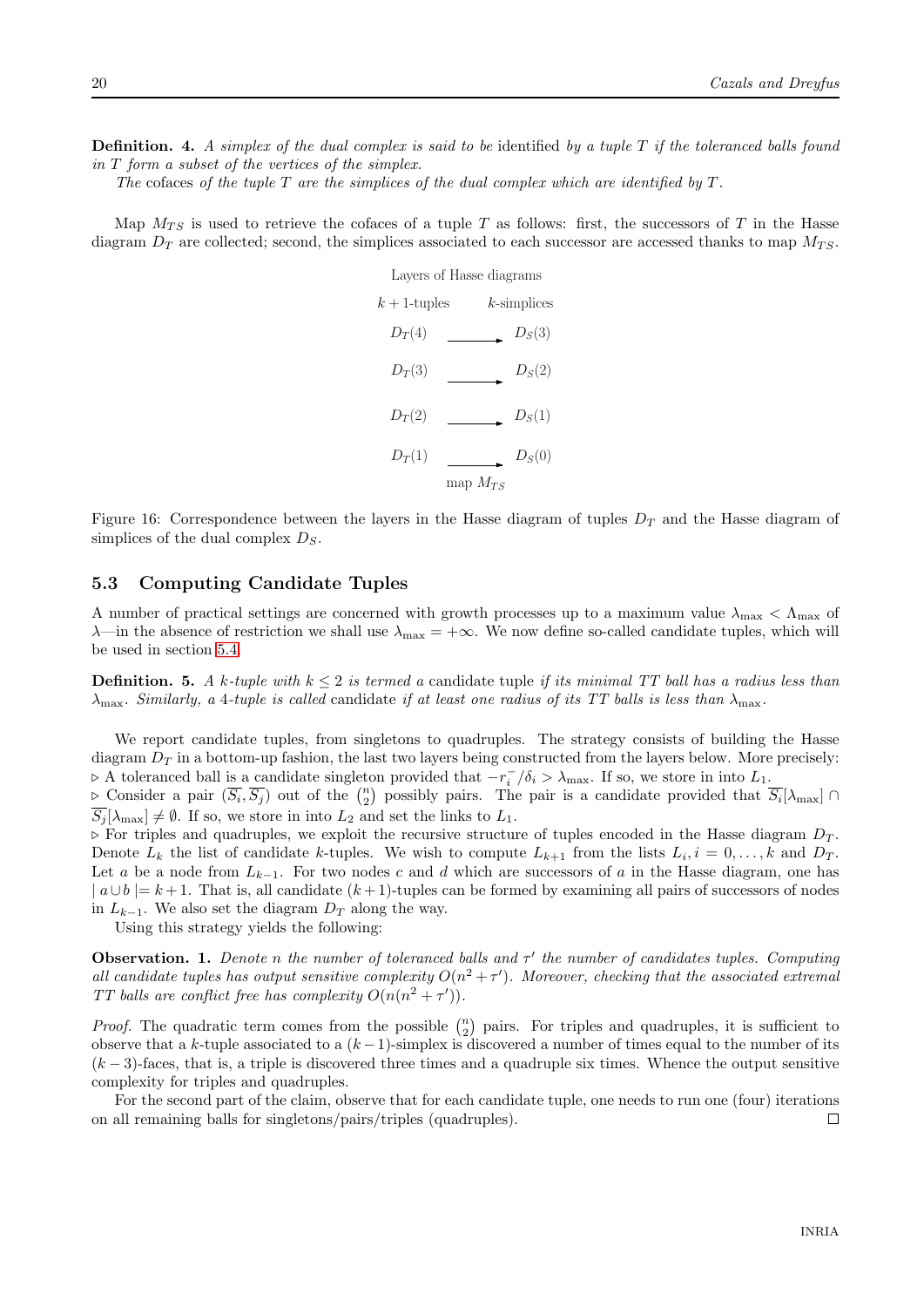## <span id="page-23-0"></span>5.4 Top-down Construction of the Dual Complex

To build the dual complex, assume that the pre-processing described in section [5.3](#page-22-1) has been carried out, with  $\lambda_{\text{max}} = +\infty$ . The algorithm builds the CW VD from cells to vertices. Three data structures are manipulated. First, the Hasse diagram  $D_T$  is used and updated, since some candidate simplices which do not yield simplices are removed. Second, the Hasse diagram  $D<sub>S</sub>$  is constructed. Finally, the map  $M_{TS}$  mapping tuples to simplices is set and used.

#### <span id="page-23-1"></span>5.4.1 Computing  $D<sub>S</sub>(3)$  or equivalently the 0-skeleton of the CW VD

We examine each candidate 4-tuple, and create one simplex in  $D<sub>S</sub>(3)$  for each conflict free solution of system [\(30\)](#page-13-0). Map  $M_{TS}$  is set accordingly.

#### <span id="page-23-2"></span>5.4.2 Computing  $D_S(2)$  or equivalently the 1-skeleton of the CW VD

**Case analysis.** This step consists of computing Voronoi edges corresponding to  $D<sub>S</sub>(2)$  and connecting them to Voronoi vertices associated with  $D<sub>S</sub>(3)$ . We consider the candidate 3-tuples. Each such tuple possibly contributes one or more Voronoi edges, and we face three cases. Assume that the cofaces of the tuple have been collected thanks to map  $M_{TS}$ .

 $\triangleright$  Vor-1a If the tuple does not have any coface in  $D_s(3)$  and its maximal TT ball has a conflict, the simplex does not exist in the dual.

 $\triangleright$  Vor-1b If the tuple does not have any coface in  $D_S(3)$  and has a conflict free maximal TT ball, the simplex is dominant and contributes its full bisector as a Voronoi edge.

 $\triangleright$  Vor-1c If the simplex has cofaces in  $D_S(3)$ , assuming that  $\overline{S}_{\text{max}}$  contains a single ball, it contributes Voronoi edges bounded by Voronoi vertices. This number of vertices is even, and the construction of Voronoi edges is a two-stage process. First we sort the vertices along the bisector. To do so, we process separately the vertices found in the two half-spaces delimited by the plane containing the centers of the toleranced balls. Sorting either set of Voronoi vertices along the bisector is tantamount to sorting the weights of the TT balls associated with these Voronoi vertices. Second, we form the curved Voronoi edges. If the smallest TT ball of the tuple is conflict free, there is a Voronoi edge between the two first Voronoi vertices of each half-space, and this edge determines the remaining Voronoi edges in each half-space. Otherwise, there is a Voronoi edge between the first two Voronoi vertices on each side of the plane – if any.

Algorithms. We examine the cases in turn.

 $\triangleright$  Vor-1a The sterile tuple is removed from  $D_T$ .

 $\triangleright$  Vor-1b The simplex is created, and the data structures  $D_S$  and  $M_{TS}$  are updated accordingly.

⊲ Vor-1c Sorting Voronoi vertices along a bisector requires two predicates: the Orientation predicate to locate the vertices in the two half-spaces; a comparison of roots of degree four polynomials to compare the radii of extremal TT balls.

In terms of data structures, every simplex created triggers an update of  $D_S$  and  $M_{TS}$ .

#### <span id="page-23-3"></span>5.4.3 Computing  $D<sub>S</sub>(1)$  or equivalently the 2-skeleton of the CW VD

**Case analysis.** This step consists of computing Voronoi 2-faces corresponding to  $D<sub>S</sub>(1)$  and connecting them to Voronoi edges associated with  $D<sub>S</sub>(2)$ . Building a Voronoi 2-face requires identifying all the bounding Voronoi vertices i.e. Voronoi 0-faces, which are glued together by Voronoi 1-faces. As illustrated on Fig. [17,](#page-25-0) this is a non trivial task since the Voronoi region of a pair might not be connected, and a face might not be simply connected. Let the support of a non simply connected face be the simply connected region which contains it. We consider all the candidate pairs, and for each of them analyze the cofaces collected thanks to map  $M_{TS}$ . We face three cases.

⊲ Vor-2a and Vor-2b These two cases are similar to those found for triples : a pair which does not have any coface is either dominant or is not present in the dual complex.

⊲ Vor-2c The third case is the complex one. Using the 1-skeleton of the CW-VD, we identify those cycles bounding the supports, and those bounding holes. To do so, we search the restrained and unrestrained c.c. of  $D_S^{Sl}(2,3,).$  There are three sub-cases:

 $-Vor-2c-1$ . The Voronoi region of the 2-tuple is simply connected : there is one restrained and one unrestrained c.c. which are identical.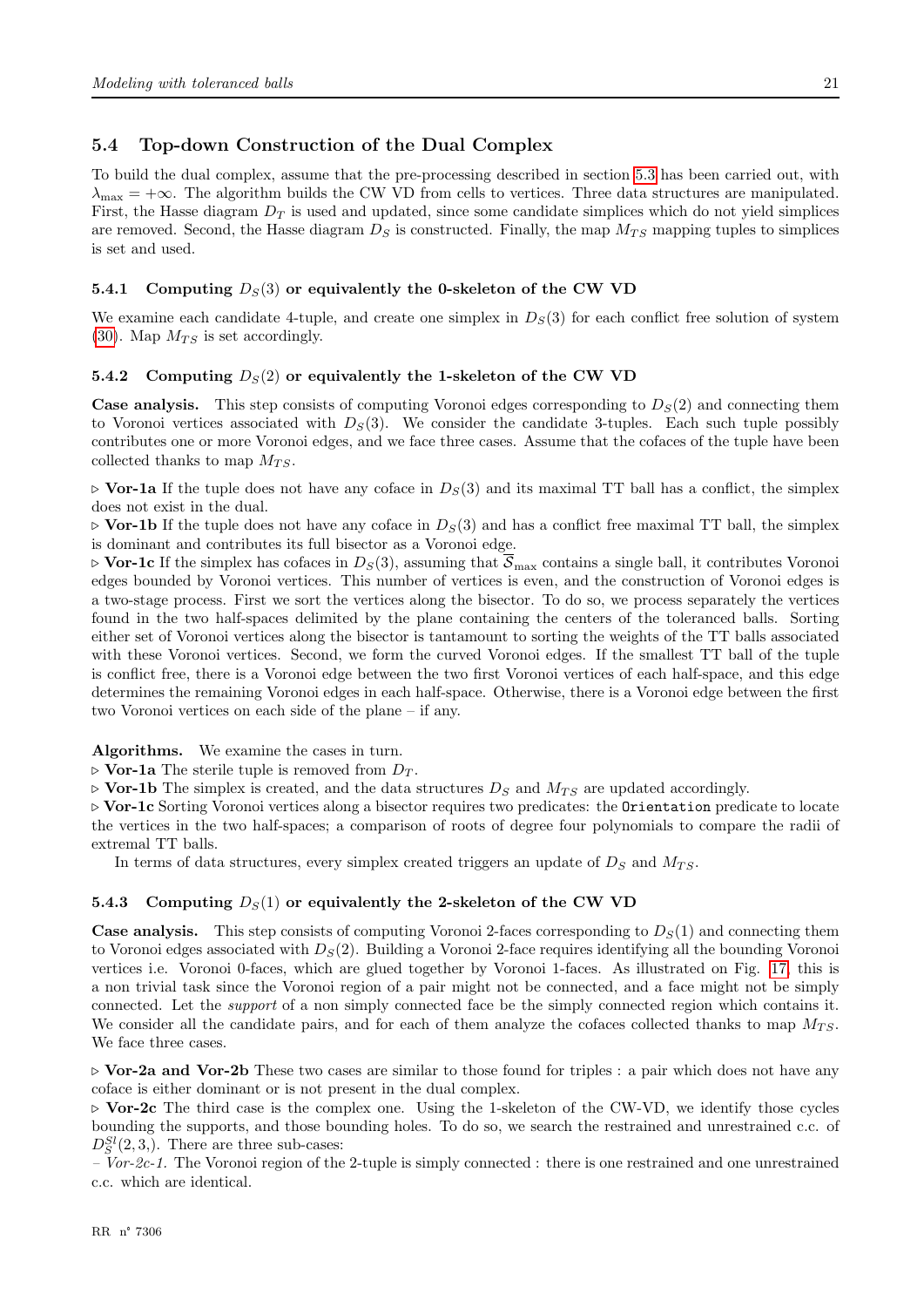$-$  Vor-2c-3. The Voronoi region is connected but not simply connected. The two searches yield several c.c. which are the same for the restrained and unrestrained case.

Algorithms. We focus on the complex case.

⊲ Vor-2c From an algorithmic standpoint, the computation of restrained and unrestrained c.c. is a two-sage process. To describe it, we denote  $T = (S_i, S_j)$  the two toleranced balls processed. First, the (plain) c.c. of graph  $D_S^{SI}(2,3)$  are computed. Any c.c. containing nodes identified by the pair T is an unrestrained c.c.. For example, on Fig. [17,](#page-25-0) the process yields two such c.c., namely the c.c. defined by  $C_2$ , and that involving  $C_1, C_3$ and the blue edges.

Second, we run a union-find algorithm on each such c.c.. More precisely, consider the subset  $D_S(3 | T)$ , that is the nodes of  $D<sub>S</sub>(3)$  which are identified by the pair T. These nodes correspond to Voronoi vertices involving the two balls. Similarly, consider the subset  $D_S(2 | T)$  of nodes of  $D_S(2)$  which are identified by the pair T. These nodes of  $D<sub>S</sub>$  correspond to Voronoi edges involving the two balls. We run a union-find process with node set  $D_S(3 | T)$  and edge set  $D_S(2 | T)$ . As illustrated on Fig. [17,](#page-25-0) this process yields the restrained c.c..

In terms of data structures, the creation of a simplex triggers an update of  $D_S$  and  $M_{TS}$ .

Remark. 11. For case Vor-2c-2, we do not know which faces of the Voronoi region bound cycles defining holes. However, this information is irrelevant if we only focus on the neighborhood relationship between Voronoi regions.

**Remark. 12.** For case Vor-2c-3, one can further identify the cycle bounding the support. Let  $\overline{S_i}$  and  $\overline{S_j}$  be the toleranced balls of the pair. Consider a cycle C, and let  $\delta_C$  be the maximum  $\delta$  of the toleranced balls involved in Voronoi edges and vertices along  $C$ —and different from  $S_i$  and  $S_j$ . If  $\delta_C < \min\{\delta_i, \delta_j\}$ , then cycle C bounds a hole, and reciprocally. To see why, consider the bisector of the toleranced balls associated to  $\delta_C$  and  $\min\{\delta_i,\delta_j\}$ : it bounds the Voronoi region of the toleranced ball associated to  $\delta_C$  iff  $\delta_C < \min{\{\delta_i, \delta_j\}}$ .

#### <span id="page-24-0"></span>5.4.4 Computing  $D_S(0)$  or equivalently the 3-skeleton of the CW VD

**Case analysis.** This step consists of computing Voronoi 3-faces corresponding to  $D<sub>S</sub>(0)$  and connecting them to Voronoi 2-faces associated with  $D<sub>S</sub>(1)$ . Building a Voronoi cell requires identifying all the bounding Voronoi edges i.e. Voronoi 1-faces, which are glued together by Voronoi 2-faces. To do so, the difficulties are identical to those faced to compute the 2-skeleton since the topological complications are the same—non connectedness and non-simply connectedness. Analyzing the cofaces found for each toleranced ball yields the following two cases.

⊲ Vor-3a If a toleranced ball has no coface, its Voronoi region is empty.

⊳ Vor-3b If a toleranced ball has at least one coface, we use the algorithm computing  $D_S(1)$  using  $D_S^{SI}(1,2)$ instead of  $D_S^{SI}(2,3)$ . Note that if two dual triangles have a common bounded dual tetrahedron, they share at least one dual edge.

Algorithms. Tuple T consisting of a single ball, to glue Voronoi 1-faces thanks to Voronoi 2-faces, union-find is run on the node set  $D_S(2 | T)$  and edge set  $D_S(1 | T)$ .

#### <span id="page-24-1"></span>5.4.5 Complexity analysis

Denote Sorting(A) the cost of sorting set A, and Union-find(A, B) the cost of running a union-find algorithm on node set A using the edge set B.

The following observations, which directly stem from the description of algorithms, show that the algorithm constructing the dual complex has output sensitive complexity:

- Computing the 1-skeleton has complexity  $\sum_{T \in G_T(3|T)}$  Sorting( $D_S(3|T)$ )
- Computing the 2-skeleton has complexity  $\sum_{T \in G_T(2|T)} \text{Union-find}(D_S(3 | T), D_S(2 | T))$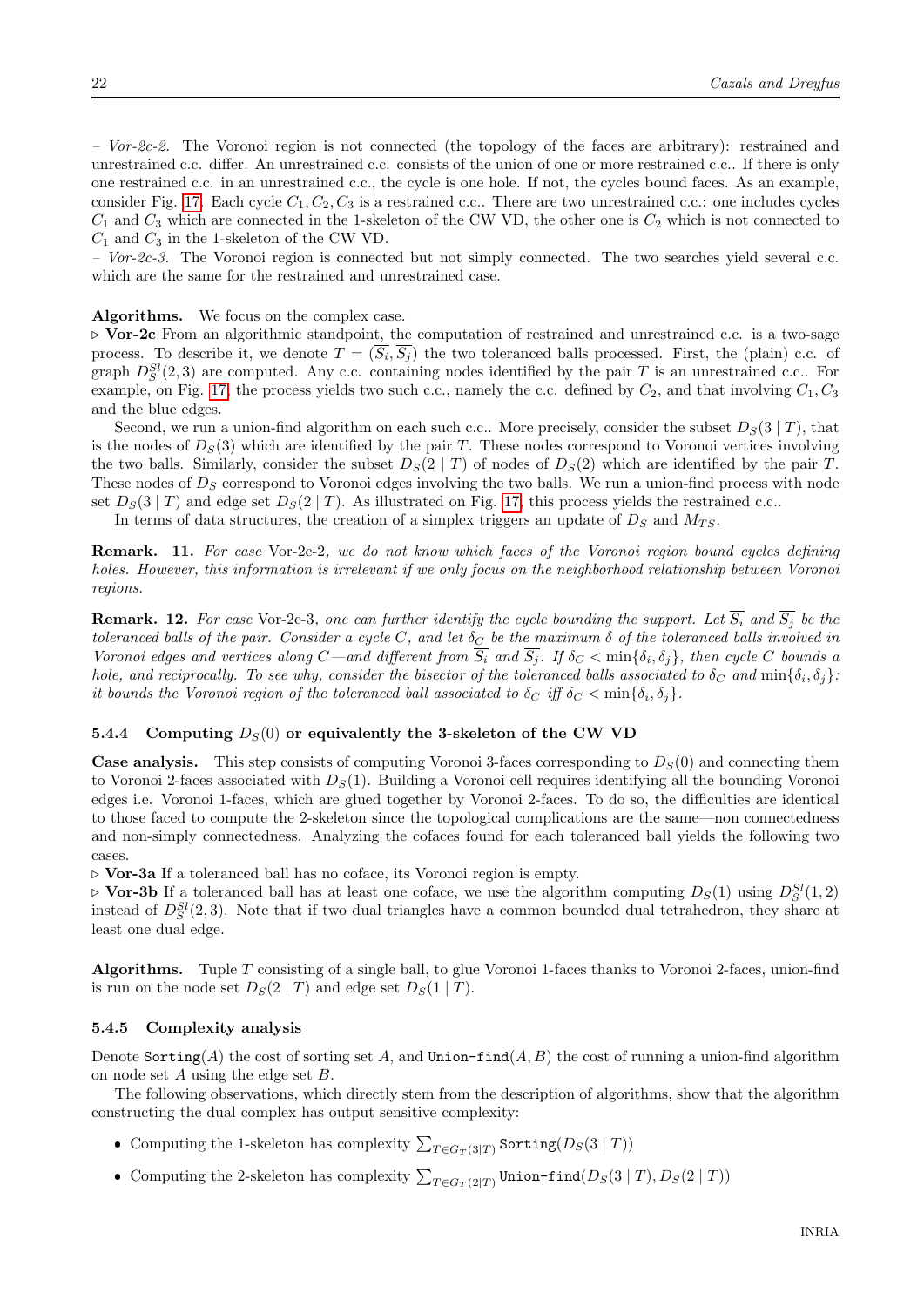• Computing the 3-skeleton has complexity  $\sum_{T \in G_T(1|T)} \text{Union-find}(D_S(2 | T), D_S(1 | T))$ 

Analyzing these complexities is directly related to the complexity of the CW diagram, an open problem to the best of our knowledge.

It should be noticed, though, that the cubic pre-processing might be optimal in the worst-case. Indeed, the worst-case complexity of the diagram is clearly at least quadratic. And since a Voronoi region can be disconnected, incremental algorithms aiming at finding conflicts may have to exhaustively probe the whole diagram.



<span id="page-25-0"></span>Figure 17: Computing Voronoi faces. Example of two toleranced balls  $S_{i_1}$  and  $S_{i_2}$  whose Voronoi region consists of Voronoi faces  $\Delta_1(i_1,i_2)^*$  and  $\Delta_2(i_1, i_2)^*$  respectively bounded by two and one cycle  $(C_1, C_2$  and  $C_3$ ) that are restrained connected components (c.c.). Color codes for Voronoi edges and vertices : red: restrained c.c; blue and red: unrestrained c.c.



Figure 18: Computing dual simplices. Hasse diagram representation of dual complex of example of Fig. [17.](#page-25-0) Color of simplices are the same that color of their dual in Fig. [17.](#page-25-0) Links between simplices whose duals bound the Voronoi faces of the pair  $(S_{i_1}, S_{i_2})$  are represented in solid lines.

## <span id="page-25-1"></span>5.5 Computing the (reduced)  $\lambda$ -complex

#### <span id="page-25-2"></span>5.5.1 Representation

In the  $\lambda$ -complex, a simplex  $\Delta$  is attached three tags stating whether (i) it is Gabriel or not, (ii) it contributes to the convex hull  $CH(\mathcal{S})$  or not, and (iii) it is dominant, dominated, or neither one nor the other. Moreover,  $\Delta$  is endowed with three values delimiting the intervals of a row in Table [1.](#page-20-0)

#### <span id="page-25-3"></span>5.5.2 Computation

The classical way to compute interval for simplices in the affine  $\alpha$ -complex consists of visiting simplices in a top-down fashion, namely from tetrahedra to vertices [\[Ede92\]](#page-30-2). In doing so, the status and intervals of a simplex are inferred from those of its cofaces. We apply this strategy for terminal nodes in the Hasse diagram, which are either tetrahedra in  $D<sub>S</sub>(3)$  or selected dominant nodes of  $D<sub>S</sub>(2)$  and  $D<sub>S</sub>(1)$ .

#### <span id="page-25-4"></span>5.6 Computation of the reduced  $\lambda$ -complex

Consider the case where one wishes to explore the growth process of the toleranced balls up to a maximum value  $\lambda_{\text{max}} < \Lambda_{\text{max}}$  of  $\lambda$ . We call the collection of simplices that appear in the  $\lambda$ -complex for  $\lambda \leq \lambda_{\text{max}}$  the *reduced*  $\lambda$ -complex. Computing the reduced  $\lambda$ -complex requires processing a subset of all tuples involved in the entire  $\lambda$ -complex.

Having computed the candidate tuples as indicated in section [5.3,](#page-22-1) the computation of the reduced λ-complex is identical to that of the entire  $\lambda$ -complex.

## <span id="page-25-5"></span>6 Implementation and Experiments

## <span id="page-25-6"></span>6.1 Implementation

Sketch. The implementation follows the CGAL spirit, see <http://www.cgal.org>, and we sketch it in terms of concepts (a set of requirements) and models (a particular implementation). The class CW\_dual representing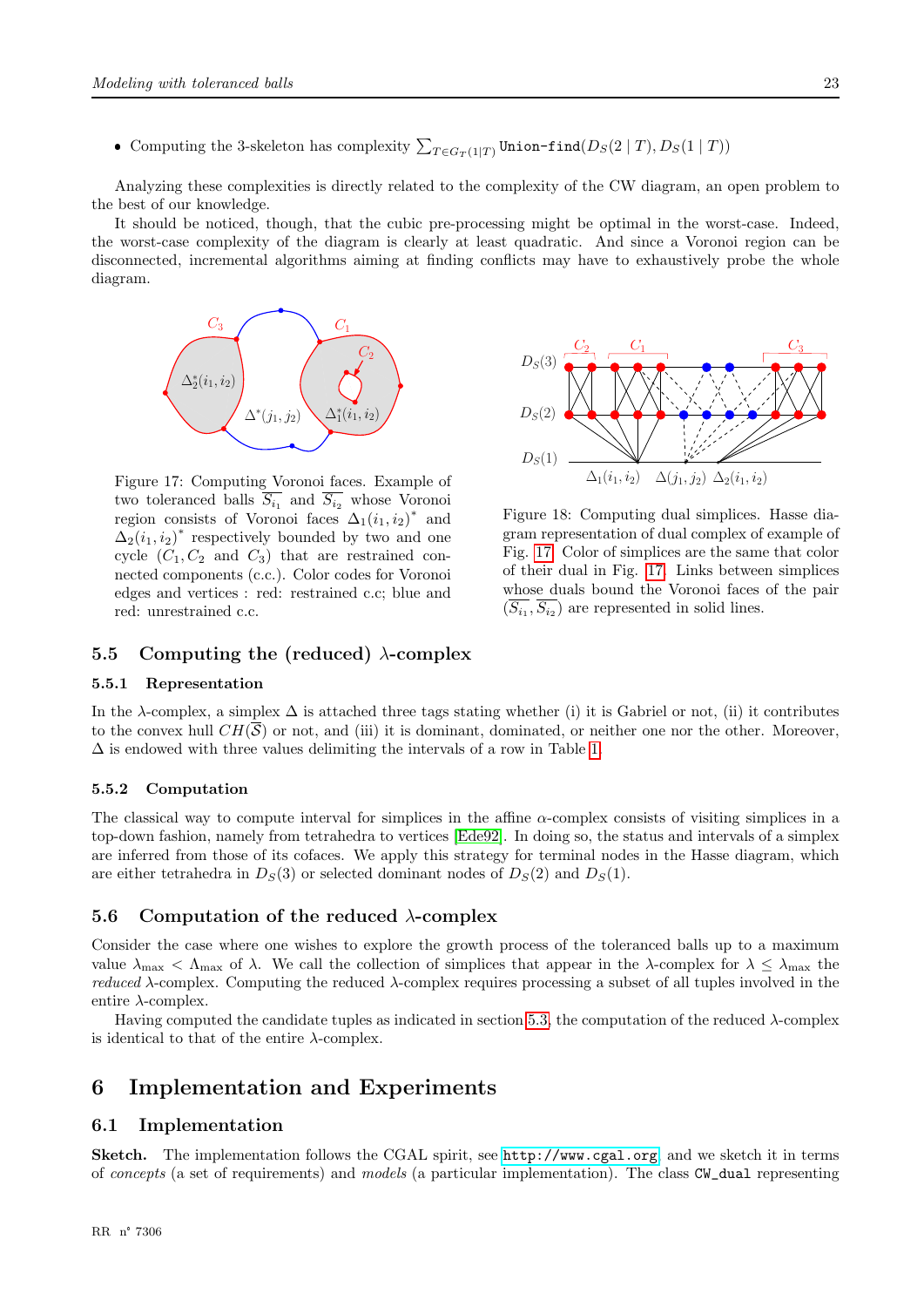the dual complex is templated by a combinatorial class providing the Hasse diagram representation, and by a geometric concept class CWGeometricKernal providing the predicates and constructions required. The corresponding generic model CW\_geometric\_kernel is itself templated by a concept class AlgebraicKernel providing the operations needed to deal with the extremal TT balls. As specified by propositions [2](#page-10-4) and [3,](#page-12-1) computing these TT balls requires solving linear systems or a degree four algebraic equation, while the conflict free test requires evaluating the conflict free predicate of Eq. [\(10\)](#page-8-2). We implemented a model of the AlgebraicKernel named CW\_algebraic\_kernel\_double which uses CGAL's Algebraic\_kernel\_d\_1—the latter provides efficient operations on univariate polynomials. The number type being double, this kernel does not provide exact predicates. Finally, the class CW\_alpha\_shape inherits from CW\_dual and provides the tags and intervals detailed in Table [1.](#page-20-0)

Sanity check. To probe the implementation, given a collection of toleranced balls with identical parameters, we checked its ability to compute the Delaunay triangulation of the centers.

Performances. To scale the implementation, we ran it on random collections up to 1000 toleranced balls on a DELL computer with Intel Xeon processor at 3.2 GHz with 2048 Mo of RAM. Balls were generated as follows: the set C of centers is uniformly generated at random in a cube; for each center  $c_i$ , radius  $r_i^-$  is set to the length of the shortest edge between  $c_i$  and a neighbor of his in the periodic Delaunay triangulation of  $\mathcal{C}$ , while  $r_i^+$  is set to the mean between  $r_i^-$  and the length of the longest edge between  $c_i$  and a neighbor of his in the periodic Delaunay triangulation of  $\mathcal{C}$  [\[CT09\]](#page-30-16).

Statistics for the reduced Dual Complex computation up to  $\lambda = 1$  are reported on Fig. [19.](#page-26-0) We note in particular that the number of candidate tuples increases linearly with the number of toleranced balls, as a linear regression gives a slope of 515 with R-squared value of 0.99. So does the running time, which is about 251 minutes for 1000 toleranced balls.

An example calculation for the whole dual complex of 200 random toleranced balls is illustrated on Fig. [20,](#page-27-1) with the distribution of  $\lambda$  values associated to Gabriel simplices and tetrahedra. (Note that in the affine case, all tetrahedra are Gabriel, a property which does not hold in our case since four balls may contribute four tetrahedra — one of them may be Gabriel.) The whole calculation took about 69 hours for 38, 515, 103 candidate tuples and 5004 simplices. There are 1971 Gabriel simplices and 1148 tetrahedra. Note that 88, 8% of Gabriel simplices and tetrahedra appear in the  $\lambda$ -complex for  $\lambda \leq 1$ .



<span id="page-26-0"></span>Figure 19: Statistics for the reduced  $\lambda$ -complex up to  $\lambda = 1$ .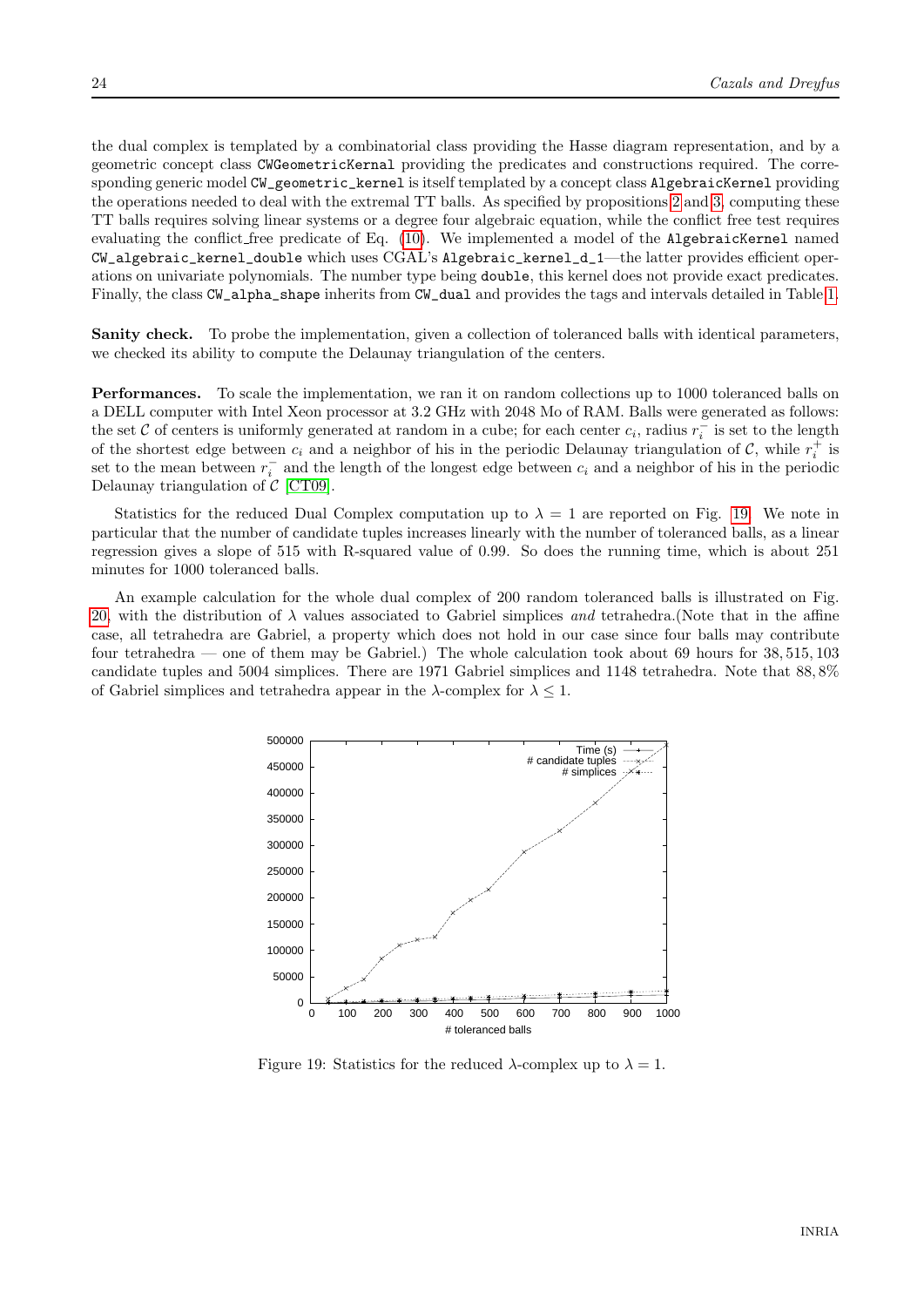

<span id="page-27-1"></span>Figure 20: Distribution of  $\lambda$  values associated with Gabriel simplices and tetrahedra for 200 random toleranced balls.

## <span id="page-27-0"></span>6.2 Application to Molecular Models

Reconstructing Large Assemblies. Understanding the behaviour of living cells requires describing the structure and behaviour of a number of macro-molecular assemblies. While atomic models of small complexes can be obtained from X ray crystallography and/or NMR, the reconstruction of large assemblies such as molecular motors (cell locomotion), branched actin filaments (muscle contraction), chaperonin cavities (protein folding) or nuclear pore complexes (nucleo-cytoplasmic regulation) is more challenging. A recent trend in this context consists of performing the reconstruction from diverse experimental data [\[AFK](#page-29-3)<sup>+</sup>08]. For example, cryo electron microscopy (EM) maps allows the reconstruction of envelopes of assemblies, typically at intermediate resolution (10-15 Å). Immuno-labelling combined with EM can be used to locate protein instances, but positioning uncertainties are faced due to the resolution of microscopes. Proteomics methods such as Tandem Affinity Purification provide lists of interacting proteins, but these are inherently ambiguous. The reconstruction of a model from such noisy and ambiguous data is clearly a challenge, and typical reconstruction procedures perform simulating annealing in the space of parameters describing the model, so as to maximize the agreement between this model and the experimental data available. We now examine the largest protein assembly known to date in eukaryotic cells, namely the Nuclear Pore Complex (NPC).

Application to The Nuclear Pore Complex. The NPC is a radially symmetric protein assembly regulating exchanges between the nucleus and the cytoplasm of eukaryotic cells, thanks to the lumen located in its center. The NPC involves 456 protein instances of 30 different protein types, and we term each connected subset of instances a *complex* in the sequel. The *stoichiometry* of a protein type is the number of its instances—a number in the range 8-16 for the NPC. Two remarkable papers reported putative models of the NPC, reconstructed from the integration of various experimental data  $[ADV<sup>+</sup>07, AFK<sup>+</sup>08]$  $[ADV<sup>+</sup>07, AFK<sup>+</sup>08]$  $[ADV<sup>+</sup>07, AFK<sup>+</sup>08]$ . A model of the NPC is a collection of balls. The reconstruction resorts to simulated annealing to define the balls (centers and radii) so as to maximize the agreement with experimental data. The whole procedure is very complex—the supplemental of the two Nature papers runs on 107 pages, and different levels of detail are actually used along the optimization procedure. At the finest level, which corresponds to the output, a given protein is represented by a number of balls in the range 1–12, depending on the protein type. The functional optimized being non convex, a total of 1000 models were selected. These models were further averaged to produce one density map per protein type, i.e. a 3D matrix where each pixel is endowed with the probability of being covered by an instance of that type. Refer to Fig. [2](#page-6-1) for a 2D example. The maps being quite noisy, contouring a map does not in general allow one to precisely locate the instances of that type. Also, superimposing the 30 maps do not allow one to investigate the relative positions of the instances of all types. We use λ-shapes to make a collective assessment of these maps.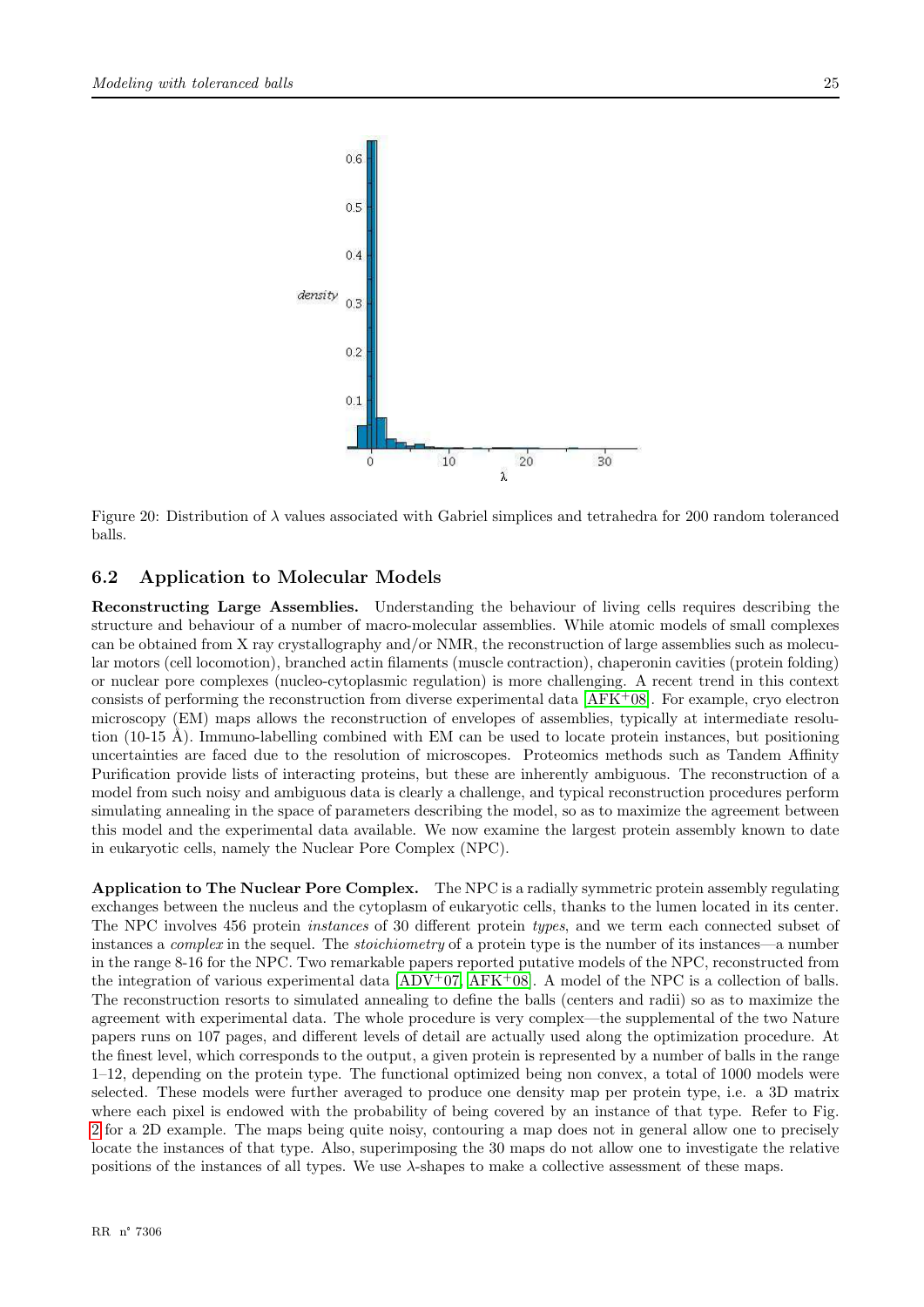Applications of  $\lambda$ -shapes. As a pre-processing, we build a toleranced model for each map, based on its stoichiometry. The high confidence regions are defined as (clusters of) local maxima of the density. Starting from these anchors, a region growing algorithm is run until a region with prescribed volume is reached. Each connected component is then covered with one toleranced ball. Merging the toleranced models of the 30 types yields a toleranced model of the NPC consisting of 456 toleranced balls. The resulting reduced  $\lambda$ -complex for  $\lambda_{\text{max}} = 1$ , computed in 11 minutes on an x86.64 bits architecture at 3.2HGz, is used for two purposes.

First, the topological persistence of connected components provides an assessment of the stability of complexes in the assembly. Our particular interest are the stable complexes, whose composition in terms of protein types can be discussed w.r.t. the aforementioned Tandem Affinity Purification data. Such a discussion will be reported elsewhere.

Second, we investigate the packing properties of instances : upon increasing  $\lambda$ , the number of connected components (#c.c.) of  $\mathcal{F}_{\lambda}$  decreases, and its volume V  $ol_{\lambda}$  increases. The volume of a protein instance being estimated from its sequence of amino-acids, let  $Vol_{ref}$  the sum of the volumes of all instances, and denote  $r_{\lambda} = Vol_{\lambda}/Vol_{ref}$ . Tracking the evolution of the number #c.c. thanks to a Union-Find algorithm applied to the simplices of the dual complex, we investigate the correlations between the three parameters  $(\#c.c., \lambda, r_\lambda)$ . This curve is presented on Fig. [21](#page-28-0) for the 32 protein instances of a half-spoke, i.e. one of the 16 sub-units of the NPC. For a perfectly accurate model, one would expect one connected component for a value of  $r<sub>\lambda</sub> = 1$ , but we observe 10 of them in our case. Also, the last two consecutive values of  $\lambda$  triggering a drop of the number of c.c. are as follows: for  $\lambda = 0.62$ , there are two c.c. and  $r_{0.62} = 3.46$ ; for  $\lambda = 1.25$ , there is one c.c. and  $r_{1.25} = 7.20$ . The corresponding grown balls are illustrated on Fig. [22.](#page-29-5) On this example, the fact that a 7-fold increase of volume occupancy is required to connect the instances hints at an imprecise positioning of selected proteins. In particular, the significant increase of  $r<sub>\lambda</sub>$  in-between  $\#c.c. = 2$  and  $\#c.c. = 1$  hints at a poor positioning of two

This type of analysis is being used to provide a thorough evaluation of putative pseudo-atomic NPC models, based on (i) the stability of complexes measured by topological persistence, (ii) a coherence analysis of the models w.r.t. Tandem Affinity Purification data, and (iii) quantitative statistics based on volume and surface calculations. These analysis will complement the qualitative discussions and hypothesis developed in  $[ADV^+07]$ .

instances located far away from the 30 remaining ones.



<span id="page-28-0"></span>Figure 21: Half-spoke of the NPC : polyline connecting the points  $(\n#c.c., \lambda, r_\lambda)$ ; the  $\lambda$  values are those triggering a decrease of one unit of the number of connected components.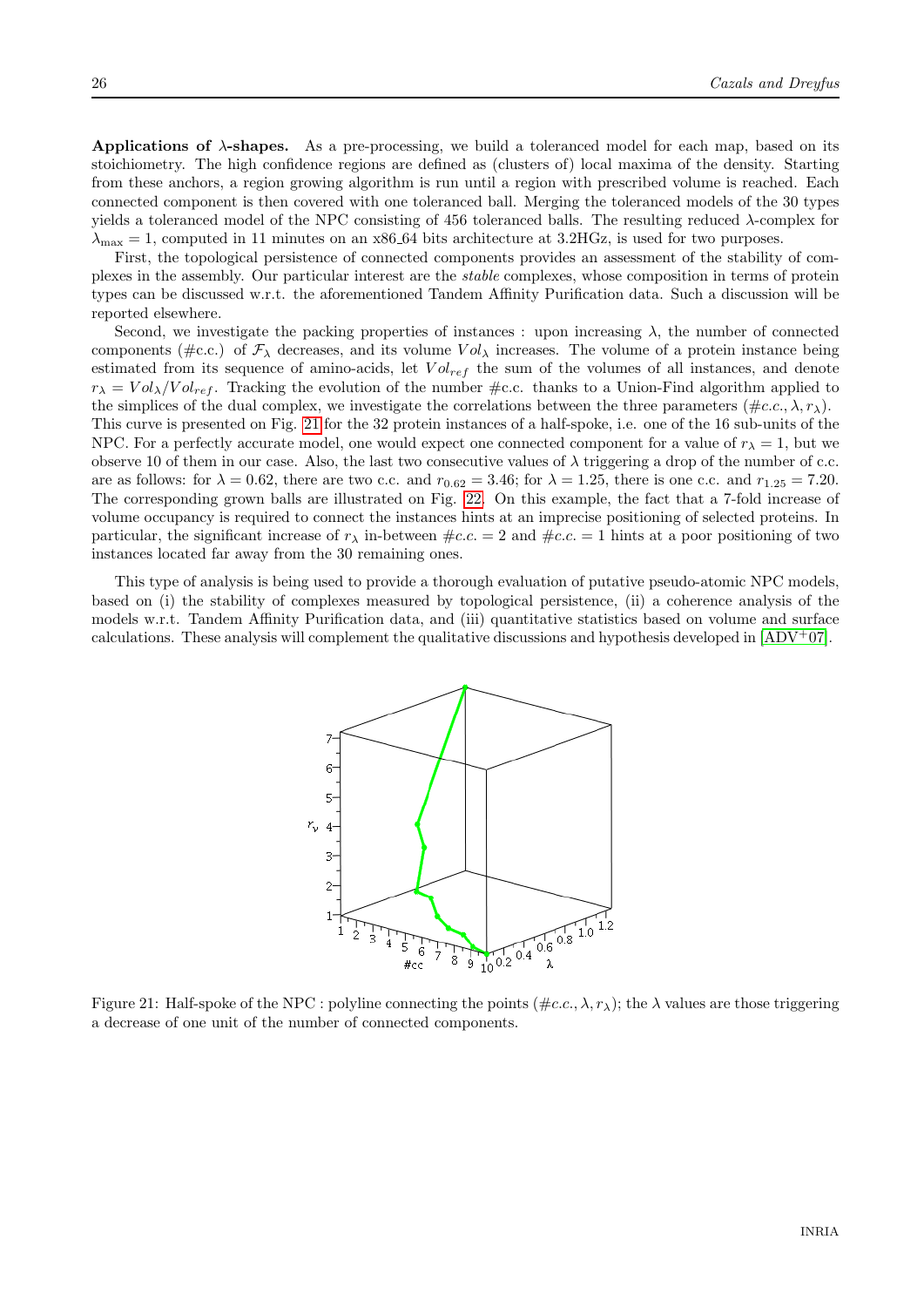

<span id="page-29-5"></span>Figure 22: Half-spoke of the NPC : growing the balls so as to end up with a single connected component. The volume of the right domain incurs a 7.2 fold ratio w.r.t. the volume of the isolated protein instances.

## <span id="page-29-6"></span>7 Conclusion and outlook

Handling ambiguous geometric shapes is non trivial, and the spirit of this work is to integrate modeling uncertainties in the geometric model, as opposed to making arbitrary decisions. As demonstrated, the problem of modeling with toleranced balls is tantamount to using a compoundly weighted Voronoi diagram, and the fact that a toleranced ball (or equivalently a weighted point) has two parameters provides additional modeling flexibility. Yet, a number of further developments are called for.

On the algorithmic side, designing an efficient algorithm to build the dual complex of the CW VD is an open question. While our algorithm fits our needs in molecular modeling, an efficient algorithm is a must for the framework to be used say in geometry processing. From a combinatorial perspective, the task is difficult though, in particular because Voronoi regions are not connected. From a numerical perspective, designing efficient predicates based on degree-four algebraic numbers is also challenging. Finally, the design of toleranced models also raises interesting questions falling in the realm of geometric optimization.

On the application side, toleranced models should have a clear leveraging power in computational structural biology. A major trend there is the reconstruction of large molecular machines from the integration of various experimental data. The models designed so far are not precise enough to be used for mechanistical simulations. We believe that toleranced models have the potential to allow for a precise assessment of such models with respect to biological data, and will help to establish atomic-resolution models.

More classical geometric applications should also benefit from toleranced models, in particular the representation of shapes based on skeletal representations and the medial axis transform, in the spirit of recent contributions such as conformal  $\alpha$ -shapes and scale-axis transforms.

Acknowledgements. Svetlana Dokudovskaya is acknowledged for stimulating discussions. Michael Hemmer is acknowledged for his help with CGAL's algebraic kernel.

## References

- <span id="page-29-2"></span>[ADV<sup>+</sup>07] F. Alber, S. Dokudovskaya, L.M. Veenhoff, W. Zhang, J. Kipper, D. Devos, A. Suprapto, O. Karni-Schmidt, R. Williams, B.T. Chait, et al. The molecular architecture of the nuclear pore complex. Nature, 450(7170):695–701, 2007.
- <span id="page-29-0"></span>[AE96] N. Akkiraju and H. Edelsbrunner. Triangulating the surface of a molecule. *Discrete Appl. Math.*, 71:5–22, 1996.
- <span id="page-29-3"></span>[AFK<sup>+</sup>08] F. Alber, F. Forster, D. Korkin, M. Topf, and A. Sali. Integrating diverse data for structure determination of macromolecular assemblies. Ann. Rev. Biochem., 77:11.1–11.35, 2008.
- <span id="page-29-4"></span>[BD05] J.-D. Boissonnat and C. Delage. Convex hull and voronoi diagram of additively weighted points. In ESA, 2005.
- <span id="page-29-1"></span>[BGNC09] B. Bouvier, R. Grunberg, M. Nilges, and F. Cazals. Shelling the voronoi interface of protein-protein complexes reveals patterns of residue conservation, dynamics and composition. Proteins: structure, function, and bioinformatics, 76(3):677–692, 2009.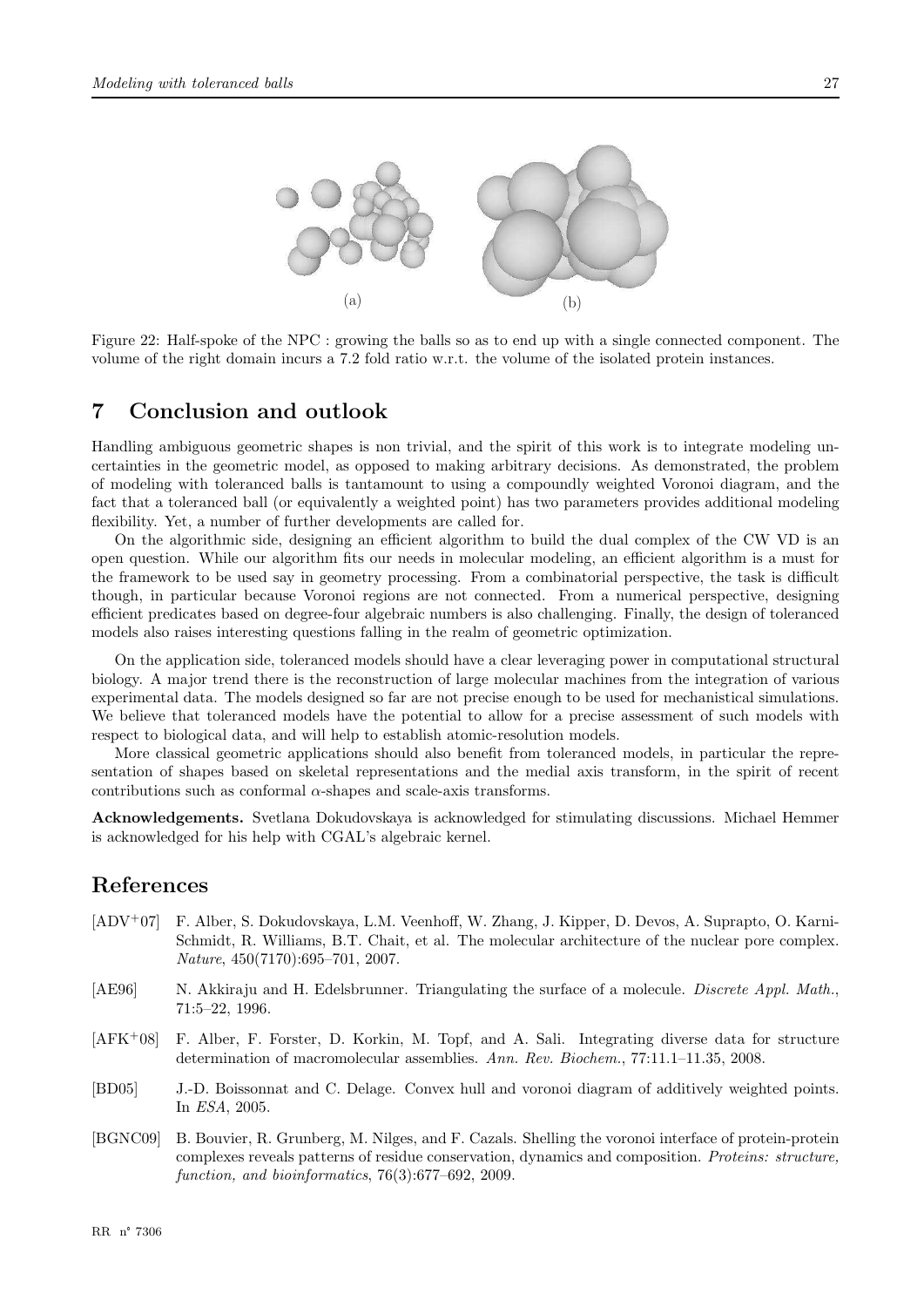- <span id="page-30-1"></span>[BWY06] J-D. Boissonnat, C. Wormser, and M. Yvinec. Curved voronoi diagrams. In J.-D. Boissonnat and M. Teillaud, editors, Effective Computational Geometry for curves and surfaces. Springer-Verlag, Mathematics and Visualization, 2006.
- <span id="page-30-7"></span>[CGPZ06] F. Cazals, J. Giesen, M. Pauly, and A. Zomorodian. The conformal alpha shapes filtration. The Visual Computer, 22:1–10, 2006.
- <span id="page-30-6"></span>[CSEH05] D. Cohen-Steiner, H. Edelsbrunner, and J. Harer. Stability of persistence diagrams. In ACM Symp. Comp. Geometry, 2005.
- <span id="page-30-16"></span>[CT09] M. Caroli and M. Teillaud. Computing 3D periodic triangulations. *Algorithms-ESA 2009*, pages 59–70, 2009.
- <span id="page-30-2"></span>[Ede92] H. Edelsbrunner. Weighted alpha shapes. Technical Report UIUCDCS-R-92-1760, Dept. Comput. Sci., Univ. Illinois, Urbana, IL, 1992.
- <span id="page-30-9"></span>[Ede95] H. Edelsbrunner. The union of balls and its dual shape. Discrete Comput. Geom., 13:415–440, 1995.
- <span id="page-30-15"></span>[EK06] I.Z. Emiris and M.I. Karavelas. The predicates of the Apollonius diagram: algorithmic analysis and implementation. Computational Geometry: Theory and Applications, 33(1-2):18–57, 2006.
- <span id="page-30-5"></span>[ELZ02] H. Edelsbrunner, D. Letscher, and A. Zomorodian. Topological persistence and simplification. Discrete Comput. Geom., 28:511–533, 2002.
- <span id="page-30-11"></span>[GAG<sup>+</sup>06] Anne-Claude Gavin, Patrick Aloy, Paola Grandi, Roland Krause, Markus Boesche, Martina Marzioch, Christina Rau, Lars Juhl Jensen, Sonja Bastuck, Birgit Dümpelfeld, Angela Edelmann, Marie-Anne Heurtier, Verena Hoffman, Christian Hoefert, Karin Klein, Manuela Hudak, Anne-Marie Michon, Malgorzata Schelder, Markus Schirle, Marita Remor, Tatjana Rudi, Sean Hooper, Andreas Bauer, Tewis Bouwmeester, Georg Casari, Gerard Drewes, Gitte Neubauer, Jens M Rick, Bernhard Kuster, Peer Bork, Robert B Russell, and Giulio Superti-Furga. Proteome survey reveals modularity of the yeast cell machinery. Nature, 440(7084):631–636, Mar 2006.
- <span id="page-30-3"></span>[GJ03] J. Giesen and M. John. The flow complex: A data structure for geometric modeling. In ACM SODA, 2003.
- <span id="page-30-8"></span>[GMPW09] J. Giesen, B. Miklós, M. Pauly, and C. Wormser. The scale axis transform. In ACM Symp. on Computational Geometry, 2009.
- <span id="page-30-10"></span>[LC10] S. Loriot and F. Cazals. Modeling macro-molecular interfaces with intervor. Bioinformatics, 2010. To appear.
- <span id="page-30-12"></span>[LTSW09] K. Lasker, M. Topf, A. Sali, and H.J. Wolfson. Inferential Optimization for Simultaneous Fitting of Multiple Components into a CryoEM Map of Their Assembly. Journal of Molecular Biology, 388:180–194, 2009.
- <span id="page-30-13"></span>[LWC97] J-C. Latombe, R. Wilson, and F. Cazals. Assembly sequencing with toleranced parts. Computer Aided Design, 29(2):159–174, 1997.
- <span id="page-30-4"></span>[Mil63] John W. Milnor. *Morse Theory.* Princeton University Press, Princeton, NJ, 1963.
- <span id="page-30-0"></span>[OC00] A. Okabe and B. Boots K. Sugihara S. Nok Chiu. Spatial Tessellations: Concepts and Applications of Voronoi Diagrams (2nd Ed.). Wiley, 2000.
- <span id="page-30-14"></span> $[SCC<sup>+</sup>06]$  J. Seo, Y. Cho, C-H. Cho, D. Kim, J. Ryu, and D-S. Kim. The β-shape and β-complex for threedimensional spheres. Proceedings of the third International Symposium on Voronoi Diagrams in Science and Engineering, 2006.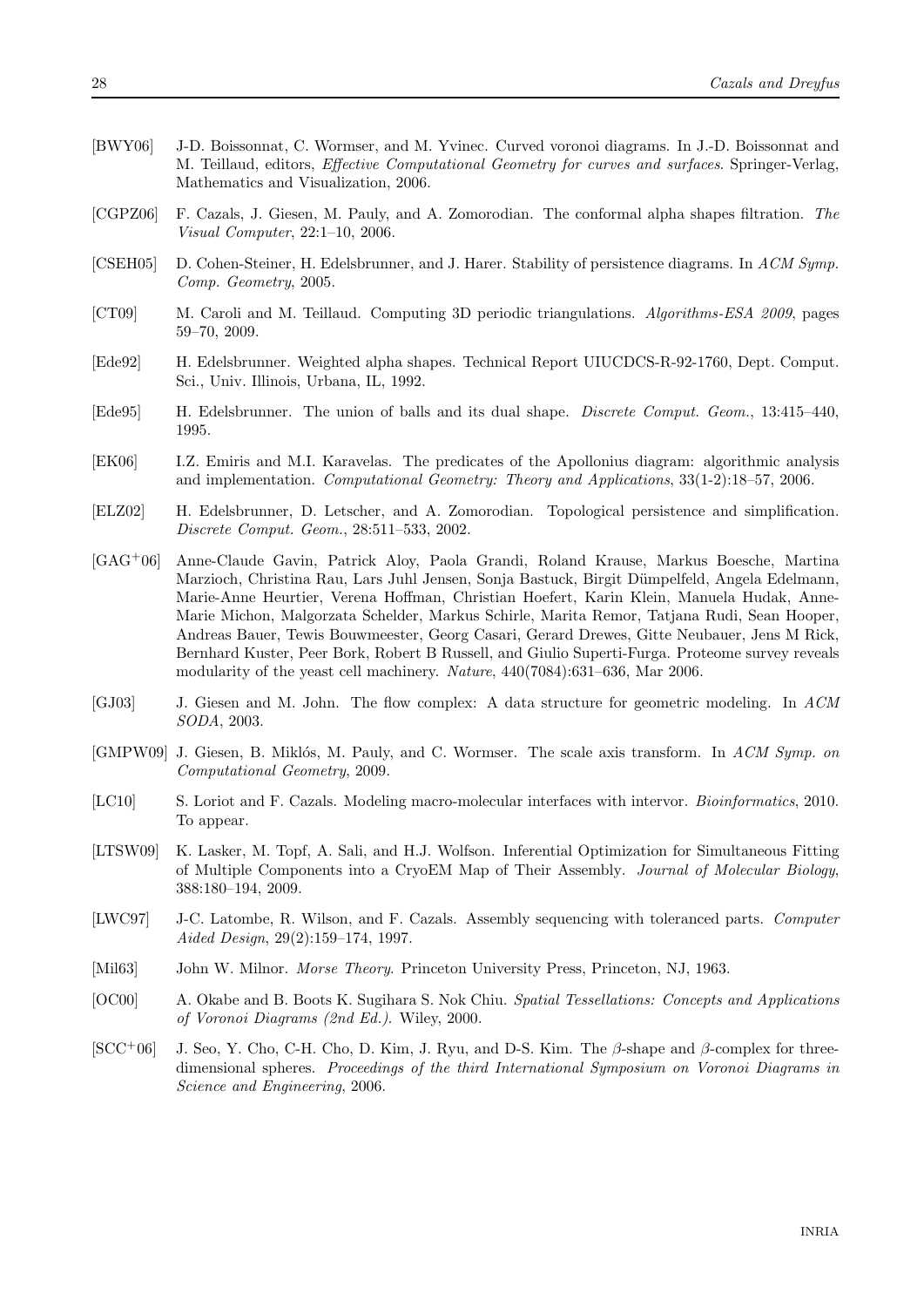# Contents

<span id="page-31-0"></span>

| $\mathbf 1$ | Introduction<br>1.1<br>1.2                                                                                                                                                                                                         | 3<br>3<br>3                                             |
|-------------|------------------------------------------------------------------------------------------------------------------------------------------------------------------------------------------------------------------------------------|---------------------------------------------------------|
| $\bf{2}$    | Toleranced Models and Compoundly Weighted Voronoi Diagram<br>2.1<br>2.2<br>Toleranced Tangency and Generalization of the Empty Ball Property<br>2.3                                                                                | $\overline{4}$<br>$\overline{4}$<br>$\overline{5}$<br>5 |
| 3           | The Compoundly Weighted Voronoi Diagram<br>3.1<br>3.1.1<br>3.1.2<br>3.1.3<br>3.2                                                                                                                                                   | 7<br>$\overline{7}$<br>$\overline{7}$<br>9<br>- 11      |
| 4           | Space-filling diagram and $\lambda$ -complex<br>4.1<br>4.2<br>4.3<br>4.4                                                                                                                                                           | 14                                                      |
| $\bf 5$     | Algorithms<br>5.1<br>5.2<br>5.3<br>Top-down Construction of the Dual Complex<br>5.4<br>5.4.1<br>5.4.2<br>Computing $D_S(1)$ or equivalently the 2-skeleton of the CW VD<br>5.4.3<br>5.4.4<br>5.4.5<br>5.5<br>5.5.1<br>5.5.2<br>5.6 | 19<br>-19<br>21<br>21<br>22                             |
| 6           | <b>Implementation and Experiments</b><br>6.1<br>6.2                                                                                                                                                                                | 23                                                      |
|             | 7 Conclusion and outlook                                                                                                                                                                                                           | 27                                                      |